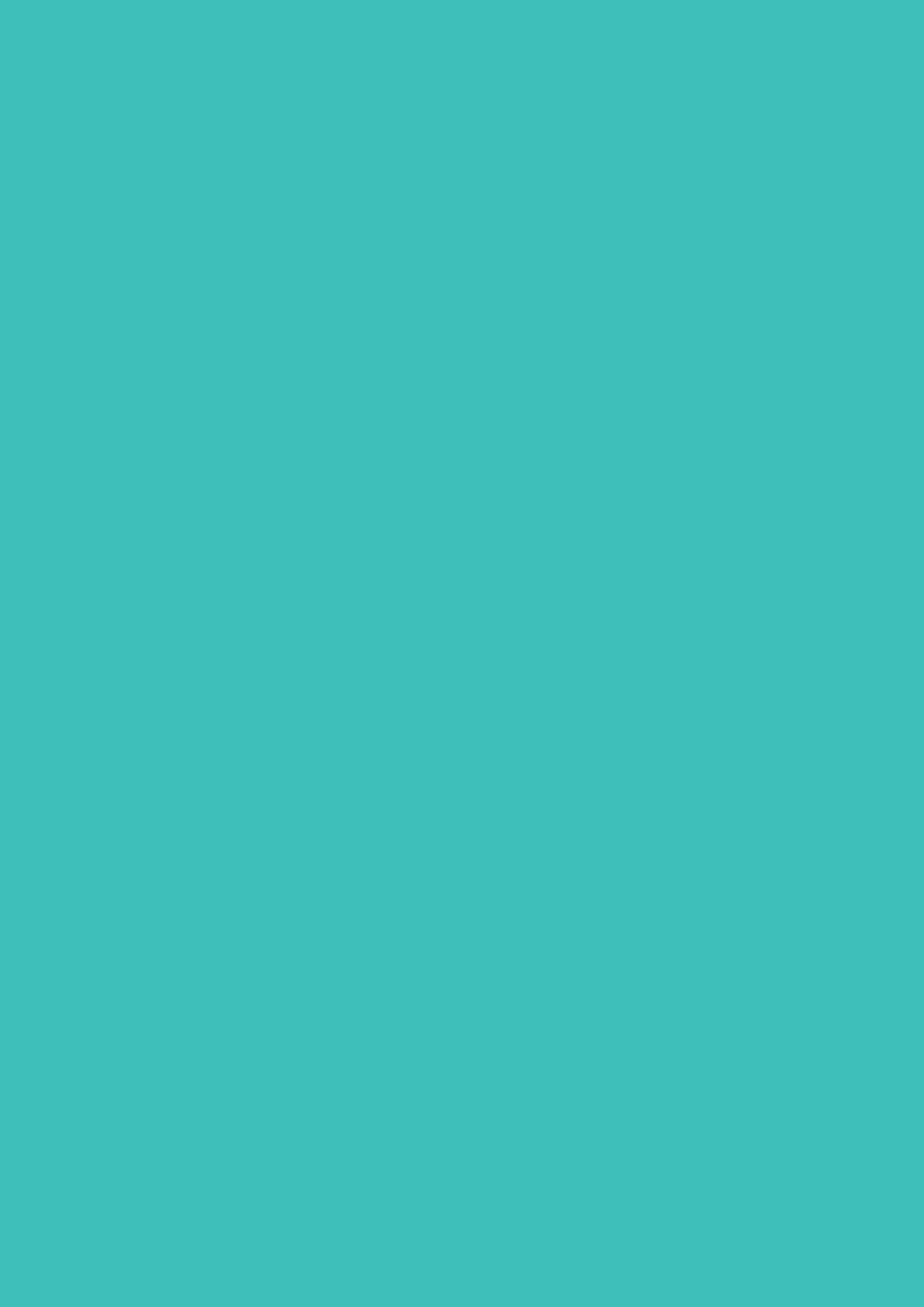

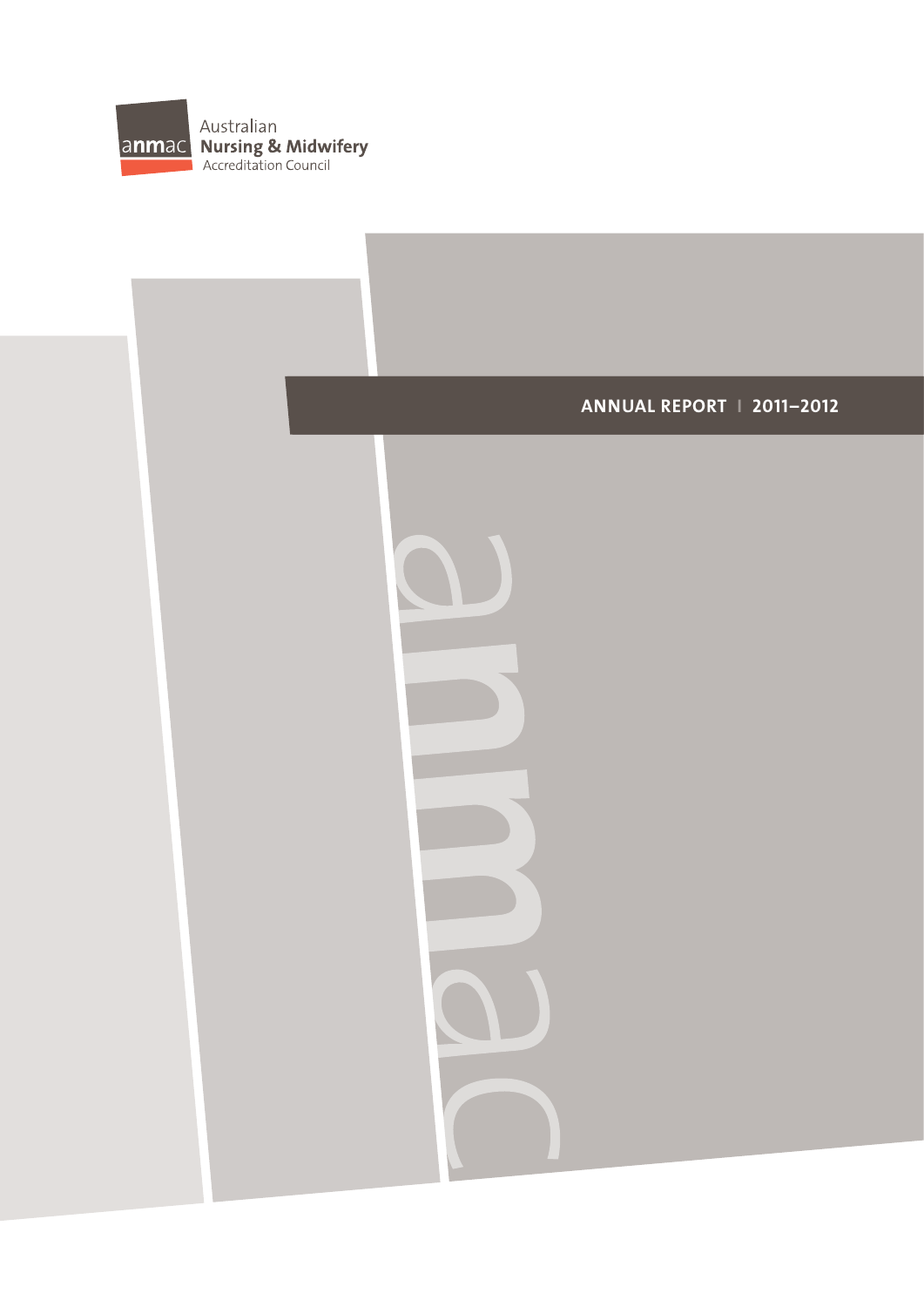Published by the Australian Nursing and Midwifery Accreditation Council October 2012 This annual report can be downloaded free-of-charge from **www.anmac.org.au**  Additional hard copies can be ordered by emailing **anmac@anmac.org.au**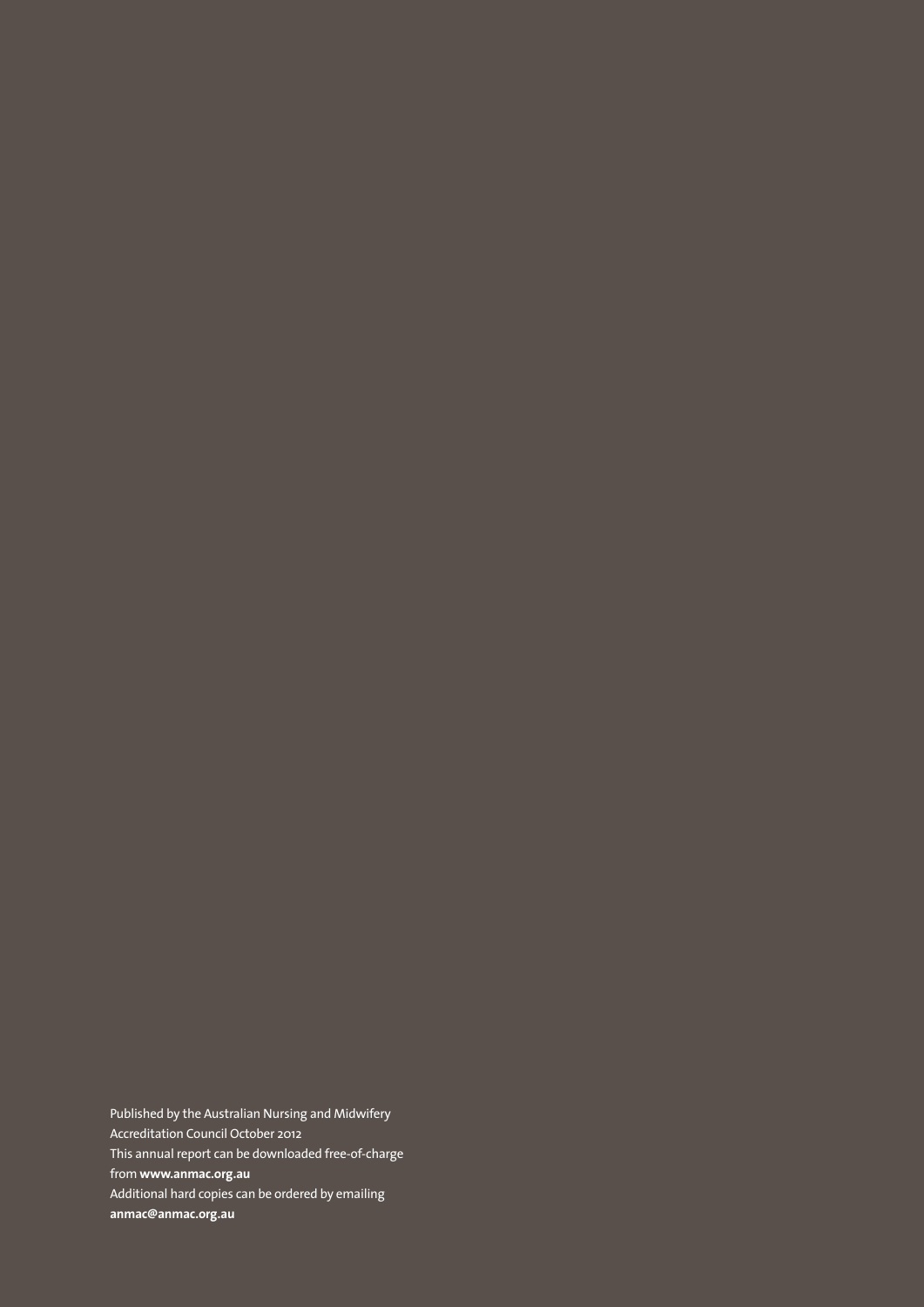# **CONTENTS**

| <b>About ANMAC</b>                             | 4  |
|------------------------------------------------|----|
| Values                                         | 4  |
| Vision                                         | 4  |
| Leadership and influence                       | 4  |
| Capability and performance                     | 4  |
| <b>Highlights and challenges</b>               | 5  |
| From the Chair-A clear direction forward       | 6  |
| From the CEO-Challenges and triumphs           | 7  |
| <b>Governance</b>                              | 8  |
| ANMAC's Board                                  | 9  |
| <b>Board committees</b>                        | 10 |
| Communication with Industry                    | 14 |
| <b>Accreditation Services</b>                  | 15 |
| Major achievements 2011-12                     | 15 |
| Progress and challenges                        | 15 |
| Policies, guidelines and resources development | 16 |
| Accreditation process and structure            | 16 |
| Accreditation of programs of study             | 17 |
| Monitoring accreditation performance           | 18 |
| <b>Accreditation assessors</b>                 | 19 |
| <b>Accreditation standards</b>                 | 19 |
| <b>International Services</b>                  | 20 |
| Major achievements 2011-12                     | 20 |
| Assessing authority                            | 21 |
| Stakeholders                                   | 25 |
| <b>Corporate Services</b>                      | 27 |
| Major achievements 2011-12                     | 27 |
| <b>Executive meetings</b>                      | 27 |
| Finance and audit functions                    | 27 |
| Risk management activities                     | 27 |
| Staffing                                       | 28 |
| Information-based activities                   | 31 |
| <b>Financials</b>                              | 33 |
| <b>ANNEX A-Membership of ANMAC committees</b>  | 55 |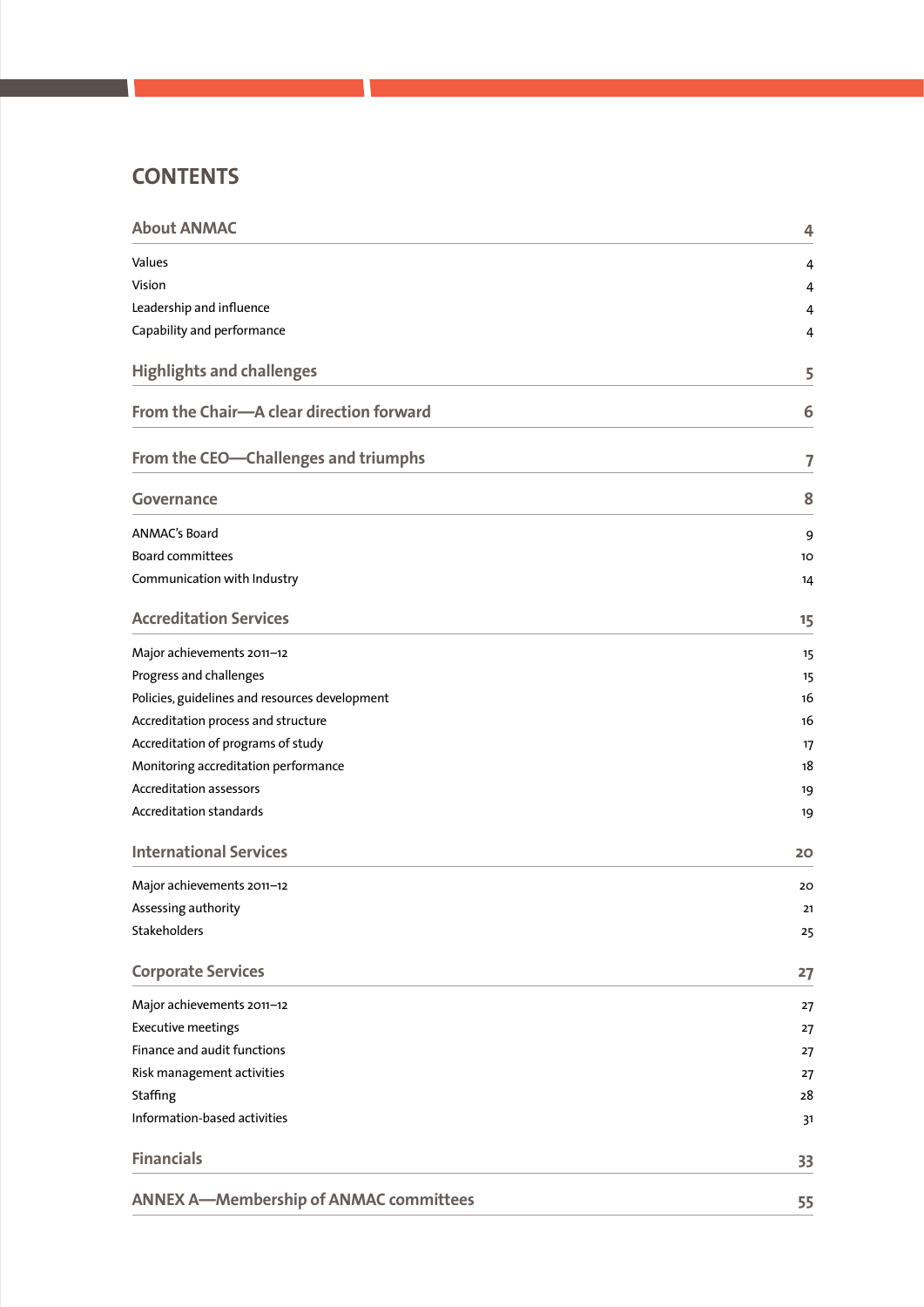# **About ANMAC**

The Australian Nursing and Midwifery Association (ANMAC)<sup>,</sup> is the single, independent accrediting authority for nursing and midwifery under the National Registration and Accreditation Scheme.2

ANMAC plays a key role in protecting and promoting the health and safety of the Australian community by ensuring high standards of nursing and midwifery education. This assures the community that nurses and midwives who complete programs accredited by ANMAC can practise and care for people in a safe and competent manner.

In performing its role, ANMAC:

- develops accreditation standards for nursing and midwifery programs leading to registration or endorsement in Australia
- accredits Australian nursing and midwifery programs leading to qualifications that enable registration or endorsement as a nurse or midwife
- accredits Australian education providers of nursing and midwifery programs leading to registration or endorsement
- assesses internationally qualified nurses and midwives for the purposes of permanent migration3
- develops, reviews and provides policy advice on matters relating to accreditation and skilled migration of nurses and midwives.

### **Values**

- integrity
- learning
- accountability
- inclusiveness
- excellence

### **Vision**

ANMAC is respected for its leadership in nursing and midwifery accreditation.

### **Leadership and influence**

- Demonstrate ANMAC's role and leadership as the national accrediting body for nursing and midwifery in Australia.
- Provide advice to relevant agencies on nursing and midwifery accreditation issues.
- Develop and maintain relationships with the Australian Peak Nursing and Midwifery Forum, Australian Health Professionals Councils Forum, other nursing and midwifery organisations, consumer organisations and other relevant stakeholders.
- Contribute to and support international accreditation initiatives.

### **Capability and performance**

- Comply with legislated requirements.
- Maintain and continuously improve effective business systems and processes.
- Promote an organisational culture characterised by respect for diverse views, innovation and safety.
- Provide excellence in customer service.
- Comply with leading contemporary practices for governance and organisational management.
- 1 ANMAC was established as the 'external accreditation entity' by the Nursing and Midwifery Board of Australian (NMBA) in April 2010 under section 43 of the<br>Health Practitioner Regulation National Law 2009 Act (Qld)—Nation
- 2 The objectives of the National Registration and Accreditation Scheme are found in Section 3(2) of the National Law—www.legislation.qld.gov.au/LEGISLTN/ ACTS/2009/09AC045.pdf
- ANMAC is the assessing authority for the Australian Department of Immigration and Citizenship (DIAC). ANMAC conducts assessments of the qualifications of registered nurses and midwives who intend to migrate to Australia under the General Skilled Migration category. Through this process ANMAC determines whether registered nurses and midwives are suitable for migration or whether they may need to undertake further education to be eligible for migration in the stated skill category. ANMAC was appointed as the assessing authority for the skilled migration of enrolled nurses in June 2012.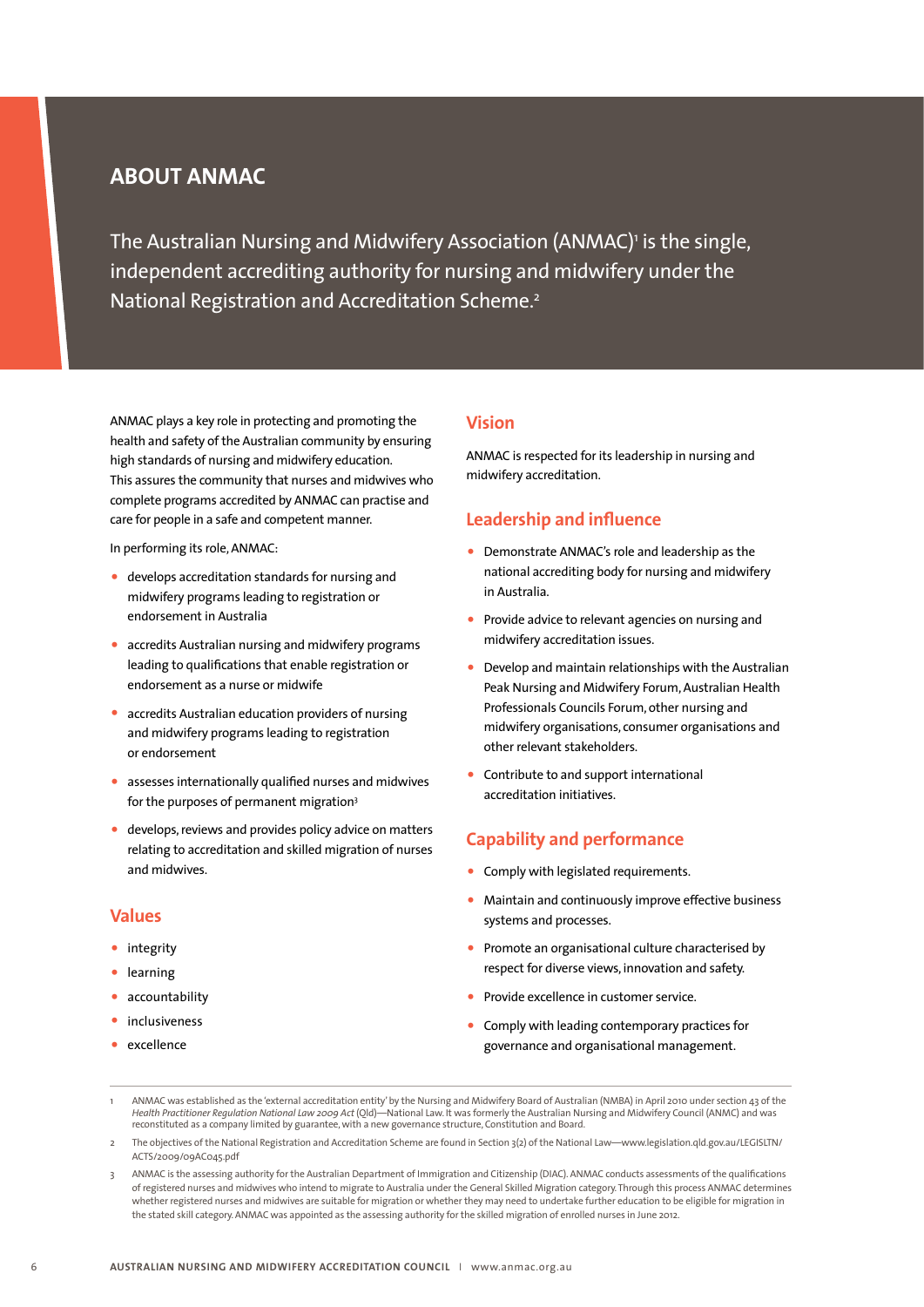

# **Highlights and Challenges**

**Left:** Professor Jill White, Chair, addresses guests at the one-year celebration of ANMAC, November 2011

**Middle:** (from left) Roslyn Donnellan-Fernandez, ANMAC Board Director, Dr Rosemary Bryant, Chief Nurse and Midwifery Officer, Ann Kinnear, Australian College of Midwives

**Right:** Amanda Adrian, Chief Executive Officer, addresses guests at the one-year celebration of ANMAC, November 2011

### **Highlights**

**1 July 2011—31 December 2011**

New Director of Research, Innovation and Research started—July 2011

Director of International Services appointed to the Internationally Qualified Nurses and Midwives Reference Group—November 2011

One-year birthday celebrated—November 2011

**1 January 2012—30 June 2012**

New Director of Accreditation Services appointed— February 2012

Agreement to pay assessors for their services from 1 July 2012 reached—April 2012

ANMAC appointed as the assessing authority for the skilled migration of enrolled nurses—June 2012

Fifty-two education programs accredited—30 June 2012

New staff appointments confirmed, bringing ANMAC staff complement to 24—30 June 2012

Review of ANMAC Registered Nurse Accreditation Standards forwarded to NMBA for approval—30 June 2012

### **Challenges**

Managing the high load of applications for assessment resulting from the two-year moratorium for all education programs expiring between 1 July 2012 and 30 June 2012.4

Managing the expectations of education providers during the move to the new National Registration and Accreditation Scheme.

Recruiting enough assessors to handle the large volume of accreditation assessments received by ANMAC.

Recruiting enough qualified staff to support ANMAC's growth and expanded mandate.

Restructuring and streamlining ANMAC's website to better meet user needs.

Implementing information technology (IT) and other operational systems needed to support ANMAC's growth and expanded mandate.

When ANMAC started its role as an independent accrediting authority, NMBA determined that programs requiring accreditation between 1 July 2012 and 20 June 2012 would be granted an extension of up to two years (moratorium) to give ANMAC sufficient time to establish the policies and procedures required to acquit its responsibilities. During this transition period, ANMAC still received nearly 150 submissions for accreditation to process.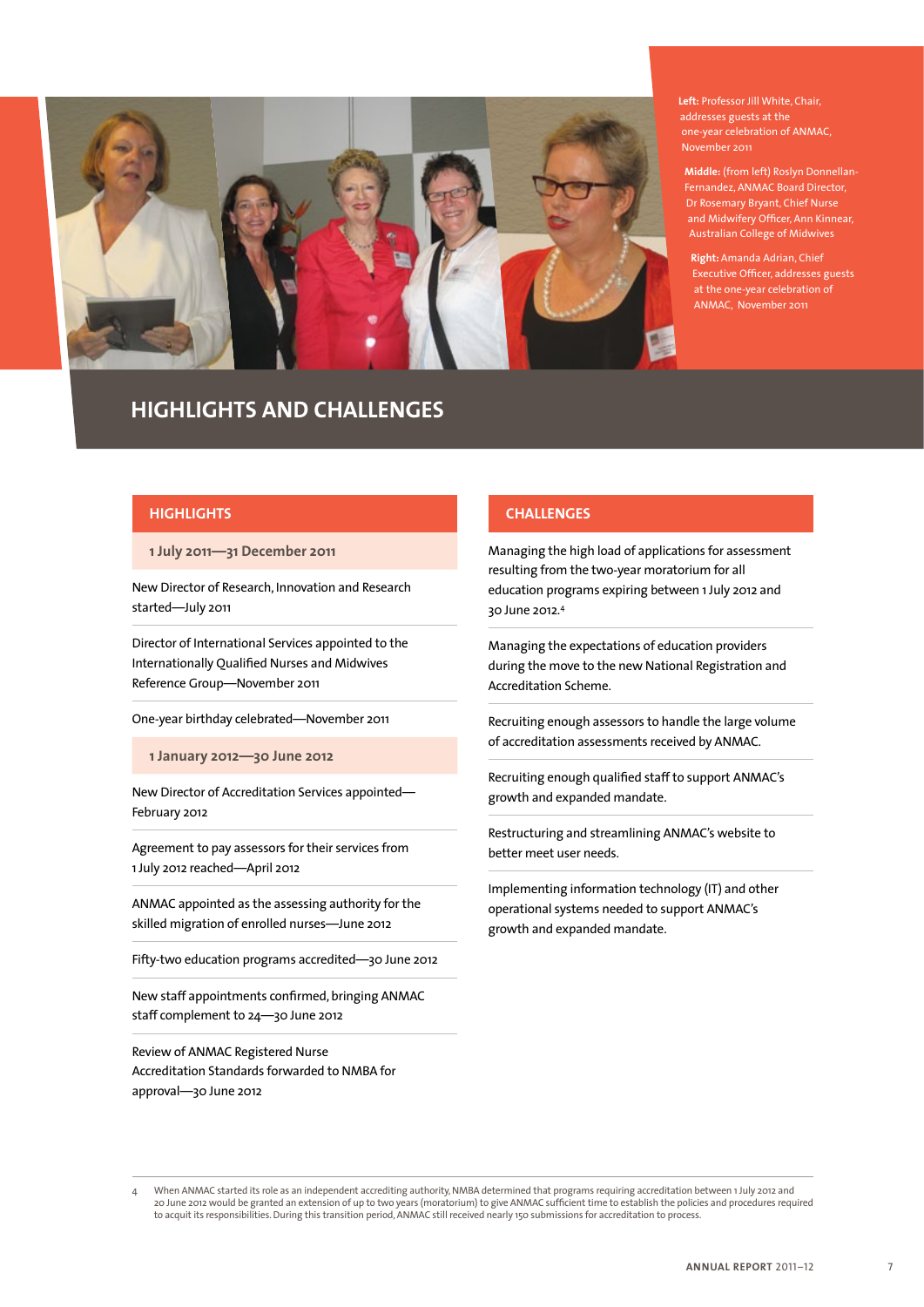# **FROM THE CHAIR—A CLEAR DIRECTION FORWARD**

It is with great pleasure that I present ANMAC's *Annual Report 2011–12*. It has been an amazing year of extraordinary accomplishment and I pay public tribute to ANMAC's Chief Executive Officer, Amanda Adrian, and her wonderful, committed and clever staff.



**Professor Jill White**  ANMAC Board Chair

While most of the year was occupied with the continuing development and refinement of policies and procedures for accreditation and assessment of education programs of study, it also included the ongoing assessment of overseas applicants for migration. Other vital work involved assessing and developing new IT systems and services, moving into expanded premises, conducting extensive stakeholder engagement and, importantly, refining the relationship with NMBA as we all find our way in the new co-regulatory environment. I thank the members of NMBA for their collaboration throughout the year.

A major and satisfying outcome for 2011–12 was the review of the Registered Nurse Accreditation Standards—now with NMBA for approval. This complex, extensive process benefited from the buy-in of all stakeholders and a professional and collaborative approach through tough negotiations. We look forward to reviewing the Midwifery Accreditation Standards and the Re-entry Accreditation Standards for Nurses and Midwives in the coming year and also to developing accreditation standards for internationally qualified registered nurses and midwives.

ANMAC is now moving forward with clear direction. Processes are well embedded and the organisation, while still new and growing, is no longer in 'set-up mode'. ANMAC's Board recently engaged in a process to set strategic directions so it can move from being engaged in operations to focusing on governance and other strategic matters of importance.

In 2012–13 the Board will be busy with a range of rewarding work, such as focusing on continued standards reviews, strengthening stakeholder engagement, building staff capacity, streamlining business processes, and refining robust governance and controls.

Jesi white

**Professor Jill White** ANMAC Board Chair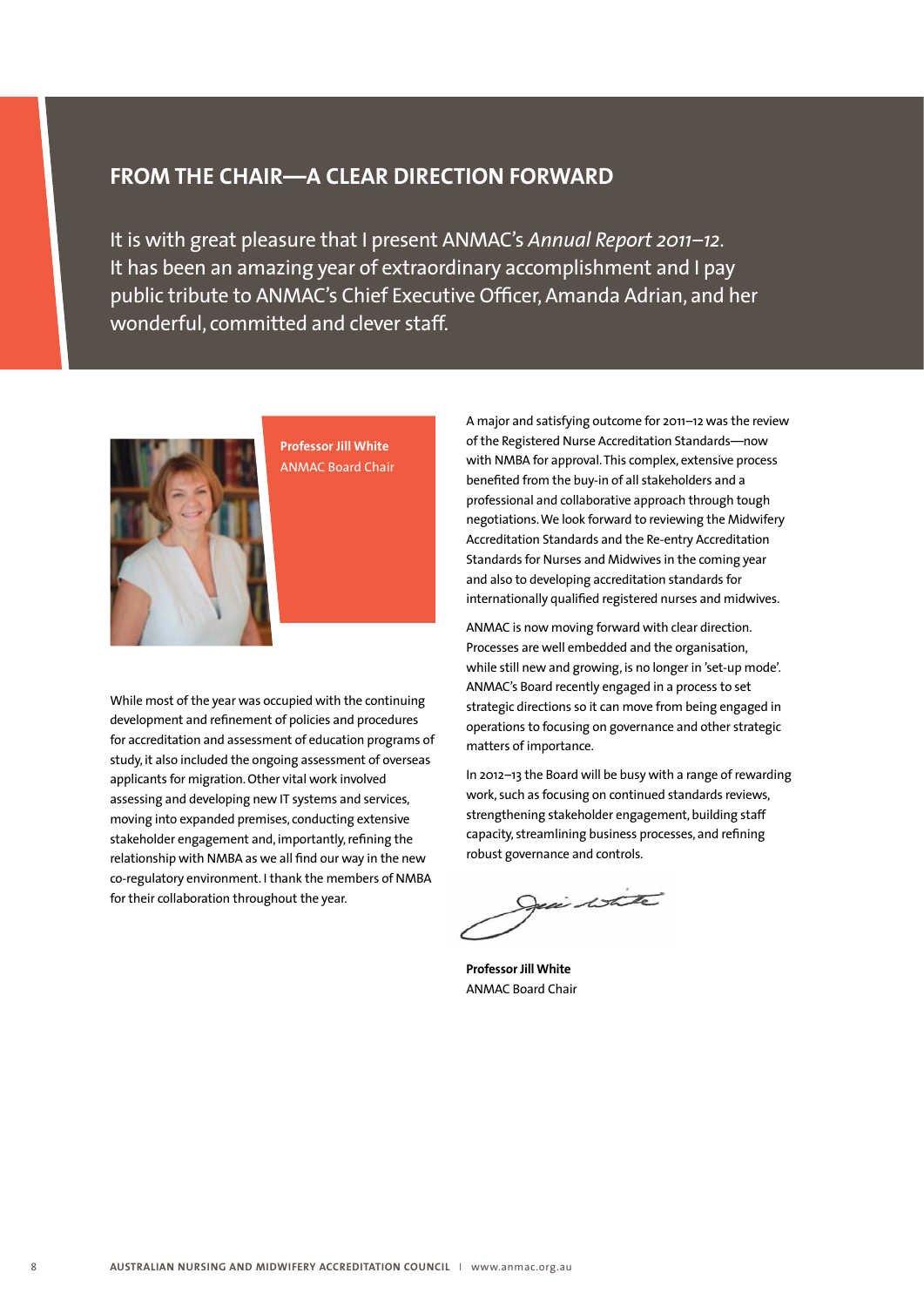# **FROM THE CEO—CHALLENGES AND TRIUMPHS**

The building of a new organisation is a roller coaster ride. It is exciting, challenging, up with achievements and down with disappointments. It demands hard, hard work from everyone. This holds true for ANMAC's experience in 2011–12.

The year involved placing great demands on our Board, Board committees, Executive, assessors, staff and many others associated with our growth. So many rose to the challenges and we now—as we near our second birthday—have the makings of a highly professional, capable and responsive organisation.

ANMAC's primary goal is to promote and protect the health of the Australian community through high standards of nursing and midwifery. I thank everyone involved for their intelligent input and never-ending energy. It stands us in good stead for the future.

Education providers are to be applauded for their understanding as ANMAC built the critical infrastructure needed to handle the day-to-day business of accrediting education and other programs.

Building a skilled team in Accreditation Services has not been easy. The talent mix required of accreditation managers is unique and new staff require considerable support. This is especially true given the thousands of applications ANMAC receives, which continues to outstrip our capacity. Significant planning and resourcing continues so we can position this team to handle its heavy workload on behalf of the community.

Before the National Registration and Accreditation Scheme, all states and territories and more than 85 health profession boards governed by 66 Acts of Parliaments were involved with accreditation. For nursing and midwifery, education programs were accredited by each state and territory regulatory authority, with wide variation in policies and processes for doing this. The new single scheme involves managing the expectations of many as we transition to understanding nationally. With more than 400 programs to accredit and more than 160 education providers across Australia this was no mean feat for ANMAC as a new organisation.

Assessing the nurses and midwives seeking to come to Australia through the Government's skilled migration program remained key. With arrangements changing we expect this area of our work to reduce next year. However, ANMAC's appointment as the assessing authority for the skilled migration of enrolled nurses in June 2012 is a



**Amanda Adrian** Chief Executive Officer

shift we will have to handle, to help with the shortage of enrolled nurses identified in the Australian workforce in coming years.

In 2011–12, ANMAC was represented on government and stakeholder standing committees, industry reference groups, working parties, consultation forums and ad hoc meetings.

Relationships with stakeholders remained important and the Director of Accreditation Services and I met across all states and territories to communicate and seek feedback. We continued to invite nurses and midwives to become assessors and stayed on top of relevant policies and initiatives.

Communication was ongoing with NMBA and the Australian Health Practitioner Regulation Agency (AHPRA)—our key collaborators in the new scheme. Our participation in the 'Health Workforce 2025—Doctors, Nurses and Midwives Project' enhanced the relationship with Health Workforce Australia.

We had cause to celebrate many triumphs during the year, including our extensive review of the Registered Nurse Accreditation Standards, our accreditation of 52 programs of study and our assessment of no fewer than 1868 applicants for nursing and midwifery skilled migration to Australia.

Our team of highly professional, capable staff look forward to 2012–13.

nanda Adrian

**Amanda Adrian** Chief Executive Officer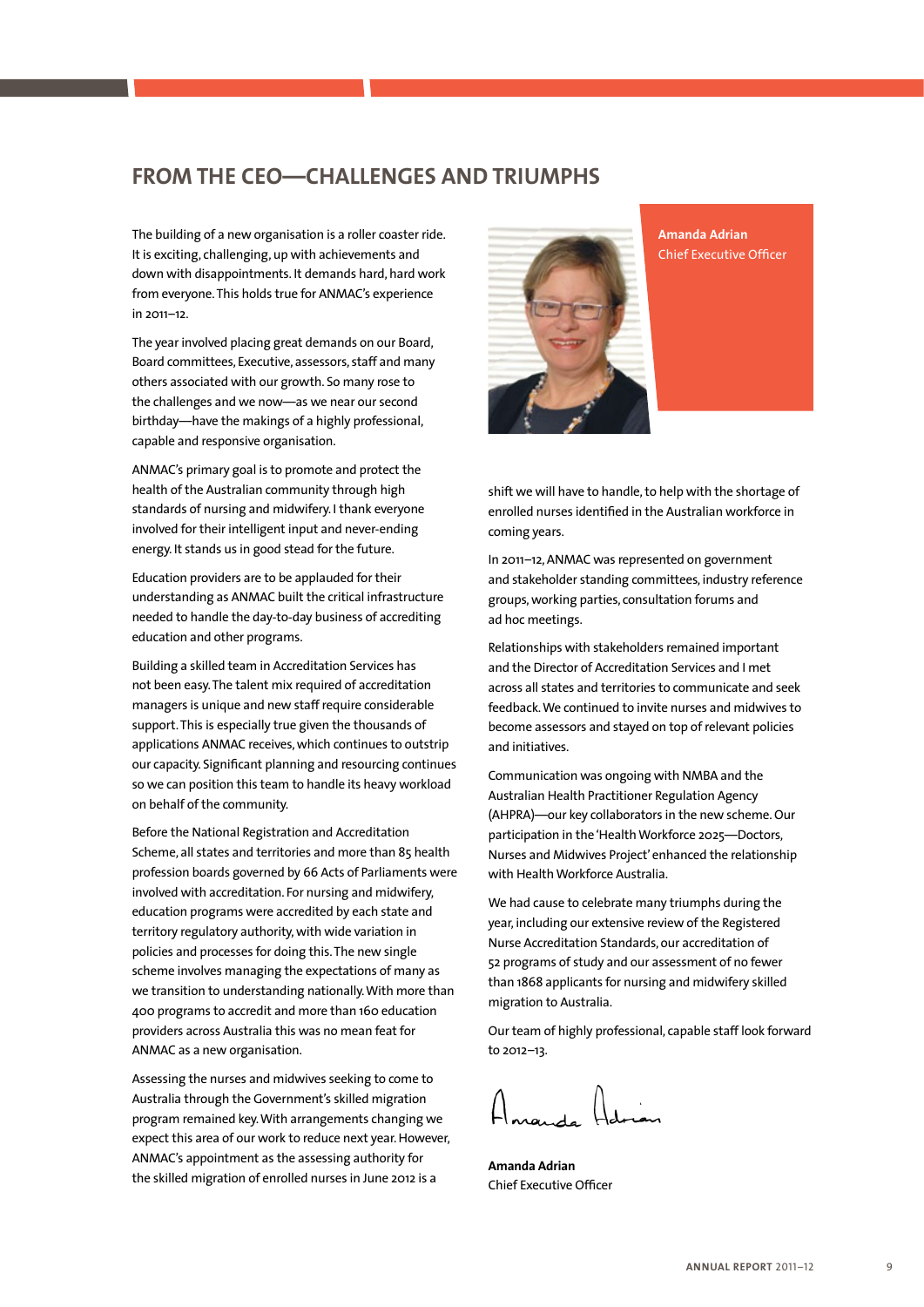# **GOVERNANCE**

ANMAC was established as the independent accreditation authority by the Nursing and Midwifery Board of Australia.

Since incorporation, ANMAC and its Board have been diligent in establishing the governance framework and systems needed to underpin the accreditation function. Board committees, each with terms of reference, were established at the outset to manage key governance responsibilities.

ANMAC continued to develop and refine its governance arrangements throughout the year, enabling the organisation to demonstrate its role and leadership.

The strategic plan lists ANMAC's governance principles.5

Figure 1 shows the organisational structure, which reflects ANMAC's governance arrangements. The name of the committee dealing with midwifery changed during the year to the Midwifery Accreditation Committee. It deals with accreditation of all midwifery programs, including:

- entry to practice
- re-entry to practice
- international entry to practice
- eligible midwives.



#### **Figure 1 ANMAC organisation structure and governance**

5 www.anmac.org.au/userfiles/file/anmc\_docs/ANMAC%20Strategic%20Plan%20-%20Purpose,%20Vision,%20Values%20etc%20Jan%202011%20v%232.pdf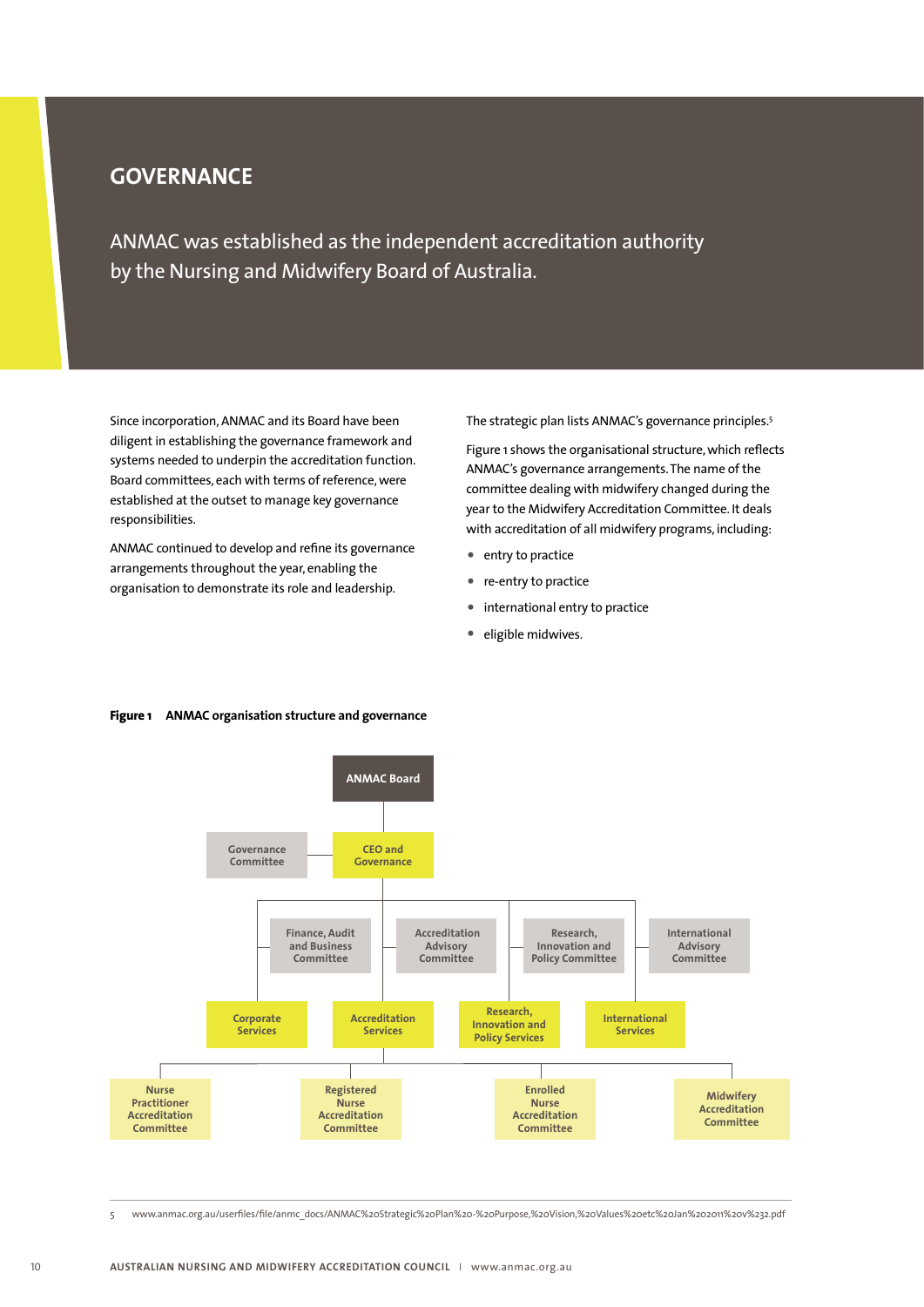

#### **Guests at the one-year celebration of ANMAC, November 2011.**

**Right:** (from left) Eileen Jerga, ANMAC Board Director, Karen Cook, previous ANMAC Chief Executive Officer, Professor Jill White, Chair, ANMAC Board

**Left:** (from left) Tracey Osmond, The College of Nursing, Dr Sally Goold, Congress of Aboriginal and Torres Strait Islander Nurses, Amanda Adrian, Chief Executive Officer, ANMAC

### **ANMAC's Board**

ANMAC's Board comprises representatives and directors from a wide range of stakeholder organisations, enabling it to maximise robust expert and community input into its governance decisions. The Board held six formal meetings throughout the year.

Members come from the following organisations:

- Australian College of Midwives
- Australian Nursing Federation
- Congress of Aboriginal and Torres Strait Islander Nurses
- Council of Deans of Nursing and Midwifery
- Royal College *of* Nursing, *Australia*.

Other ANMAC directors are:

- one nominee from the vocational education and training sector
- one nominee from the Australian Government
- one nominee from the health ministry in each state and territory
- four representatives from the community
- one expert from the education sector.

A summary of Board member attendance at the six Board meetings held throughout the year is in Table 1.

### **Board members**

**Professor Jill White AM Chair** RN, RM, B Ed, MEd, PhD Deputy Chair Council of Deans of Nursing and Midwifery

**Ms Lee Thomas Deputy Chair** RN, RM (Neo), BN, MRCNA Federal Secretary Australian Nursing Federation, Federal Office, Australian Capital Territory

**Ms Debra Cerasa**—resigned October 2011 MEd (Ld&Mng), GradCert (BusAdmin), BAppSc (NSG), GradDip (AdEd & Trg), GradCert (ChEd), RN, RM, RCCN (ICU), PhD candidate Chief Executive Officer Royal College *of* Nursing, *Australia*, Australian Capital Territory

**Ms Paula Elliot**—appointed November 2011, MN, RN, RM, FRCNA Board Director Royal College *of* Nursing, *Australia*, Australian Capital Territory

**Ms Roslyn Donnellan-Fernandez** RN, RM, MHN, IBCLC, MN, BN, DipN, JP (SA) Board Member Australian College of Midwives, Australian Capital Territory

**Dr Sally Goold OAM**—resigned June 2012 RN, RM, DipNeo, BAppSc (Nursing), MN (Stud), DN (HC), FRCNA, FCN Executive Officer Congress of Aboriginal and Torres Strait Islander Nurses, Queensland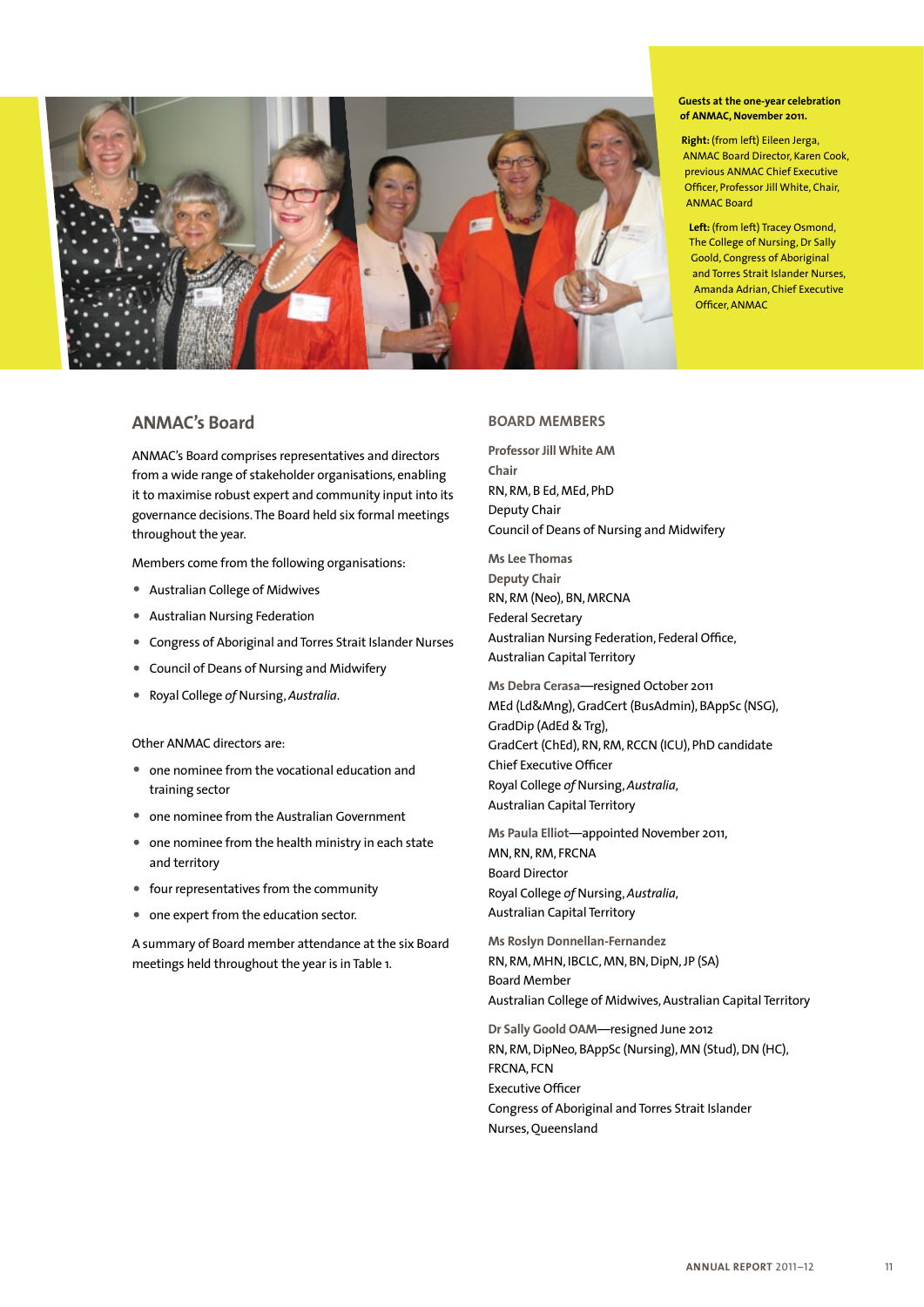#### **Communit y directors**

**Mr Gregory Sam** MPH, BAppSc, BArts (Admin) Chief Executive Officer Rural Health Workforce Australia, Victoria

**Ms Anita Phillips**—resigned November 2011 BA, DipSocStuds, MPA Public Advocate of the ACT ACT Government, Australian Capital Territory

**Ms Eileen Jerga AM**—appointed November 2011 BA, MBA, AICD Company Director, Australian Capital Territory

**Ms Joanna Holt** BSc (Hons), MHP Consultant, Australian Capital Territory

**Ms Therese Findlay** MAppSci, GradDip (SocEc) Admissions, Respite Care Salvation Army, Australian Capital Territory

### **Other directors**

**Dr Rosemary Bryant** RN, BA, GradDip (Health Admin), FRCNA Chief Nurse and Midwifery Officer Emeritus Director of Nursing Department of Health and Ageing (Australian Government), Australian Capital Territory

**Adjunct Associate Professor Fiona Stoker** RN, DCPN (London), B Bus, GradCert (PSM), MBA Chief Nursing Officer Department of Health and Human Services, Tasmania

**Ms Leone English** RN (Vic), BN, BTch (Adult), MEd (Adult), Grad Dip (Mgt) Dean, Faculty of Health Science, Community Studies and Education Holmesglen Institute, Victoria

**Professor Robert Meyenn** TCert, MEd, PhD Emeritus Professor Charles Sturt University, New South Wales

### **Table 1 Board member attendance at meetings held during 2011–12**

| <b>Name</b>                                 | <b>Eligible to</b><br>attend | <b>Number</b><br>attended |
|---------------------------------------------|------------------------------|---------------------------|
| Dr Rosemary Bryant                          | 6                            | 6                         |
| Debra Cerasa                                | $\overline{2}$               | O                         |
| Paula Elliot                                | 5                            | 5                         |
| Leone English                               | 6                            | 6                         |
| Roslyn Donnellan Fernandez                  | 6                            | 5                         |
| Therese Findlay                             | 6                            | $\overline{2}$            |
| Dr Sally Goold                              | 6                            | 5                         |
| Joanna Holt                                 | 6                            | 6                         |
| Eileen Jerga                                | 5                            | 5                         |
| Professor Robert Meyenn                     | 6                            | 4                         |
| Anita Phillips                              | 1                            | 1                         |
| Greg Sam                                    | 6                            | 6                         |
| Adjunct Associate Professor<br>Fiona Stoker | 5                            | 5                         |
| Lee Thomas                                  | 6                            | 6                         |
| Professor Jill White                        | 6                            | 6                         |

### **Board committees**

As part of its governance arrangements, ANMAC's Board has established a series of committees and working groups in accordance with its objectives. These help ANMAC fulfil its strategic goals and meet its legal obligations.

Each committee's Chair is appointed by the Board. Each committee may recommend to the Board that other persons with appropriate experience and expertise as determined by ANMAC be co-opted to join that Committee. Committees and working groups report to ANMAC through the Committee Chair or Chief Executive Officer.

The purpose and objectives of each committee are listed in this section. Chairs and members are listed in Annex A.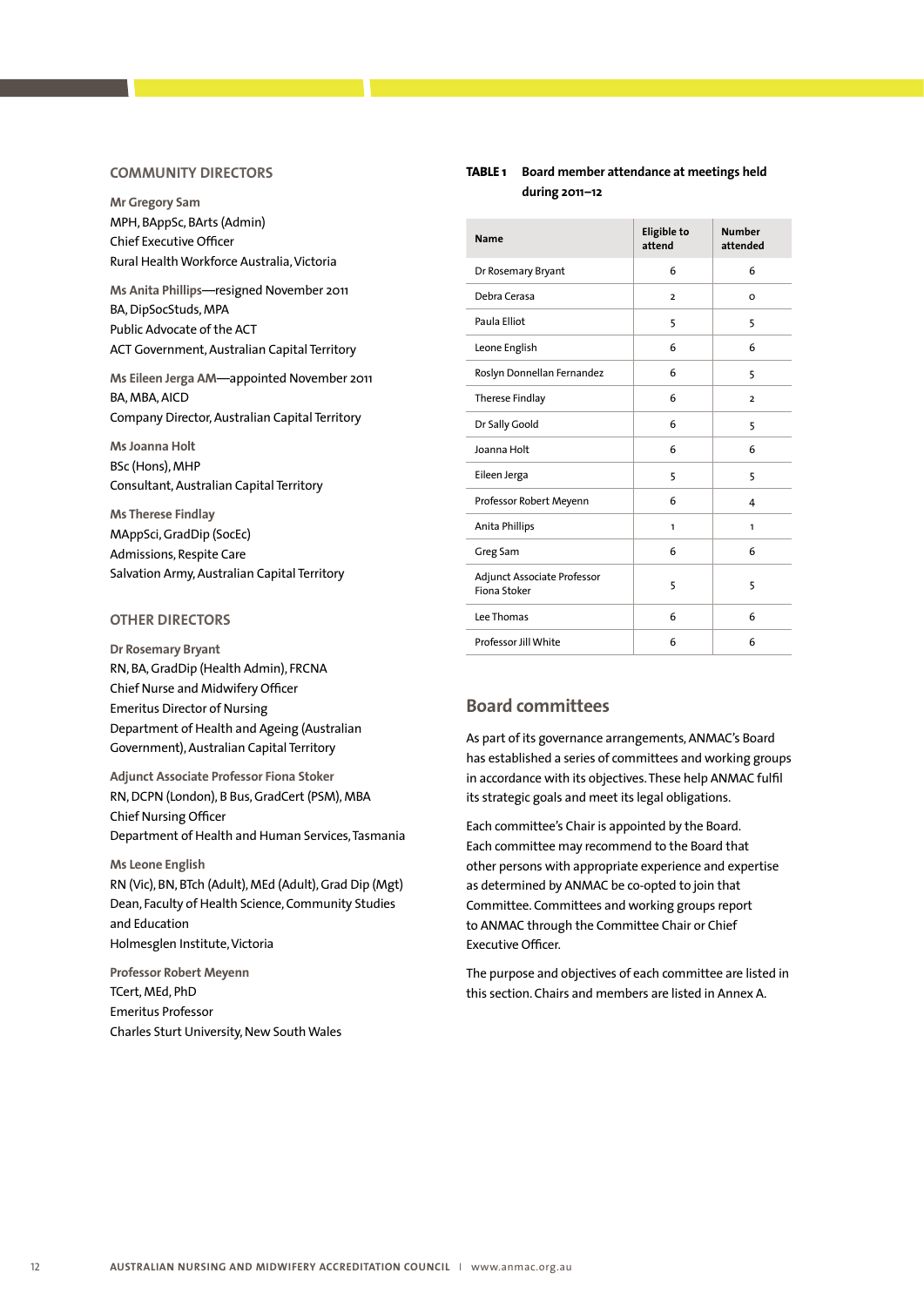

#### **Board and ANMAC Chief Executive Officer**

**Right:** (from left) Leone English, Jill White Fiona Stoker, Amanda Adrian, Robert Meyenn, Therese Findlay, Lee Thomas, Roslyn Donnellan-Fernandez, Eileen Jerga, Rosemary Bryant

**Photos of Board members not in photo:** Joanna Holt (top), Greg Sam (middle) Sally Goold (bottom)

### **Governance Committee**

### **Purpose**

Ensure ANMAC's governance systems, including the governance policies and procedures underpinning the conduct of the functions of the organisation, comply with regulatory requirements and reflect contemporary business, governance, policy and ethical requirements in Australia.

### **Objectives**

- Deal with matters relating to the:
	- Constitution—review and amendment, and notice to the Board
	- Board's governance policy
	- conduct of Board meetings
	- organisational structure
	- strategic directions and development of the framework for conduct of the organisation's business.

### **ACCREDITATION ADVISORY COMMITTEE**

### **Purpose**

Promote and protect the health of the Australian community by ensuring that ANMAC's National Accreditation Framework, which includes the standards, policies and procedures underpinning the accreditation of nursing and midwifery programs of study, effectively assures the quality of nursing and midwifery education.

### **Objectives**

- Advise on issues relating to policies, processes, costings, fees, quality improvements and other relevant matters pertaining to ANMAC's accreditation functions to promote the quality of nursing and midwifery education for the protection of the community.
- Ensure evidence is used in policies and practices in accreditation; where there is no evidence, give consideration to commissioning research.
- Provide advice on practices and models used by other accreditation authorities, in health and other sectors.
- Liaise with ANMAC's Research, Innovation and Policy Committee on projects required to be undertaken.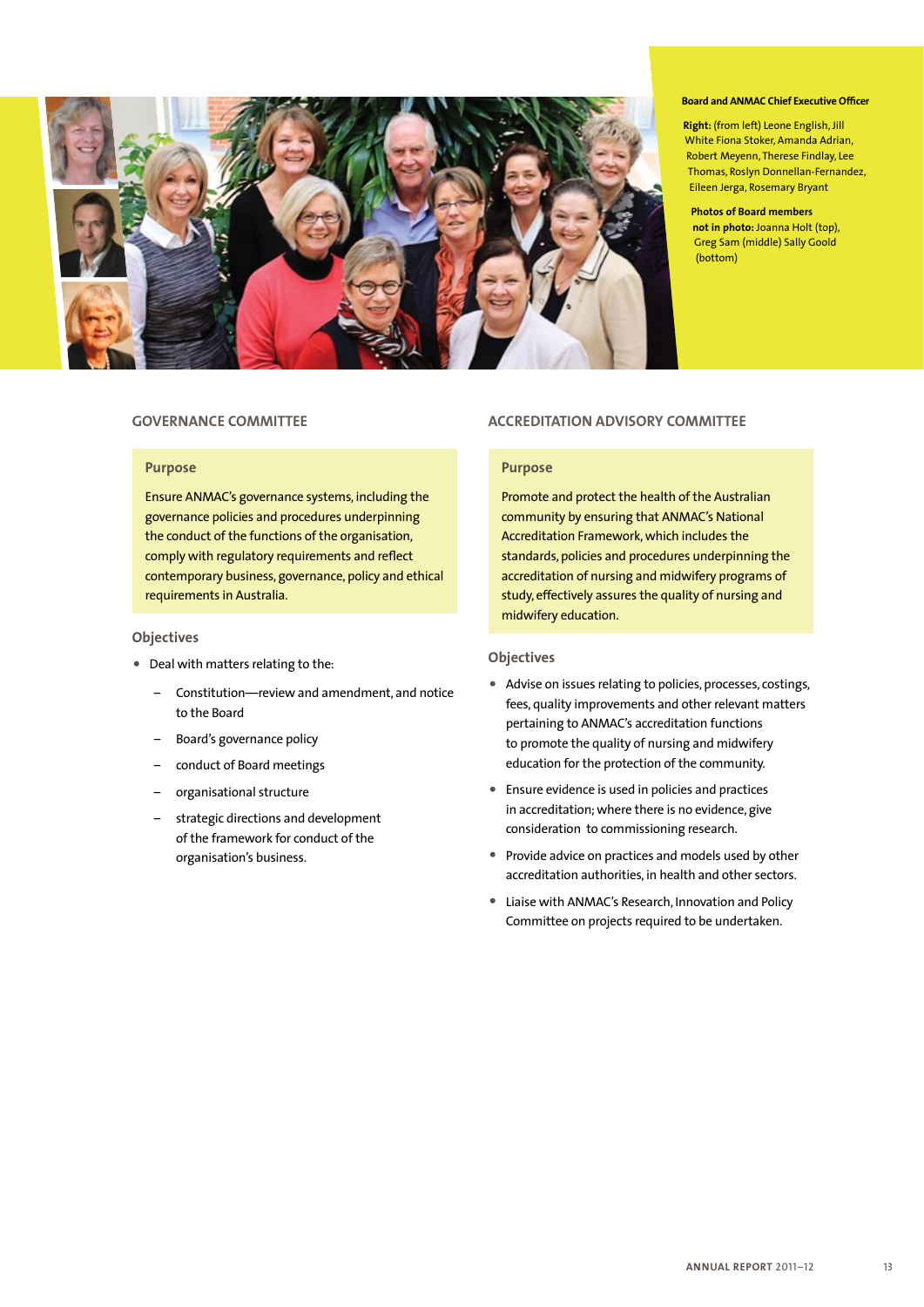#### **Finance, Audit and Business Committee**

#### **Purpose**

Ensure ANMAC's finance, audit and business functions, including the policies and procedures underpinning the conduct of the business and human resource management functions, comply with current regulatory requirements and reflect contemporary business, governance and ethical requirements in Australia.

#### **Objectives**

- Deal with matters relating to:
	- finance, budget and audit
	- auspices of the business services unit, including:
		- human resources
		- occupational health and safety
		- environmental management and payroll.
- Prepare, review and update annually and as required:
	- business plan
	- risk management plan
	- business continuity plan.

### **REGISTERED NURSE ACCREDITATION COMMITTEE**

### **Purpose**

Promote and protect the health of the Australian community through assuring the quality of nursing education by:

- reviewing the outcomes of assessments undertaken by ANMAC assessment teams for registered nurse programs of study leading to registration and endorsement as a registered nurse
- making recommendations to the Board on accreditation.

### **Objectives**

- Review reports from assessment teams and ensure that the evidence for programs being assessed meets accreditation standards.
- Make recommendations to the Board on whether accreditation should be granted, granted conditionally or not granted.
- Recommend the establishment of a review panel if irreconcilable differences arise between the accreditation committee (and assessment team) and an education provider.

#### **MIDWIFERY ACCREDITATION COMMITTEE**

#### **Purpose**

Promote and protect the health of the Australian community through assuring the quality of midwifery education by:

- reviewing the outcomes of assessments undertaken by ANMAC assessment teams for midwifery programs of study leading to registration and endorsement as an eligible midwife
- making recommendations to the Board on accreditation.

#### **Objectives**

- Review reports from individual assessment teams and ensure the evidence for programs being assessed meets accreditation standards.
- Make recommendations to the Board on whether accreditation should be granted, granted conditionally, or not granted.
- Recommend the establishment of a review panel if irreconcilable differences arise between the accreditation committee (and assessment team) and an education provider.

### **Nurse Practitioner ACCREDITATION Committee**

### **Purpose**

Promote and protect the health of the Australian community through assuring the quality of nursing education by:

- reviewing the outcomes of assessments undertaken by ANMAC assessment teams for nurse practitioner programs of study leading to endorsement
- making recommendations to the Board on accreditation.

### **Objectives**

- Review reports from individual assessment teams and ensure the evidence relating to programs being assessed meets accreditation standards.
- Make recommendations to the Board on whether accreditation should be granted, granted conditionally, or not granted.
- Recommend the establishment of a review panel if irreconcilable differences arise between the accreditation committee (and assessment team) and an education provider.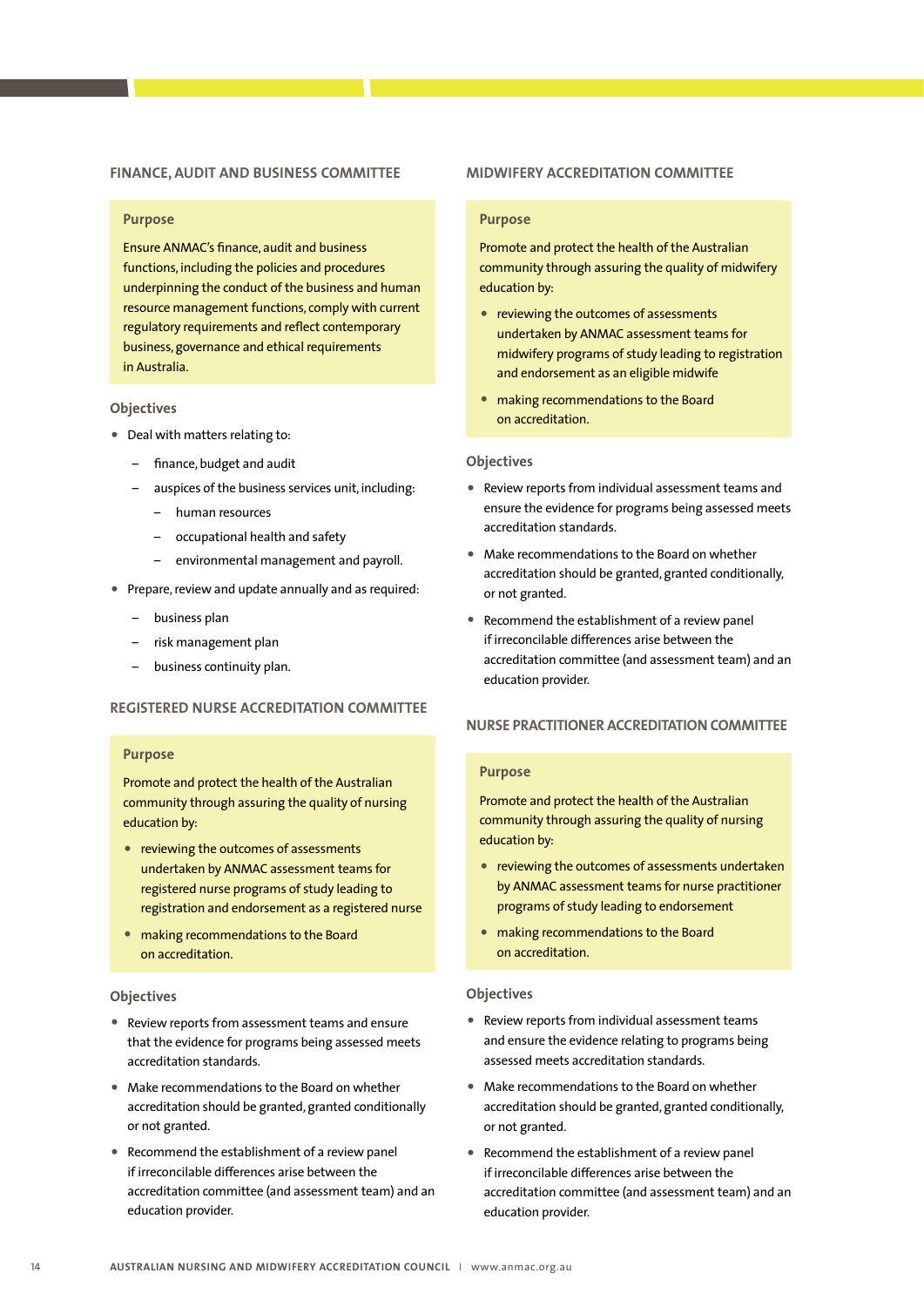### **Enrolled Nurse ACCREDITATION Committee**

#### **Purpose**

Promote and protect the health of the Australian community by:

- reviewing the assessment outcomes of enrolled nurse programs of study leading to registration undertaken by ANMAC assessment teams
- making recommendations on accreditation of the programs of study to the Board.

#### **Objectives**

- Review reports from individual assessment teams and ensure the evidence relating to programs being assessed meets accreditation standards.
- Make recommendations to the Board on whether accreditation should be granted, granted conditionally, or not granted.
- Recommend the establishment of a review panel if irreconcilable differences arise between the accreditation committee (and assessment team) and an education provider.

### **Research , Innovation and Policy Committee**

#### **Purpose**

Promote and protect the health of the Australian community by ensuring all ANMAC functions and services are supported by policies underpinned by sound and contemporary research and innovation.

### **Objectives**

- Oversee policy, research and development projects relating to:
	- accreditation services
	- international services
	- other work as delegated for these areas, including developing and reviewing standards, guidelines, policies and procedures.
- Commission appropriate steering committees and working papers.
- Oversee policy analysis, review and response of external policies relevant to ANMAC's functions.

### **Vale—Robyn Parkes**

Robyn Janette Parkes was an avid supporter and developer of the nursing profession since her training at Royal Melbourne Hospital in 1972. She was the inaugural Chair of ANMAC's Enrolled Nurse Accreditation Committee.

After practising nursing for years, Robyn became involved with the Australian Nursing Federation in various roles, working on the development of a number of national nursing standards, before moving into the role of staff development director at Royal Adelaide Hospital and, finally, working with the South Australian Department of Health on improving learning systems for nurses.

With a mind for strategy and a keen creative streak, Robyn was central to improving the standards—and impressions—of nursing around Australia. Robyn was one of those rare and inspiring people who made a great contribution to nursing but also enhanced the lives of those she worked with.

Robyn was a valued Board member of The College of Nursing and more recently a key member of the College's Academic Council. Her extraordinary capabilities in acting as 'devil's advocate' were integral to honest and open debate around the College's Board table. Robyn also served on the Nurses Board of South Australia.

Robyn died in Adelaide on 30 December 2011, leaving a strong legacy of professionalism, education and social justice. She will be sorely missed by friends, colleagues and the profession.

*Written by Debra Toms, Chief Executive Officer, Australian College of Nursing*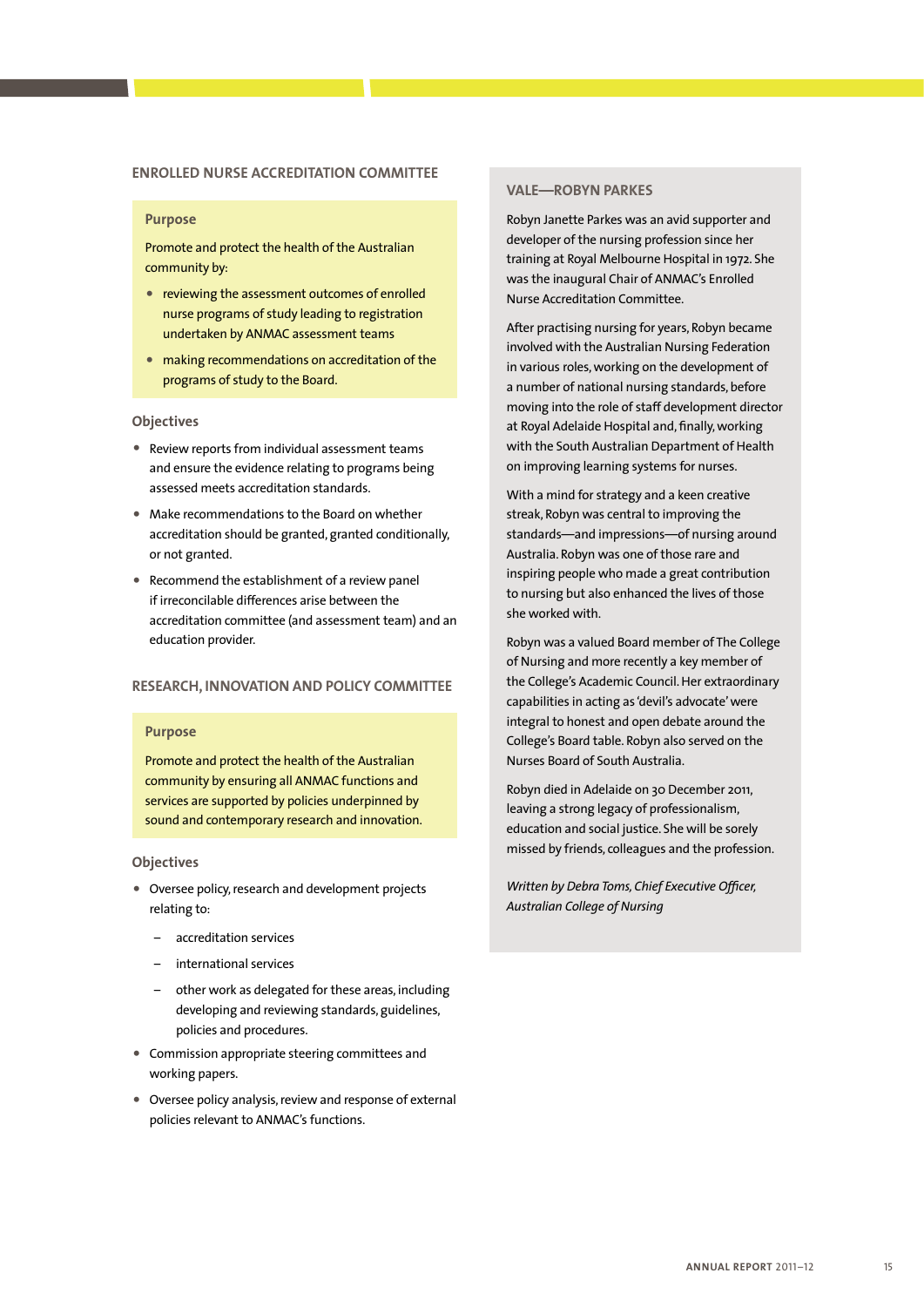#### **Staff of CEO and Governance**

**Right:** (from left**)**  Casey Campbell, Amanda Adrian, Alison Sette



### **International Consultative Committee**

### **Purpose**

Promote and protect the health of the Australian community by ensuring ANMAC's assessment system for assessing the qualifications of international nursing and midwifery applicants meets contemporary best practice.

### **Objectives**

- Discuss and advise on issues relating to the business of ANMAC's International Services—policies, procedures, information management, fees and other relevant matters.
- Liaise with relevant stakeholders.
- Liaise with ANMAC's Research, Innovation and Policy Committee on projects to be undertaken.

### **Communication with industry**

To achieve its objectives, ANMAC continues to build strong relationships with a wide range of industry bodies and individuals. This enables the organisation to extend its reach and build its knowledge. Some of the industry bodies we communicated with during the year are listed below:

- Nursing and Midwifery Board of Australia (particularly the Accreditation Committee of the Nursing and Midwifery Board of Australia)
- Australian Health Practitioner Regulation Agency
- Health Workforce Australia
- Forum of Australian Health Professions Councils (and councils individually)
- Council of Deans of Nursing and Midwifery
- Nursing and Midwifery Stakeholder Group (through the Australian Government's Department of Health and Ageing)
- other government and agency committees relating to ANMAC's business.

ANMAC, its Board Directors and senior executive staff also belong to a number of professional and business organisations, including:

- Australian Institute of Company Directors
- Professions Australia
- Associations Forum.

ANMAC spent considerable time during the year building relationships with the following organisations:

- Tertiary Education Quality and Standards Agency
- Australian Skills Quality Authority
- TAFE Directors Australia
- Australian Council for Private Education and Training
- New Zealand Nursing Council
- New Zealand Midwifery Council
- other international nursing and midwifery regulatory authorities with accreditation responsibilities.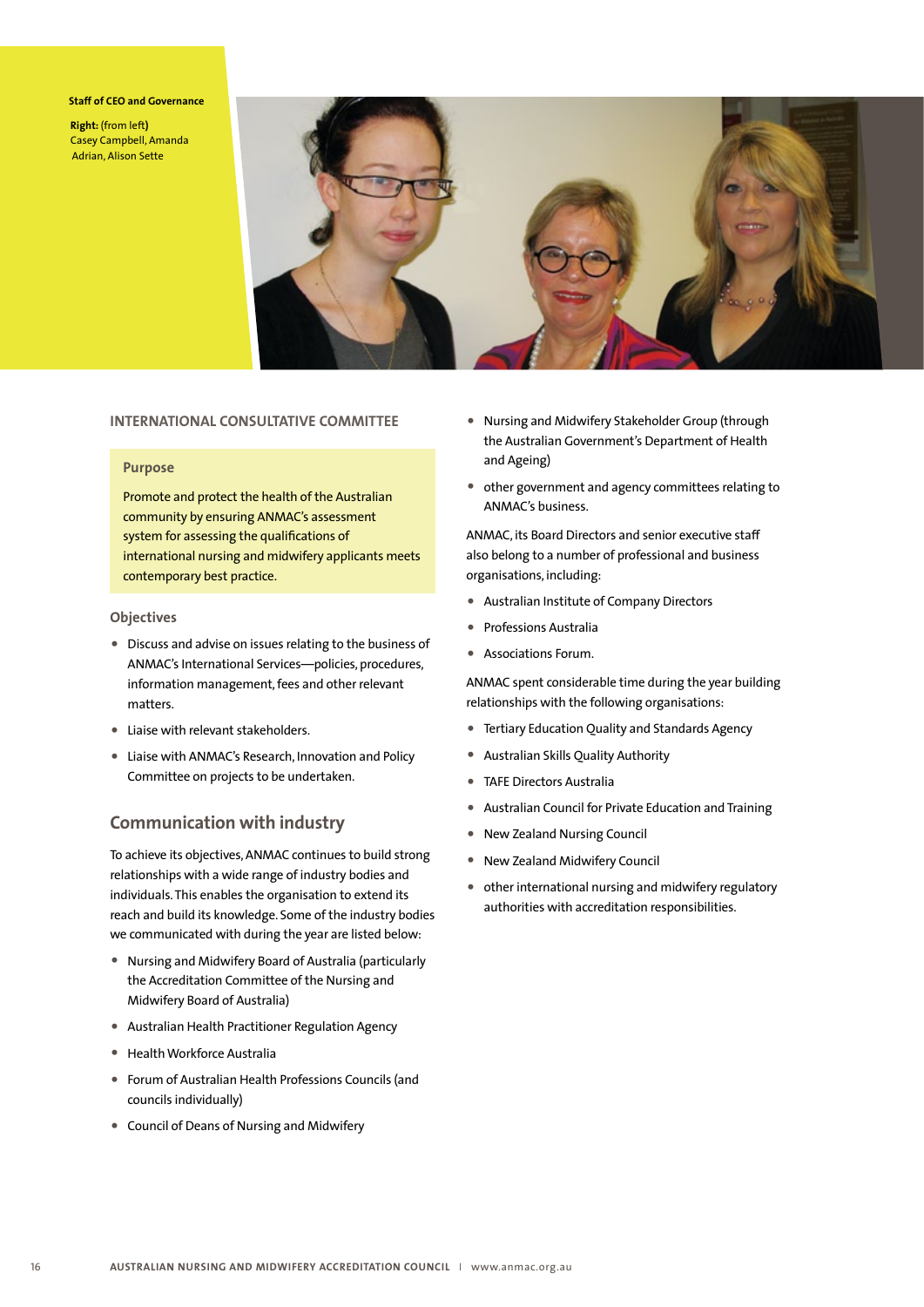# **ACCREDITATION SERVICES**

Quality standards are the lynchpin of the accreditation system developed by ANMAC.

ANMAC has been the independent accrediting authority for the nursing and midwifery professions under the National Registration Accreditation Scheme since 1 July 2010.

ANMAC is also responsible for developing new accreditation standards and regularly reviewing and improving existing accreditation standards approved under the scheme. These standards are the lynchpin of the accreditation system—all education and other programs requiring accreditation are assessed against them.

The goals of ANMAC's Accreditation Services section are to:

- work in partnership with NMBA and other relevant stakeholders to successfully transition to national accreditation of nursing and midwifery courses
- develop a monitoring and quality assurance framework to support the national accreditation scheme
- work to ensure that the National Accreditation Framework and standards remain contemporary
- communicate the framework and standards to the community.

### **MAJOR ACHIEVEMENTS 2011–12**

- major review of Registered Nurse Accreditation Standards
- document and classify an estimated 160 education providers of nursing and midwifery education across all states and territories and around 480 programs of study
- accredit 52 programs of study
- assess 14 submissions for major changes to already accredited programs of study, with an average processing time of 24 weeks
- assess 86 submissions for minor changes to already accredited programs of study
- began developing a major and comprehensive monitoring policy

### **Progress and challenges**

Accreditation Services had a highly productive 2011–12, with many achievements and successes. The review of ANMAC's Registered Nurse Accreditation Standards was a stand-out achievement, made possible after extensive consultation with key stakeholders. The revised standards were presented to NMBA for approval on 30 June 2012, as scheduled.

Another achievement was the number of programs of study accredited. Even though ANMAC became the authority for National Registration Accreditation Scheme only on 1 July 2010, the team accredited 52 programs of study, as opposed to two in 2010–11, the first reporting year.

The Accreditation Services team continued to build robust operational policy and standard operating procedures while managing:

- large numbers of requests for information about the national scheme
- large numbers of applications for accreditation assessment
- assessment of programs of study to be accredited
- changes to currently accredited programs of study
- complaints about education providers and programs of study
- monitoring of accredited programs and managing risks where these have been identified.

2011–12 was also a time of many challenges. NMBA's twoyear moratorium for all education programs due to expire in 30 June 2012 meant ANMAC received a large number of applications from education providers in a short period and while Accreditation Services was still building its team of experts.

Another challenge was the major differences in the expectations of education providers on how the national scheme would be implemented and the differences from the way accreditation was conducted previously when it was handled by the nursing and midwifery regulatory authorities in each state and territory.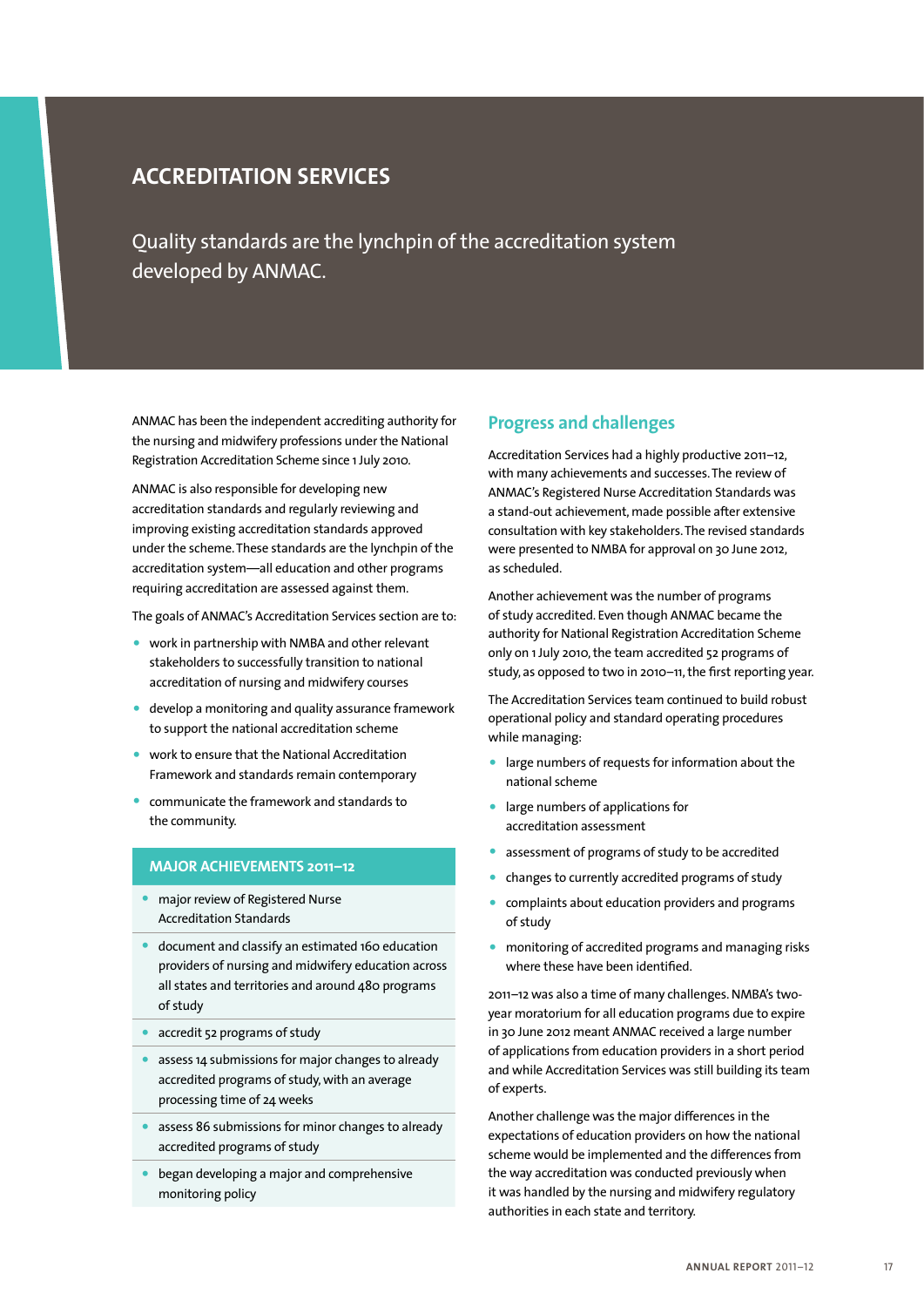#### **Accreditation Staff**

**Right:** (from left**)** Melissa Cooper, Dr Susan Bragg, Alan Merritt (appointed July 2012), Donna Mowbray, Jo Gibson, Margaret Gatling, Elizabeth Grant, Dr Ann Alder

**Staff not in photo:**  Julie Watts (top right), Judy Conroy (top left), Melanie Schaefer (bottom right), Maureen



Accreditation Services also dealt with staffing issues during the year. Gordon Poulton resigned as Director in January 2012. Gordon played an integral role in establishing ANMAC and its Board and is thanked for his contribution and professionalism.

Donna Mowbray was appointed Director of Accreditation Services in February 2012. Donna was previously ANMAC's Director of Research, Policy and Innovation. Under her guidance, more accreditation managers and other accreditation staff were recruited, strengthening capacity to handle this body of important work.

At the same time, substantial effort was made in building the knowledge and data needed to successfully discharge ANMAC's ongoing responsibilities. Work included documenting and classifying the large number of education providers providing programs of study in nursing or midwifery and determining their accreditation status. This involved an estimated 160 education providers of nursing and midwifery education across all states and territories and around 480 programs of study leading to qualifications for entry to practice and registration or endorsement as registered nurses, enrolled nurses, nurse practitioners, registered midwives and eligible midwives. Re-entry and international entry to practice programs were also included.

### **Policies, guidelines and resources development**

Accreditation Services continued to develop, review, approve and implement policies, guidelines and resources, including:

- National Guidelines for the Accreditation of Nursing and Midwifery Programs Leading to Registration and Endorsement in Australia
- Transition and Teach-out Arrangements on Expiry of Accreditation Period policy
- Monitoring Policy
- Assessors' Handbook
- Qualifications of Teaching Staff in Diploma of Nursing Programs policy
- Registered Nurse Accreditation Standards.

### **Accreditation process and structure**

ANMAC four Accreditation Committees, listed below, pushed forward with their respective areas of work:

- Registered Nurse
- Enrolled Nurse
- Nurse Practitioner
- Midwifery.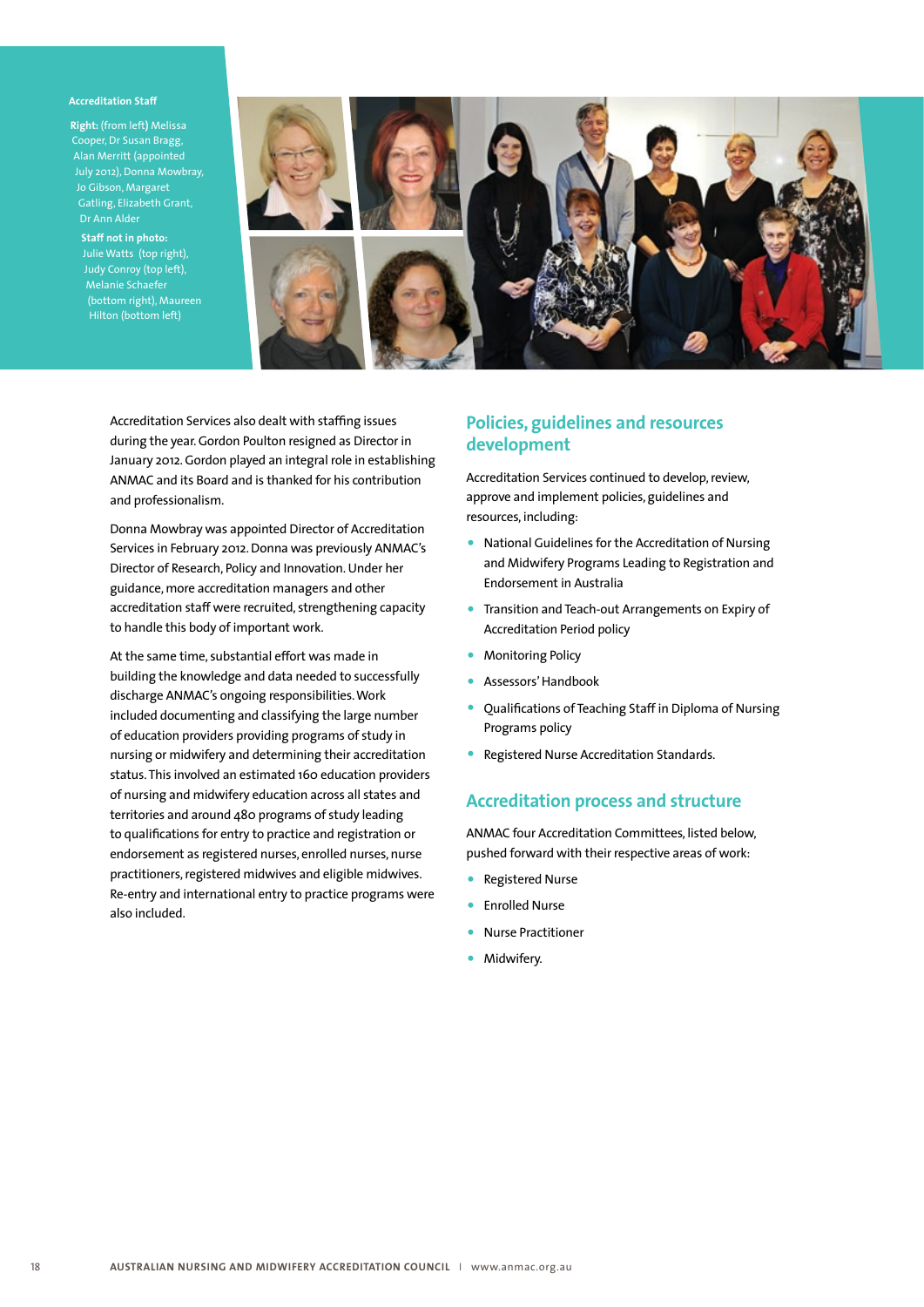**Figure 2 Accreditation structure**



All Accreditation Committees are made up of senior education and industry experts whose significant positions enable them to make extraordinary contributions to ANMAC's work.

Committee members met regularly during the year to review the assessments made by assessment teams against accreditation standards and programs of study. They made recommendations to ANMAC's Board on accreditation applications.

ANMAC is indebted to the many professionals who make up the Accreditation committees and assessment teams for their expertise and commitment. These professionals are dedicated to ensuring that the education of nurses and midwives in Australia is of high quality and contributes to the protection of the health of the community.

The accreditation process is depicted in Figure 2. The process of accreditation is detailed and takes a number of months to complete, with many players involved. It is designed to protect and promote the health and safety of the Australian community by ensuring high standards of nursing and midwifery education. The structure is, as a result, robust, open and transparent.

## **Accreditation of programs of study**

When ANMAC started its role as an accrediting authority, NMBA determined that programs requiring accreditation between 1 July 2010 and 30 June 2012 would be granted an extension of up to two years to give ANMAC sufficient time to establish the policies and procedures required to acquit its responsibilities.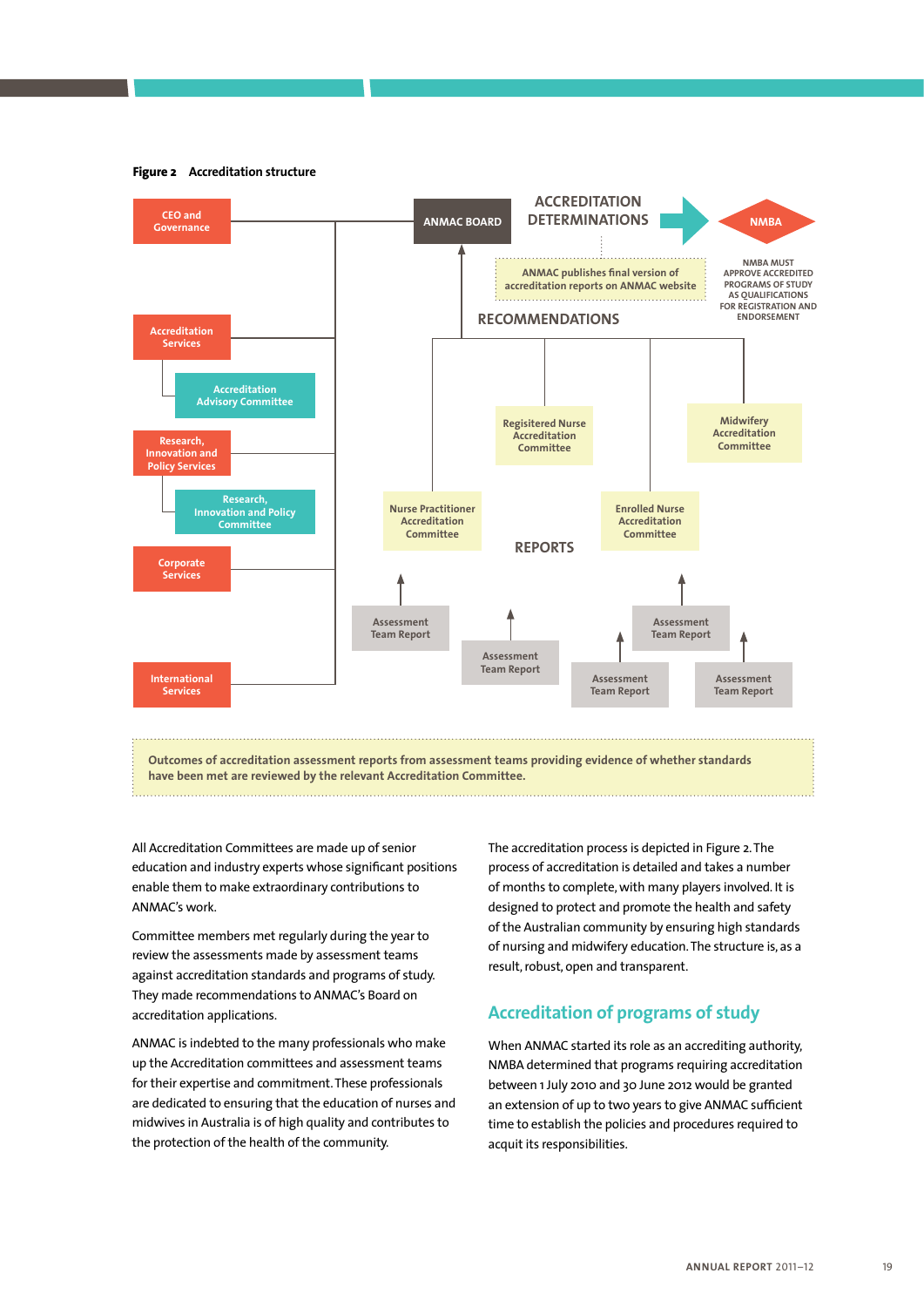During this transition period, ANMAC still received nearly 150 submissions for accreditation. Fifty-two programs of study were assessed during the year, with 47 accredited and 5 accredited conditionally. The average processing time for each assessment was 45 weeks. Another 4 submissions for accreditation were placed on hold to give education providers the opportunity to provide additional evidence to satisfy one or more relevant standards by a specified date.

ANMAC also received 32 requests for major changes to already accredited programs of study during the year and assessed 14 of these, with an average processing time of 24 weeks. Eight-six submissions were received from education providers requesting minor changes and all of these were reviewed and assessed by the relevant Accreditation Committee.

NMBA approved all programs of study accredited by ANMAC, following the process outlined in Figure 3. As education providers come and go and programs of study are added or withdrawn, it is not possible for ANMAC to determine the precise number of full accreditation assessments to be conducted going forward. Assuming the numbers remain similar, ANMAC expects to assess up to 90 submissions for accreditation each year until 2016 and up to 40 requests for major changes to an already accredited program of study.

ANMAC received 11 complaints from various sources during 2011–12 about the conduct of education providers and programs of study, with six resolved and five being resolved.

### **Monitoring accreditation performance**

ANMAC's Board monitors ANMAC's performance as an accrediting authority. It does so by reviewing the following performance indicators:

### **1. Accreditation workload**

This involves reviewing the number of:

- programs requiring accreditation (by category)
- assessments underway
- accreditations completed
- accreditation determinations made.

#### **2. Accredited program monitoring**

This involves reviewing:

- reporting obligations placed on education providers for individual programs—standard and special reports
- modifications to accredited programs made during the accreditation period, as reported by education providers
- complaints about education providers and programs of study.

#### **3. Accreditations compared to budget**

This involves reviewing the:

• number of completed accreditations compared to budget.

#### **Figure 3 NMBA approval**

### **ANMAC BOARD NMBA ACCREDITATION DETERMINATIONS**

**NMBA MUST APPROVE ACCREDITED PROGRAMS OF STUDY AS QUALIFICATIONS FOR REGISTRATION AND ENDORSEMENT AND LIST THEM ON ITS WEBSITE**

ANMAC publishes final versions of accreditation reports on its website, usually after NMBA publishes its decision on its website. The accreditation period generally begins from the date this information is published on NMBA's website. ANMAC informs education providers after the final report is complete and the accreditation determination has been made by ANMAC's Board that:

The course has been accredited by ANMAC (with or without conditions) and this information has been forwarded to NMBA for its approval as a course providing a qualification leading to registration or endorsement.

**Please note—A determination of accreditation by ANMAC's Board does not mean the education program is a qualification for registration or endorsement as a nurse or midwife in Australia. This does not happen until the program has been approved as such a qualification and listed on NMBA's website.**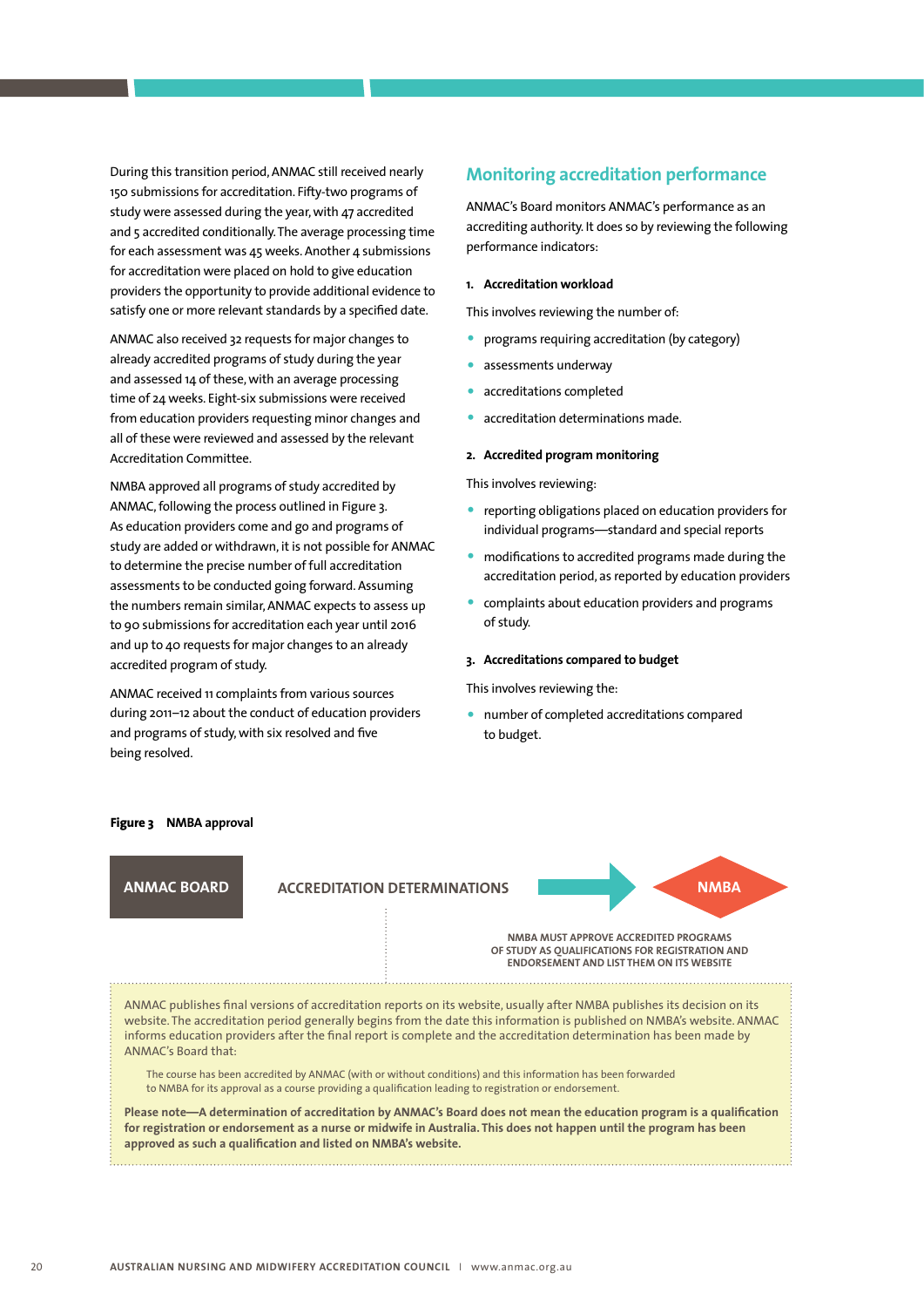To meet its obligations under Section 50 of the National Law, ANMAC began work on a comprehensive monitoring policy to assure ANMAC that education providers and their accredited programs of study are meeting approved accreditation standards.

### **Accreditation assessors**

From 1 July 2011 to 30 June 2012, ANMAC constituted 73 accreditation assessment teams and called upon 205 volunteer assessors to assess programs of study for accreditation and significant modifications to programs.

Most assessors have full-time jobs and perform key leadership and other roles in the nursing and midwifery professions and/or education sector. Their commitment and responsiveness to ANMAC is highly valued.

During the year, work continued on improving ANMAC's assessor systems, including by increasing the numbers of assessors available and reducing the burden on those already on ANMAC's register. The Register of ANMAC Assessors includes the resumes of registered nurses, registered midwives and nurse practitioners who have been selected for their skills, knowledge and experience. The wide variety of programs to be assessed includes those from the higher education sector (for example, Bachelor of Nursing, Midwifery and Nurse Practitioner) and the vocational education and training sector (for example, the Diploma of Nursing and some re-entry and international entry).

Only a small number who applied to be on the register during the year did not have the necessary qualifications and/or experience, had not recently worked in the relevant Australian education or clinical sector or were living overseas (making it impractical for them to perform the work).

Every year ANMAC updates its register and confirms that the assessors on it remain willing to participate on assessment teams. ANMAC then fills the spots created by those who cannot continue to participate. A small number of active assessors contacted this year could not continue because of work pressures and/or because their organisations were unwilling to release them for funding reasons and/or because they could not afford to take leave without pay to participate. Most of these assessors were clinicians or clinical managers.

A major success during the year was with the decision to pay assessors for their work as of 1 July 2012.The Board resolved at its June 2012 meeting that sitting fees will be paid to assessors in line with ANMAC's Sitting Fees Policy. ANMAC successfully applied for funding to cover this from NMBA through the formal funding agreement negotiated with AHPRA annually.

## **Accreditation standards**

The intellectual property for the National Accreditation Framework and all accreditation standards developed before ANMAC commenced operations have been retained and are being used by ANMAC as the independent national accrediting authority.

In 2011–12, the Registered Nurse Accreditations Standards were comprehensively reviewed, revised and submitted to NMBA for approval, as scheduled, following extensive consultation with stakeholders. All other accreditation standards will be reviewed over time to ensure they are contemporary as well as consistent and aligned with Australian and international best practice.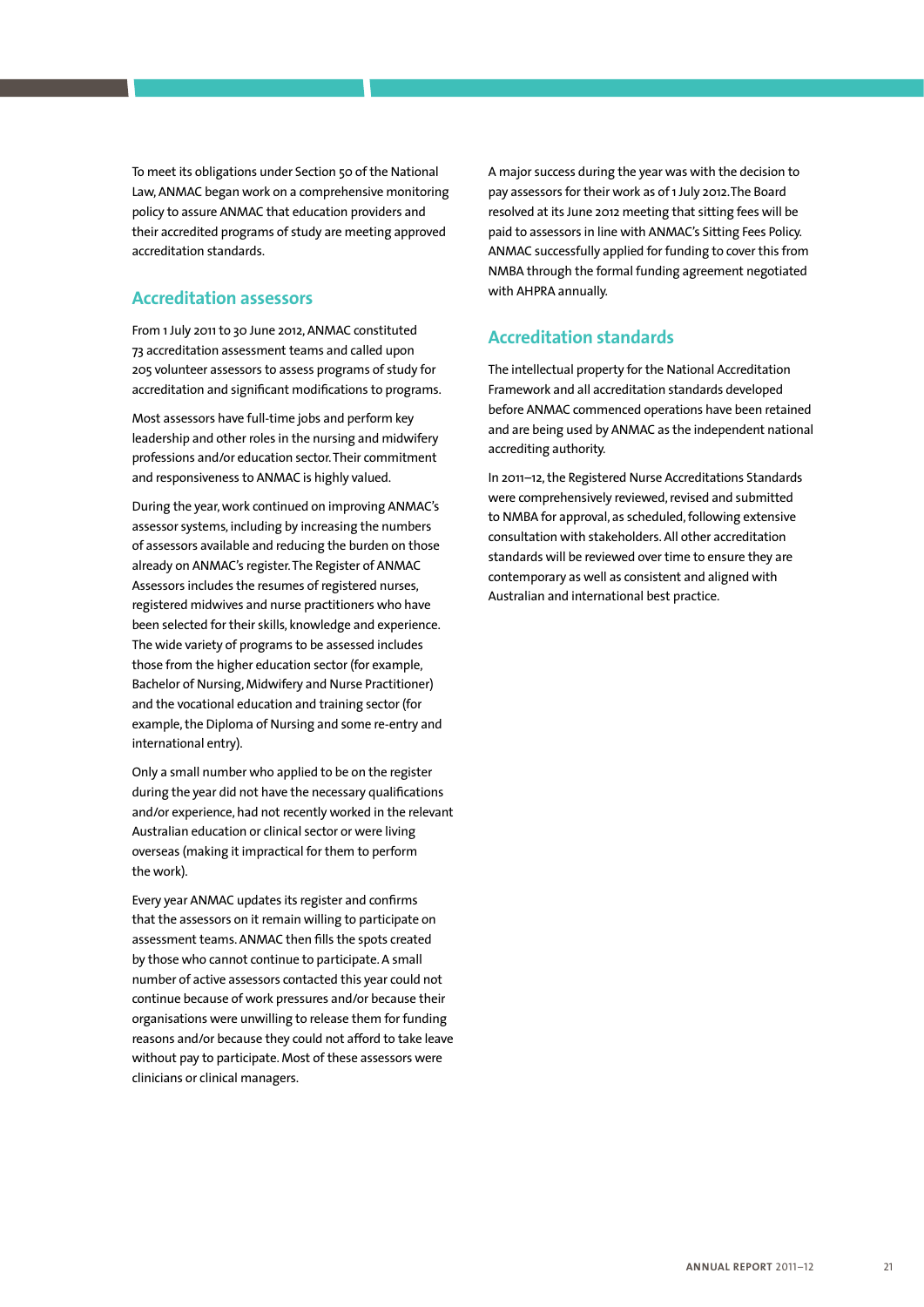# **INTERNATIONAL SERVICES**

One of ANMAC's important roles is to assess internationally qualified registered nurses and midwives applying for permanent migration to Australia.

ANMAC, as the gazetted assessing authority for DIAC, assesses internationally qualified registered nurses and midwives who apply for permanent migration under Australia's General Skilled Migration Program. ANMAC uses the Standards for assessment of internationally qualified nurses and midwives for migration purposes (2008) to determine suitability for migration.

The National Law also recognises that accreditation authorities oversee the assessment of overseas qualified health practitioners seeking registration. As Australia's appointed accreditation authority for nursing and midwifery, ANMAC continues, as a primary function, to only assess the skills of nurses and midwives applying for skilled migration visas to enter the county. All other applicants for international entry continue to be assessed by AHPRA.

The goals of ANMAC's International Services section are to:

- Work in partnership with NMBA and other relevant stakeholders to maintain the appropriate assessment of internationally qualified nurses and midwives for migration to Australia.
- Work to ensure that the assessment of internationally qualified nurses and midwives complies with NMBA registration requirements.

### **MAJOR ACHIEVEMENTS 2011–12**

- Successful transition to new requirements to assess relevant work experience of occupations appearing on the Skilled Occupations List— due to changes by DIAC to its skilled migration policy (1 July 2011).
- ANMAC informed by DIAC in June that it would become the gazetted assessing authority for enrolled nurses, with this category being added to the Consolidated Sponsored Occupations List from 1 July 2012.
- Director of International Services accepted a position on the Internationally Qualified Nurses and Midwives Reference Group, set up by AHPRA to achieve consistency of assessment outcomes within AHPRA state and territory offices. To date the reference group has reached consensus on the outcomes of more than 200 applications.
- Completed consultations with a website specialist to enhance the useability of the international skills assessment application process—as presented online—and promote other pertinent information on the website.
- Restructure of staff and resources underway to accommodate changes to skills assessment processes and requirements—scheduled to be finalised late 2012.
- One officer working in the International Services unit will complete a Certificate IV in Business Administration through Canberra Institute of Technology (late 2012).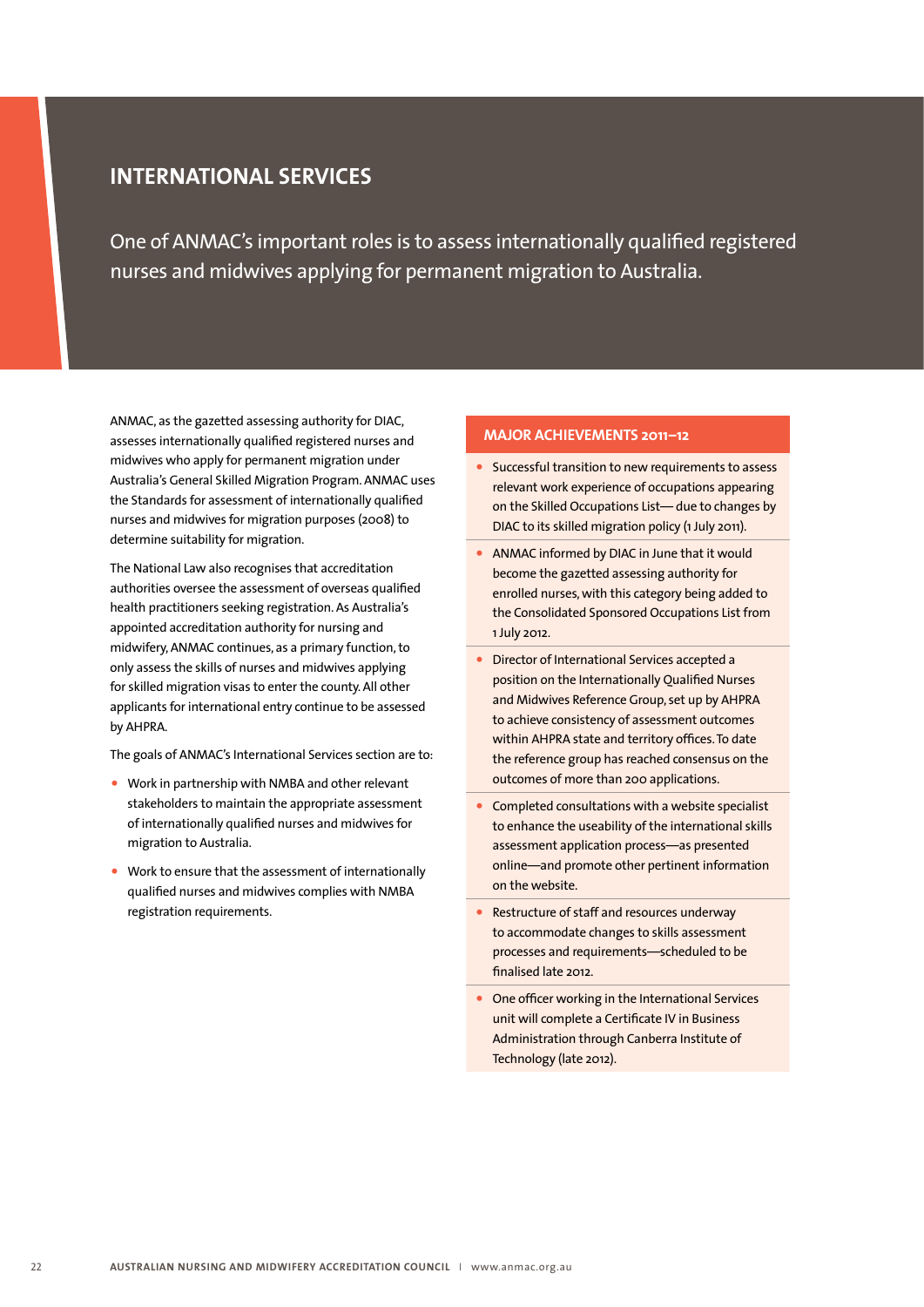

#### **Staff of International Services**

**From left:** Mark Braybrook, Pan Warburton, Jason Smart, Sue Tully

### **Assessing authority**

### **Assessment categories**

ANMAC assesses nurses and midwives under two categories:

- modified assessment, for those holding current registration in Australia or New Zealand
- full assessment, for those holding current registration outside Australia or New Zealand.

In June 2012, DIAC informed ANMAC it would become the gazetted assessing authority for enrolled nurses, with this group being added to the Consolidated Sponsored Occupations List from 1 July. ANMAC will begin to develop assessment standards for enrolled nurses later in 2012.

### **Assessment process and outcomes**

During 2011–12, ANMAC received 1868 applications from nurses and midwives, a decrease of 13% (2116 were received in 2010–11). Of those received, 1656 were modified assessments (compared with 1834 in 2010–11), and 212 full assessments (compared with 282). The most likely explanation for the decrease was changes introduced by DIAC to its migration policy. On 1 July 2011, DIAC changed Australia's general skilled migration policy and introduced a new points-test system. The aim was to create a demand-driven migration environment and, as a result, shift from permanent to temporary migration to fill shortterm employment demand.

The policy change requires the relevant work experience of occupations on DIAC's Skilled Occupations List to be assessed. As a result, ANMAC became significantly more involved in assessing each application for nurses and midwives. One reason was that professional references for work experience as long as 10 years ago now have to be assessed against Australian nursing and midwifery competency standards.

To accommodate this major assessment requirement, ANMAC increased its assessment fees to maintain full cost recovery. It also increased assessment times beyond the average six to eight weeks to approximately 12 weeks.

Planning began for a staff restructure, to be introduced early 2012–13, to handle these increased requirements and improve assessment turnaround times.

ANMAC uses Australian and New Zealand Standard Classification of Occupations (ANZSCO) codes to categorise each applicant for migration purposes. Of the 1868 applications received in 2011–12, a total of 1293 assessments were categorised ANZSCO Code 254499 (Registered Nurse—Not Elsewhere Classified). This code is for nurses who do not fit into a specific area of expertise and for new Australian graduates yet to gain work experience.

Of the other 575 applications, the three most common ANZSCO Codes were Critical Care and Emergency (21%), Aged Care (18%) and Medical (15%). Midwives made up 2% of all applications.

Figure 4 breaks down all applications assessed by ANMAC by ANZSCO codes, with the exception of Code 254499.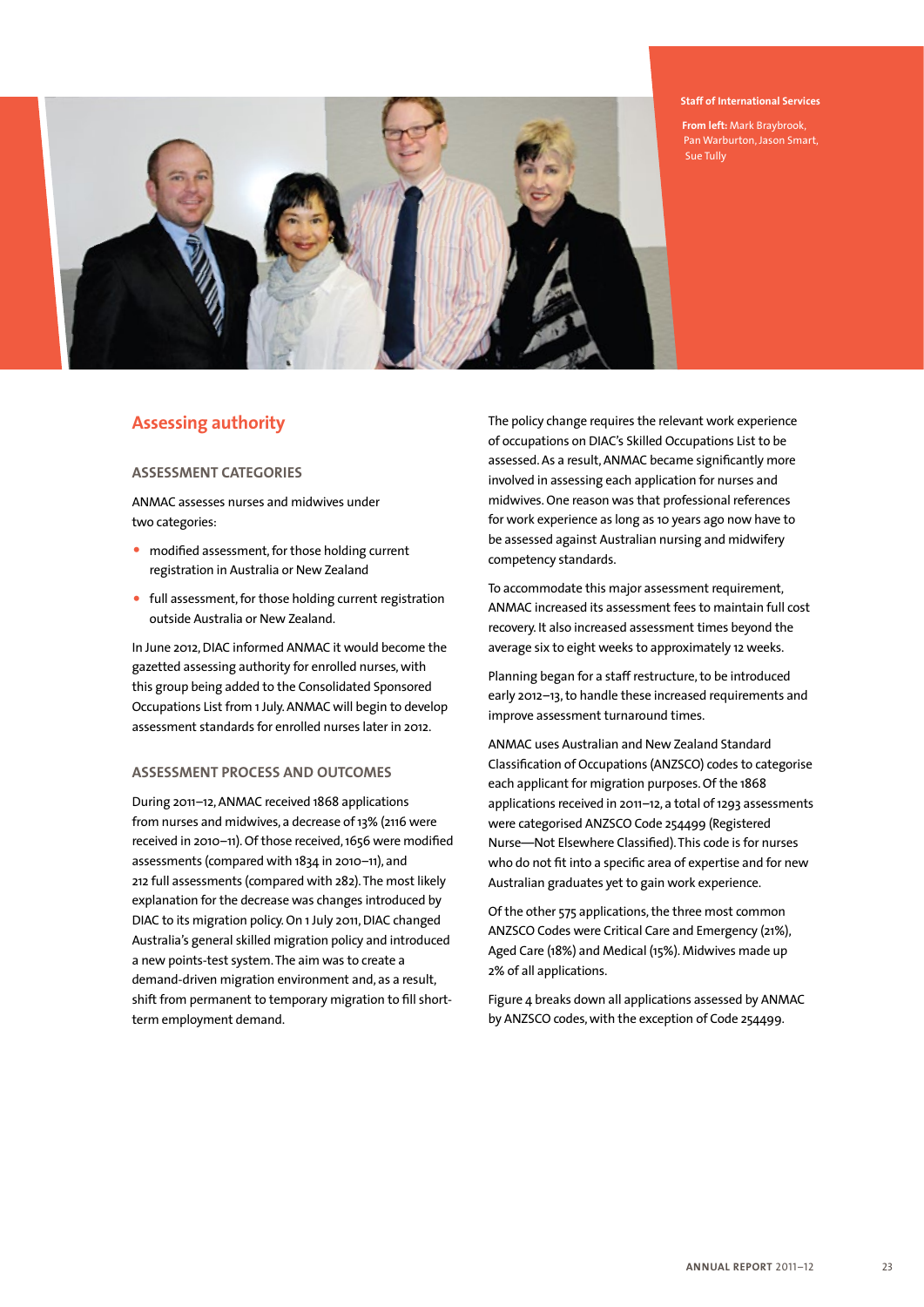

#### **Figure 4 ANZSCO code breakdown—not including 254499 Registered Nurse— Not Elsewhere Classified\***

\*87% of applications received by ANMAC during the year were under ANZSCO Code 254499

ANMAC's skills assessment continues as an online application. Applicants and/or their nominated agent apply through the online application link on the home page of ANMAC's website and detailed information is provided to read before completing the application. Once the application is completed online, applicants must download it and send it to ANMAC with hard copies of required certified documents.

Online applications also allow for immediate payment by credit card into ANMAC's account. Assessment costs increased in 2010–11 to cover the annual consumer price index adjustment and the new professional reference assessment capability. Modified assessments were \$300 and full assessments \$825 (an increase of \$85 and \$100 respectively).

During the year, the International Services team contributed to ANMAC's website redevelopment, restructuring the international section and reshaping content so it is more user friendly for applicants, migration agents and other stakeholders. The team also worked on a new broader ANMAC database scheduled for implementation in late 2012.

ANMAC continued to present to agents on the skills assessment process, including at state and territory migration agent conferences, and communicate with representatives at the Migration Institute of Australia. International Services staff also presented workshops, forums and other conferences in 2011–12 to engage with stakeholders and keep them informed of the latest ANMAC developments. The team also attended conferences during the year to keep abreast of the latest in nursing, midwifery and skilled migration.

Table 2 provides a breakdown of applications received during the year by gender, with considerably more females applying. This is consistent with the current gender breakdown of the Australian nursing and midwifery workforce as a whole.

#### **Table 2 ANMAC applications received (1868) by gender**

| Female | (1560) | 83.5% |
|--------|--------|-------|
| Male   | (308)  | 16.5% |

Table 3 breaks down the total number of applications ANMAC received (lodged and paid for) during the year, by full and modified assessments. A much larger number of modified assessments were received.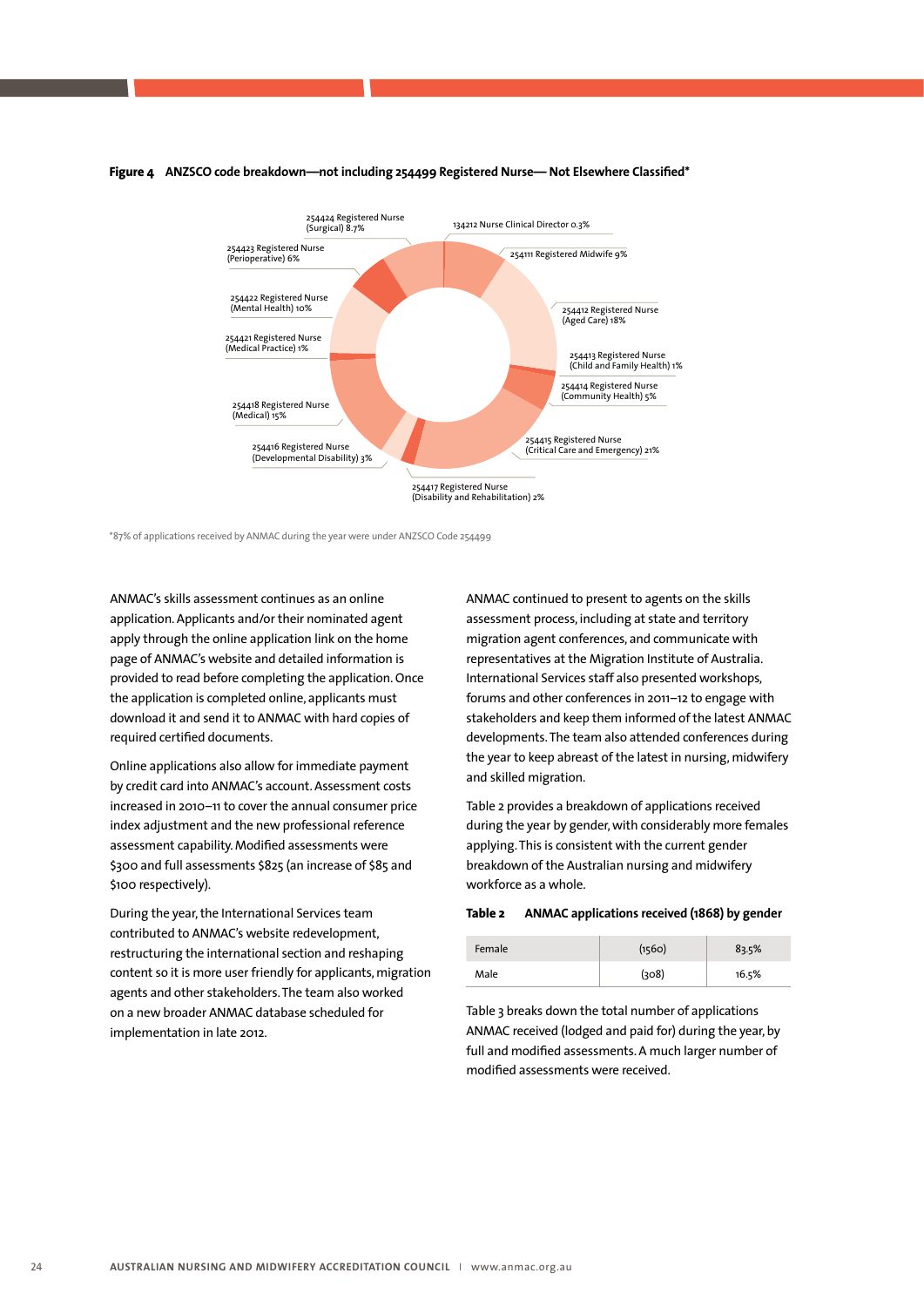### **Table 3 Number of applications lodged and paid for, by full assessment and modified assessment**

| <b>Full assessments</b> | 212  |
|-------------------------|------|
| Modified assessments    | 1656 |
| Total                   | 1868 |

Of the 1868 applications received during the year, the vast majority were assessed as suitable to apply for migration and only a small percentage as unsuitable (Table 4). A total of 391 applications could not be assessed since they did not provide all of the information required by ANMAC.

#### **Table 4 Outcomes of assessment for migration**

| Application assessed as suitable to apply for migration   | 1454 |
|-----------------------------------------------------------|------|
| Application assessed as unsuitable to apply for migration | 23   |
| Incomplete assessments                                    | 391  |

ANMAC receives applications for both full and modified assessments from many parts of the world. The number of full assessments completed by ANMAC from 2003–04 to the end of the reporting year is illustrated in Figure 5, which shows that the number of total assessments continued to decline.

### **Figure 5 Full assessment comparison**

140 **Number of assessments**



\*Adjustment to account for unpaid online applications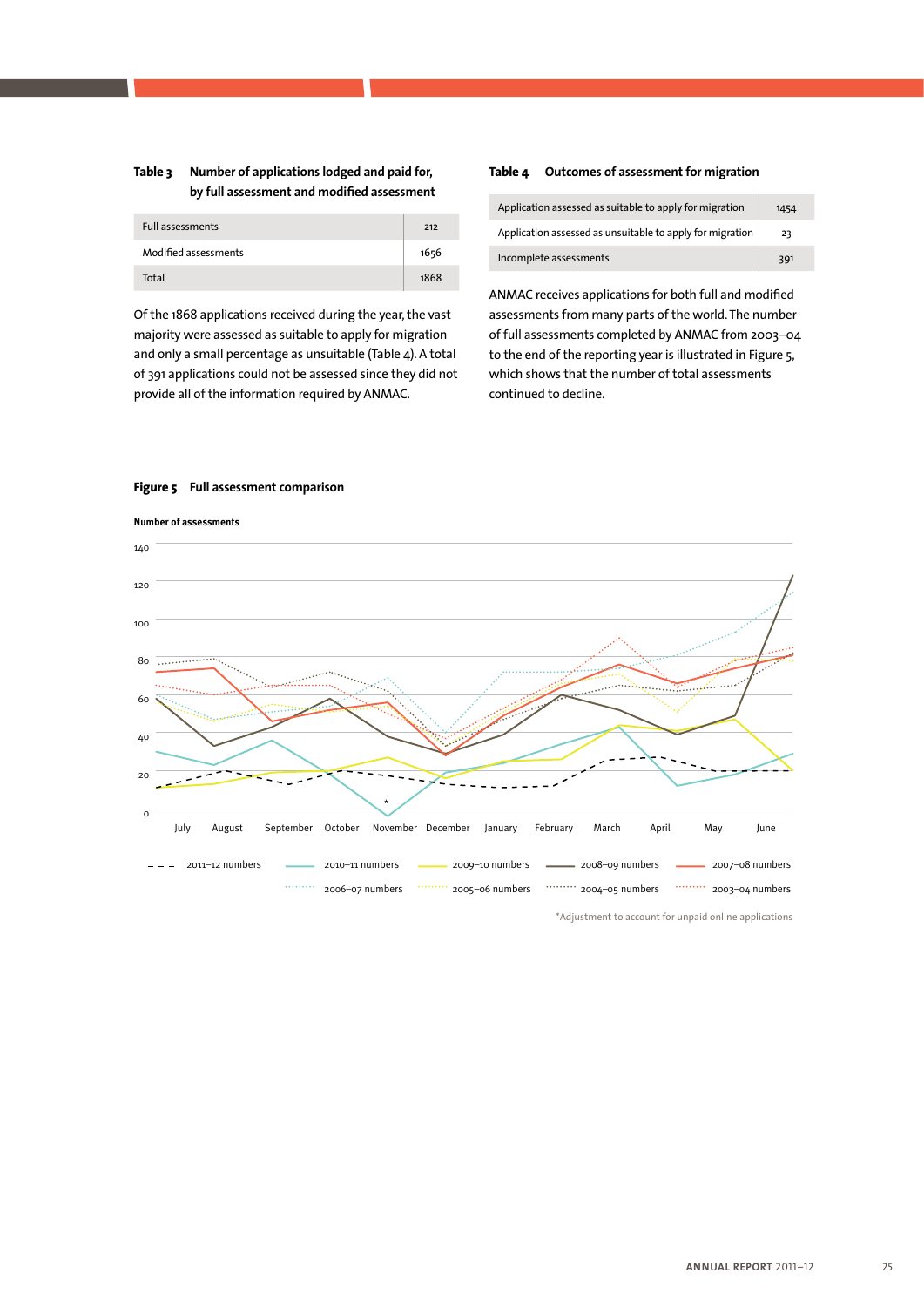**Figure 6 Modified assessment comparison**



The number of modified assessments completed by ANMAC from 2003–04 to the end of the reporting year are illustrated in Figure 6.

Annual trends for modified assessments remained unchanged, with a sharp increase in assessment numbers in the first quarter, consistent with international students graduating from university. A second smaller increase due to mid-year graduations is also observed.

 When applicants applying to ANMAC have not yet obtained Australian registration with AHPRA they must undertake a full assessment. During the year, as Figure 7 illustrates, the largest number of applications leading to initial registration for full assessments came from the United Kingdom (57%) followed by the United States and Ireland, both at 7%, and then the Philippines and India, both at 5%.



#### **Figure 7 Full assessments—country of education that led to initial registration as a nurse or midwife for 2011–12**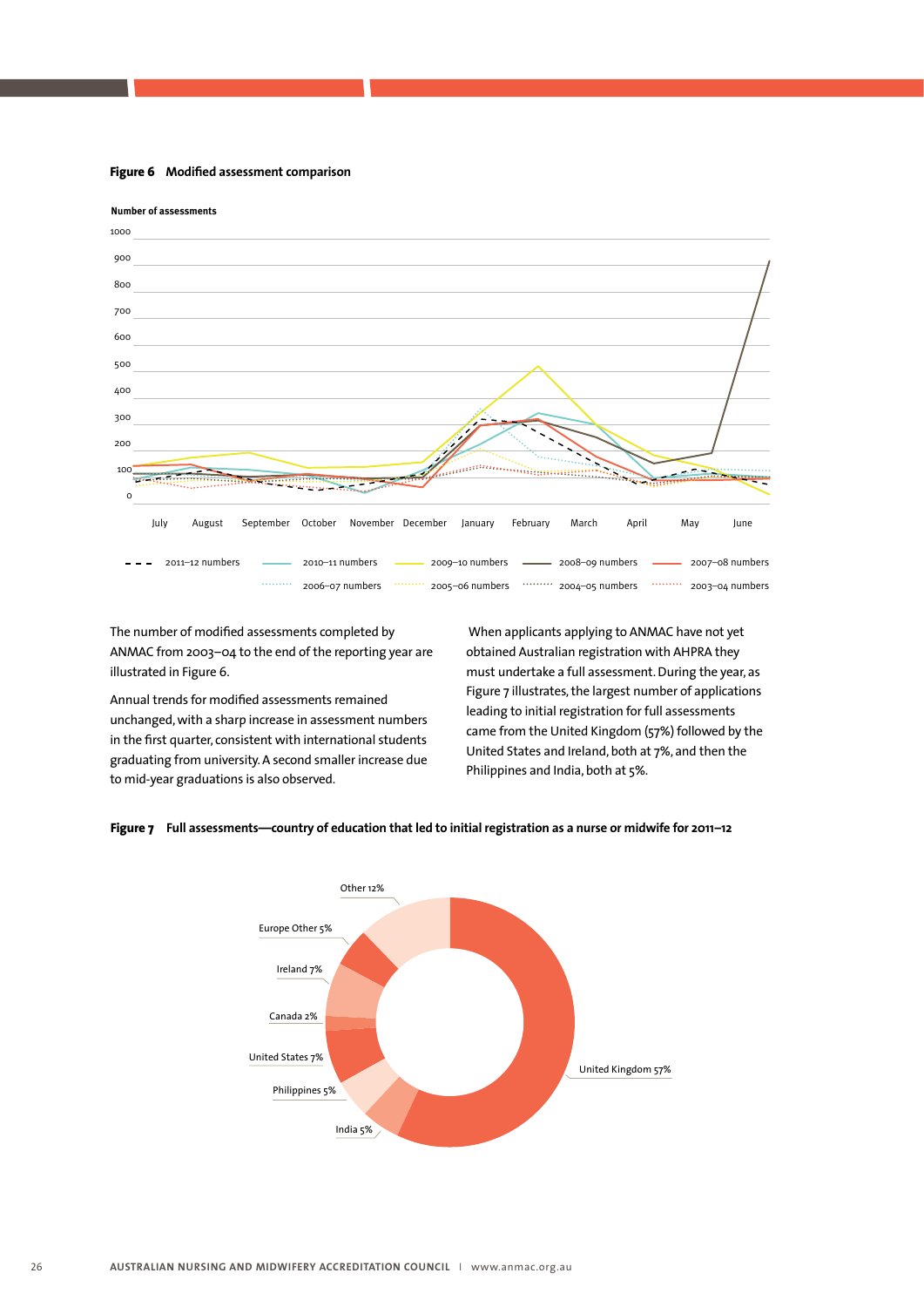**Figure 8 Modified assessments—country of education that led to initial registration as a nurse or midwife for 2011–12**



Any applicant who has current Australian or New Zealand registration as a nurse or midwife qualifies for a modified assessment. As Figure 8 shows, 68% of modified assessments are international nursing and midwifery students who have completed study in Australia and gained registration with AHPRA. The remaining 32% of modified applications were from internationally qualified nurses and midwives who gained Australian registration (onshore or offshore), in recognition of their education (pre-registration and post-registration) and work experience.

## **Stakeholders**

In performing its work, ANMAC collaborates with a number of public and private sector stakeholders. During the year, the International Services team maintained relationships with the following stakeholders:

### **Department of Immigration and Citizenship**

The International Services team continue to attend DIAC-hosted forums and conferences to gain insight into changes to migration policy and gather up-to-date information about the dynamic nature of migration in Australia. ANMAC continues to be the gazetted assessing authority for a number of nursing and midwifery occupations. The full list is in the Commonwealth of Australia, Migration Regulations 1994, Legislative Instrument—June 2010.

### **DEPARTMENT OF FOREIGN AFFAIRS AND TRADE**

The Director of International Services continues to attend information sessions hosted by the Department of Foreign Affairs and Trade (DFAT) on Free Trade Agreements. These sessions update participants on existing, new and proposed agreements. To further strengthen stakeholder relations with DFAT, ANMAC invited the department to be a representative at International Consultative Committee meetings. To date DFAT has not joined this ANMAC Board committee.

### **Department of Education, Employment and Workplace Relations**

The International Services team continues to report assessment numbers and trends to the Department of Education, Employment and Workplace Relations biannually. The team also attends the department's annual Assessing Authorities Conference. As well as an excellent networking opportunity, this conference enables the team to review ANMAC practises against the international assessment industry and share ANMAC experiences with industry colleagues.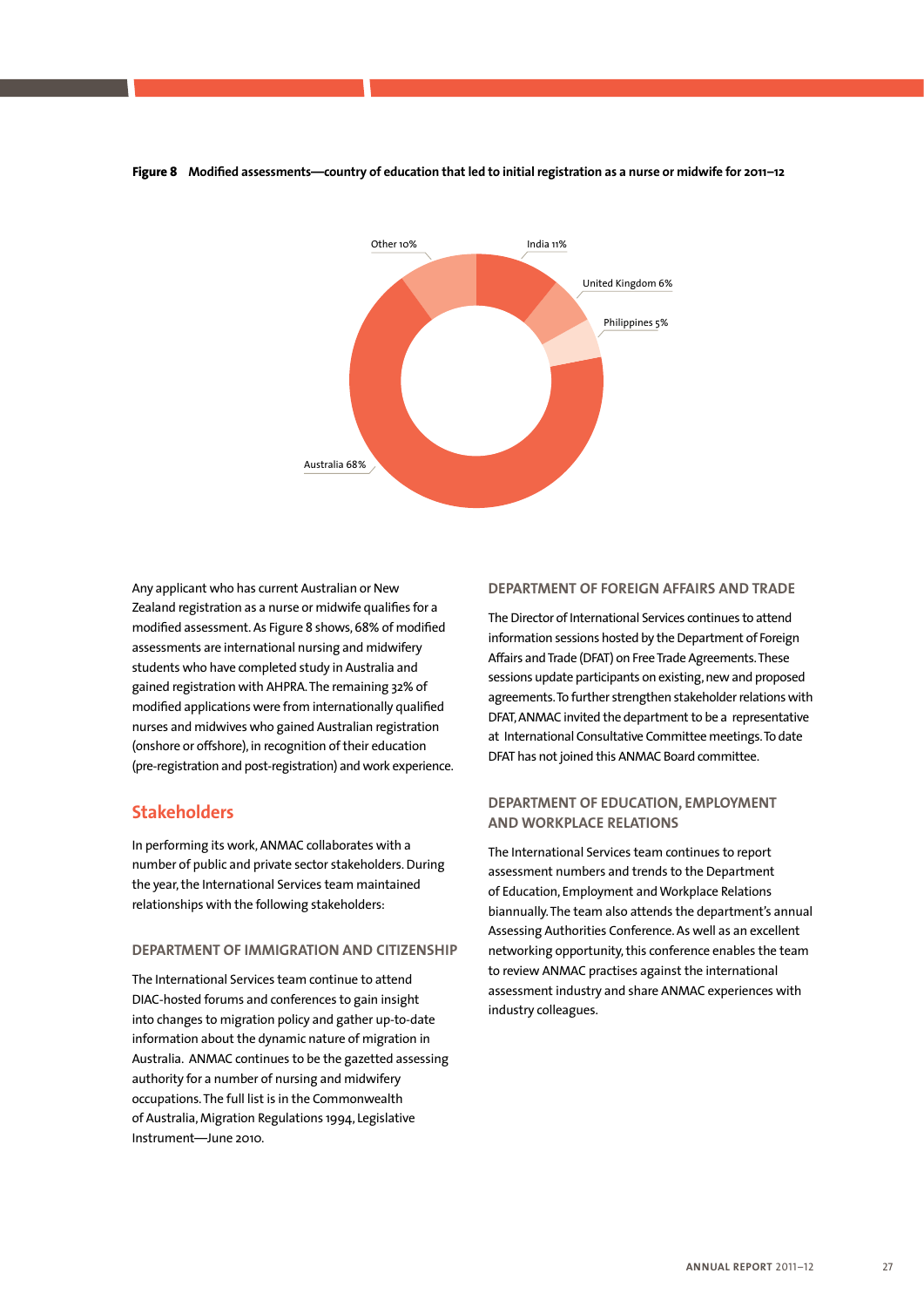### **Migration Institute of Australia**

The Director of International Services attended forums hosted by the Migration Institute of Australia and presented ANMAC's skills assessment process to key stakeholders. Developing close working associations with migration agents is important for ANMAC. Exhibiting at the Institute's annual conference enabled the International Services team to target stakeholders with accurate information on ANMAC's assessment process and provide insight into plans for international qualification and skills assessments. ANMAC also uses the conference to seek feedback from, and alleviate concerns of, stakeholders and to stimulate change.

#### **Migration conferences, expos and forums**

In addition to those described earlier, all International Services staff represented ANMAC at other migration conferences, expos and forums focusing on migration both public and private sector. This provides ANMAC with the opportunity to circulate accurate information on the assessment process and gain insight into plans for international qualification and skills assessments.

### **Researchers**

ANMAC's Chief Executive Officer and Director of International Services met with researchers to share data on international assessments, trends and predictions. ANMAC supports collaborating with researchers where it is in the interests of nursing and midwifery to do so.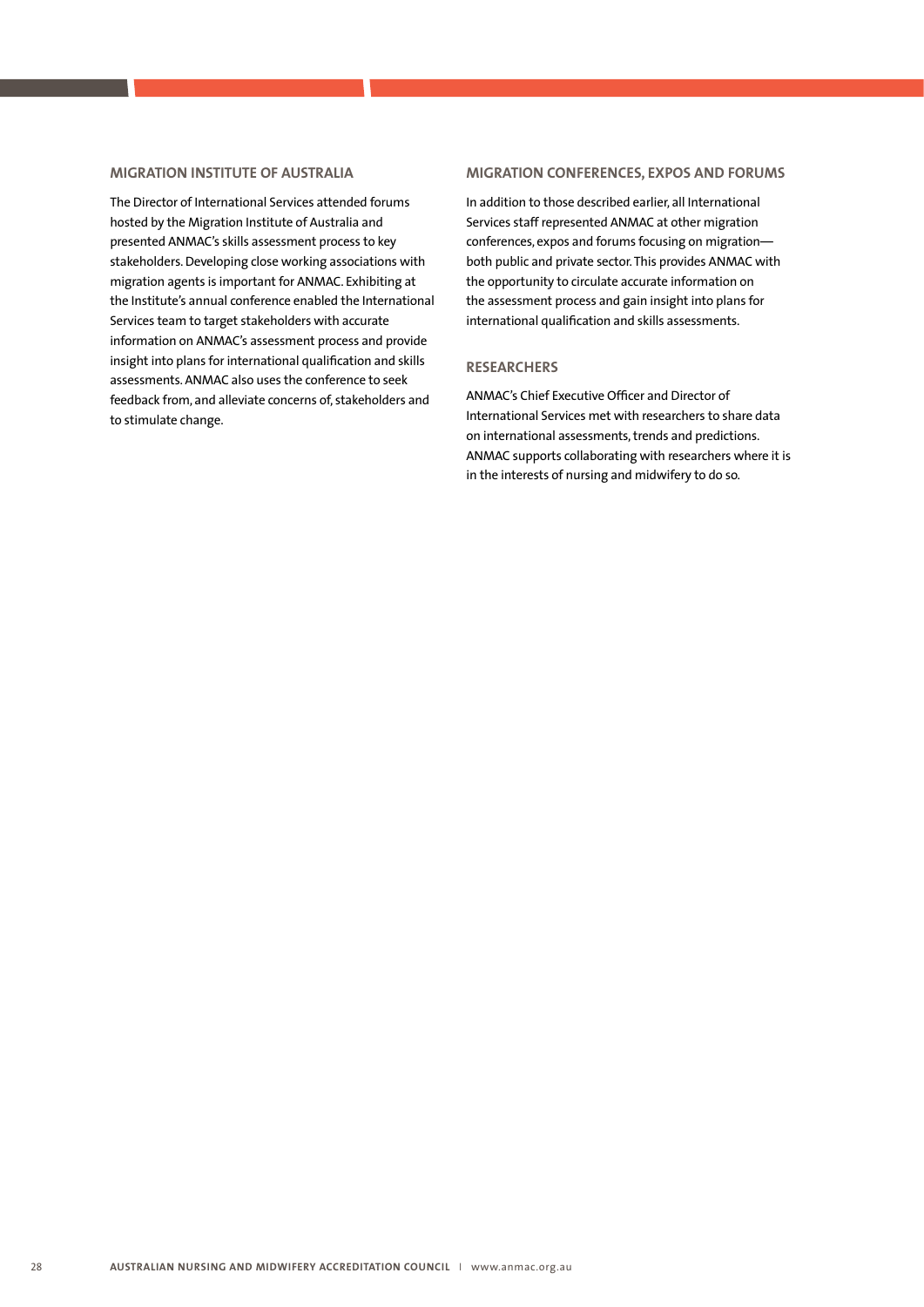# **CORPORATE SERVICES**

Corporate Services is the glue that holds ANMAC together, to ensure all compliance and reporting requirements are met.

Corporate Services continued to ensure ANMAC met all compliance and reporting requirements during the year while the organisation was undergoing substantial growth. This was achieved by providing efficient and appropriate management of all business activities, including financial, administration, human resources and IT.

### **MAJOR ACHIEVEMENTS 2011–12**

- appointed staff and ensured adequate funding to enable ANMAC to continue in its new accreditation role
- completed triennial IT rollout by November 2011
- implemented cost centre accounting
- installed records management system (SharePoint) by June 2012
- prepared for new fully integrated database, including financial payroll and human resources
- reviewed all human resource policies and procedures, including job descriptions and human resource manual
- reviewed work health and safety requirements, including risk assessment
- expanded ANMAC premises

### **Executive meetings**

During the year ANMAC's Executive—Chief Executive Officer, directors of accreditation, corporate services, international, and the Accreditation Services Manager met weekly to discuss strategic, governance and operational matters, including finance and audit, risk management, human resources and staffing, and information-based activities (including IT). Staff were updated on progress at weekly staff meetings.

### **Finance and audit functions**

In 2011–12, ANMAC continued to meet all of its regulatory financial compliance and reporting requirements—to the Board, management, Finance and Audit Committee, and regulatory authorities. The budget process was reviewed and cost-centre and departmental budgeting introduced. This put in place a consistent organisation-wide approach to collecting and analysing performance information and determining actual costs of key tasks. It also enables effective assessment against set outcomes and efficiently assists with managing ANMAC's outputs, key tasks and services.

AHPRA continued to provide grant funding to help ANMAC cover the ongoing costs associated with its new role.

### **Risk management activities**

ANMAC started developing a work health and safety management system which will be supported through a policy, implementation framework and a manual. This suite of health and safety documents will be designed to ensure ANMAC complies with relevant legislation and can implement the best-practice risk management processes needed to create an injury-free work environment for workers and visitors.

Under ANMAC's Risk Management Policy, risk management is to be integrated into daily staff activities. Senior executives are accountable for the effective implementation of the policy's supporting framework and managers are responsible for integrating the framework into activities for which they are accountable. Staff are responsible for maintaining awareness of risks relating to their work and actively supporting and contributing to their management.

ANMAC began work on developing a risk register as part of its overall risk management approach and its Risk Management Policy. This will be part of a reporting mechanism to the Board. The register will be completed and implemented in 2012–13.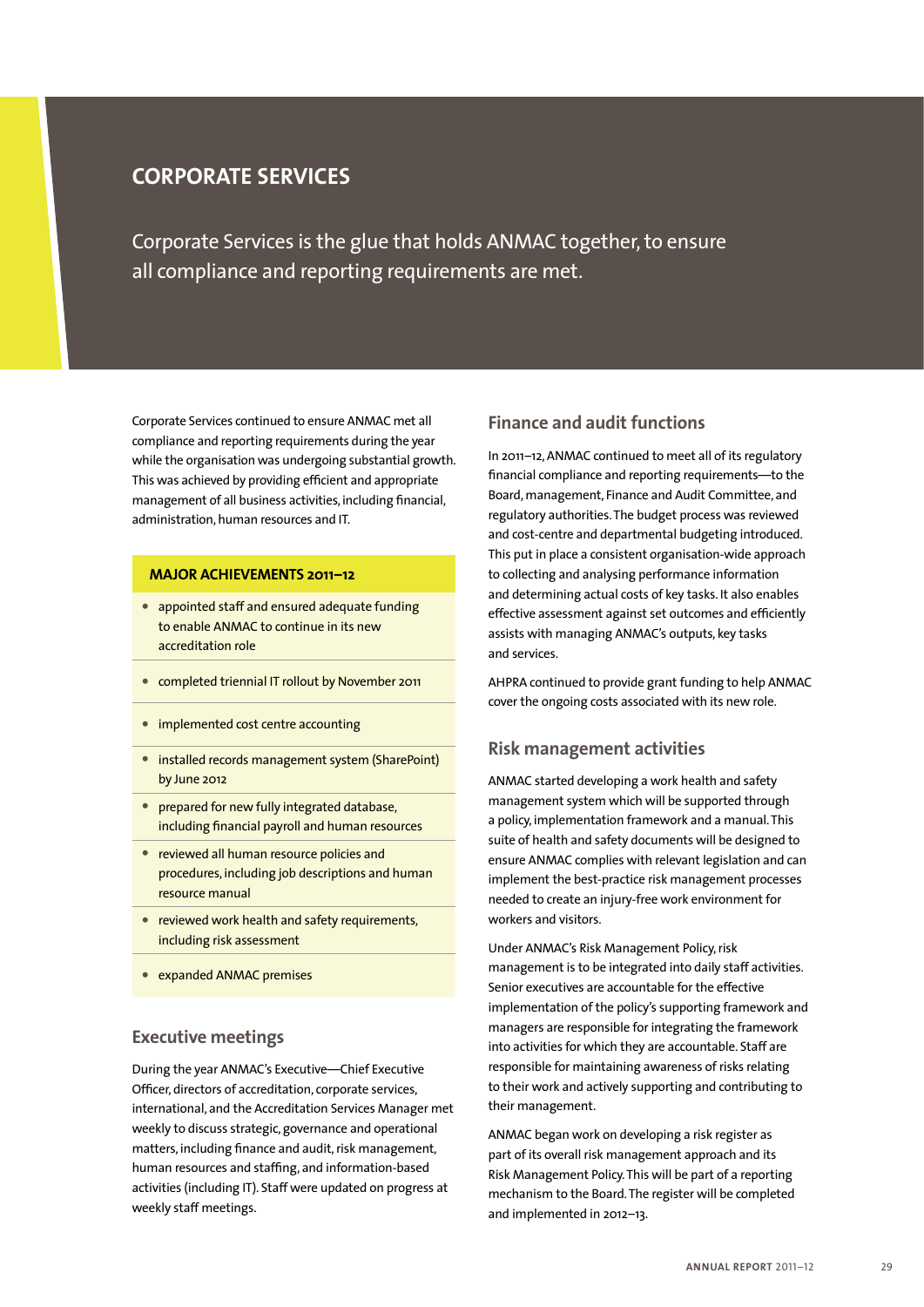Currently, a Risk Management Dashboard is produced from the two-monthly review of the Risk Management Report. It identifies risks to the successful conduct of accreditation and other functions, determines the level of each risk (low, medium or high) and reports on the status of each. The Board reviews the dashboard report at every meeting and revises ratings and/or develops new mitigation strategies.

ANMAC Board and committees maintained active responsibility for risk management and regularly reviewed, monitored and advised management on risk issues throughout the year.

### **Staffing**

ANMAC's staffing numbers grew during the year, in response to its expanded mandate and workload. Overall numbers increased by 4.8 during 2010–11, to a staff complement of 23.7 full-time equivalent (FTE) positions. The overall staff establishment as at June 2012 is detailed in the organisation chart provided in Figure 9. The tables that follow the figure break down ANMAC's staffing situation by area.



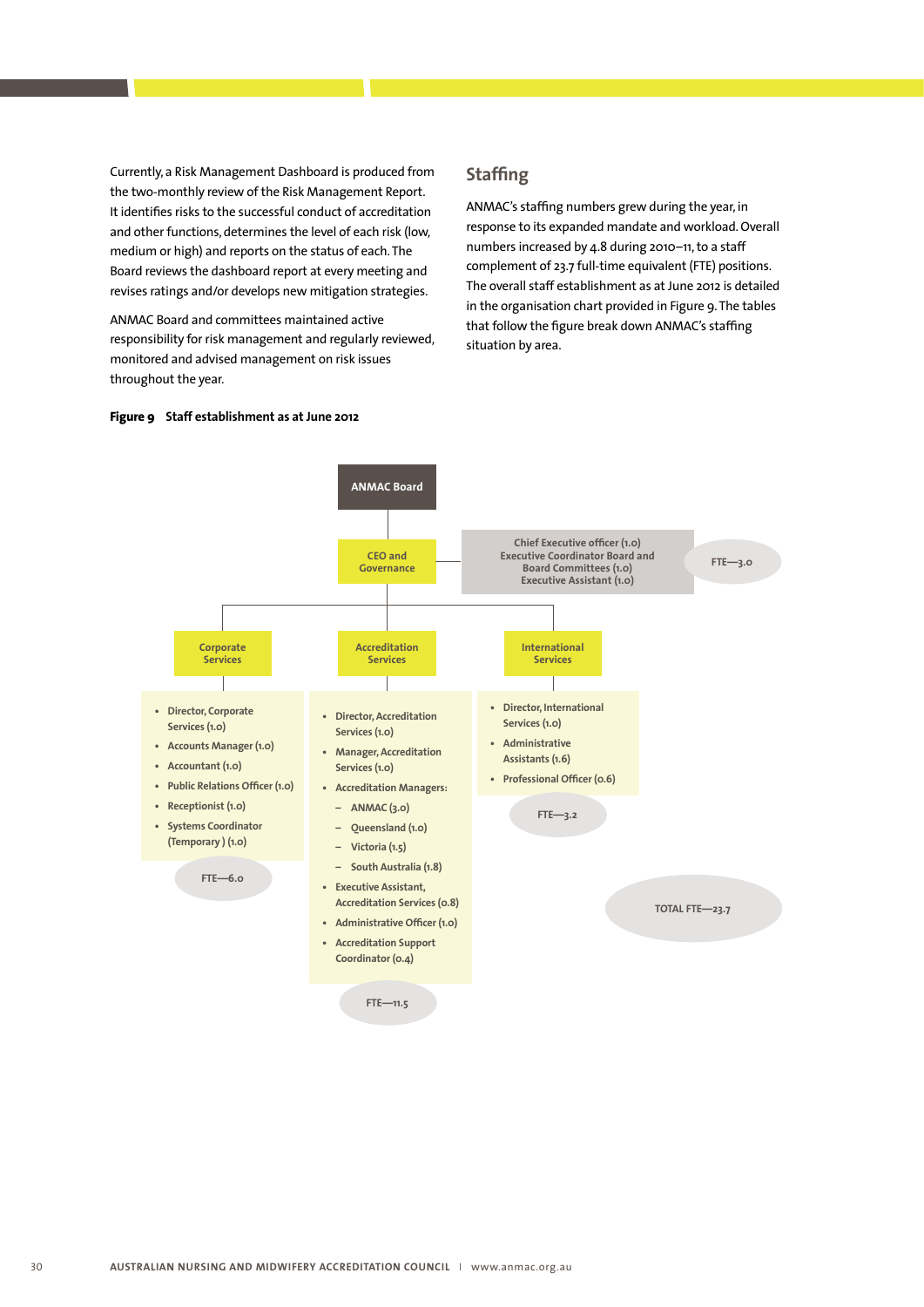

#### **Staff of Corporate Services**

**Right:** (from left) Mandy Fogarty, Helen Johnston, Kay Taylor, Vanessa Johnston

**Far left:** Liam McCallum (top), Jenna Watts (bottom)

### **Table 5 Chief Executive Officer and Board positions**

| <b>Position</b>                                       | <b>FTE</b><br>January to June 2012 | <b>FTE</b><br>July to December 2011 | <b>Note</b>                                                                                          |
|-------------------------------------------------------|------------------------------------|-------------------------------------|------------------------------------------------------------------------------------------------------|
| <b>Chief Executive Officer</b>                        | 1.0                                | 1.0                                 |                                                                                                      |
| <b>Executive Assistant</b>                            | 1.0                                | 1.0                                 |                                                                                                      |
| Executive Coordinator<br>(Board and Board Committees) | 1.0                                | o                                   | Newly created position to<br>coordinate the secretariat for<br>ANMAC's Board and Board<br>committees |

Table 5 shows the Chief Executive Officer and Board staff positions, which includes a newly created position to coordinate the secretariat for ANMAC's Board and Board committees.

Table 6 shows the staff positions for Accreditation Services, established 1 July 2010. As at June 2012, this section had 11.5 FTEs (up from 9.3 in June 2011). Accreditation Services grew rapidly to be able to handle the large volume of accreditations ANMAC received.

Table 7 shows the staff positions for International Services. The changes to DIAC's skilled migration visa policy on 1 July 2011 regarding professional reference assessment resulted in additional assessment reporting requirements for ANMAC. A professional officer was appointed part-time to International Services to help with the additional workload these new requirements created.

Table 8 shows the staff positions for Corporate Services. To cater to the increase in ANMAC's size due to its expanded role and responsibilities, an accountant was permanently appointed in April 2012 to assist with financial operations. A Systems Coordinator was temporarily appointed from January to June 2012 to oversee the installation of SharePoint, a web-based business collaboration platform that makes it easier for staff to work together.

The key functions of the former Research, Innovation and Policy Services have been absorbed into other sections of ANMAC and the section disbanded.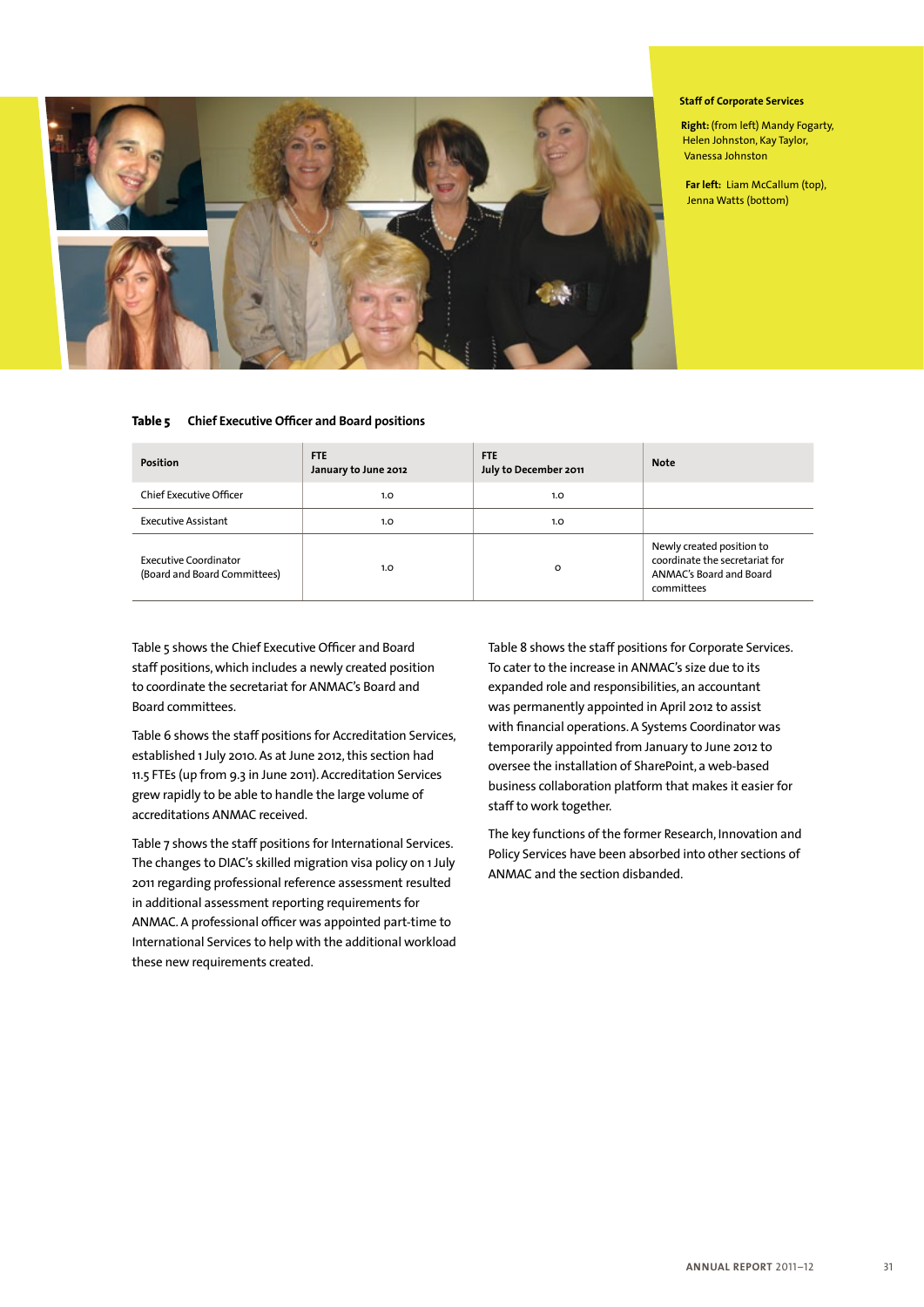### **Table 6 Accreditation Services positions**

| <b>Position</b>                             | <b>FTE</b><br>January to June 2012 |         | <b>FTE</b><br>July to December 2011 |                  | <b>Note</b>               |
|---------------------------------------------|------------------------------------|---------|-------------------------------------|------------------|---------------------------|
| <b>Director of Accreditation Services</b>   |                                    | 1.0     |                                     | 1.0              |                           |
| <b>Accreditation Services Manager</b>       |                                    | 1.0     |                                     | 1.0              |                           |
| Accreditation managers                      | <b>ACT</b>                         | 3.0     | <b>ACT</b>                          | 1.0 <sub>2</sub> | 2 newly created positions |
|                                             | Vic.                               | 1.5     | Vic.                                | 1.5              |                           |
|                                             | Qld                                | 1.0     | Qld                                 | 1.0              |                           |
|                                             | <b>SA</b>                          | 1.8     | SA                                  | 1.8              |                           |
|                                             | Tas.                               | $\circ$ | Tas.                                | 0.4              |                           |
| <b>Accreditation Support</b><br>Coordinator |                                    | 0.4     |                                     | o                | Newly created position    |
| <b>Executive Assistant</b>                  |                                    | 0.8     |                                     | 0.8              |                           |
| Administrative Officer                      |                                    | 1.0     |                                     | 1.0              |                           |

### **Table 7 International Services positions**

| <b>Position</b>                    | <b>FTE</b><br>January to June 2012 | <b>FTE</b><br>July to December 2011 | <b>Note</b>            |
|------------------------------------|------------------------------------|-------------------------------------|------------------------|
| Director of International Services | 1.0                                | 1.0                                 |                        |
| Professional Officer               | 0.6                                | $\circ$                             | Newly created position |
| <b>Administrative Assistants</b>   | 1.6                                | 1.6                                 |                        |

### **Table 8 Positions for corporate services**

| <b>Position</b>                 | <b>FTE</b><br>January to June 2012 | <b>FTE</b><br>July to December 2011 | <b>Note</b>            |
|---------------------------------|------------------------------------|-------------------------------------|------------------------|
| Director of Corporate Services  | 1.0                                | 1.0                                 |                        |
| Accountant                      | 1.0                                | $\circ$                             | Newly created position |
| <b>Accounts Officer</b>         | 1.0                                | 1.0                                 |                        |
| <b>Public Relations Officer</b> | 1.0                                | 1.0                                 |                        |
| Receptionist                    | 1.0                                | 1.0                                 |                        |
| Systems Coordinator             | 1.0                                | $\circ$                             | Temporary position     |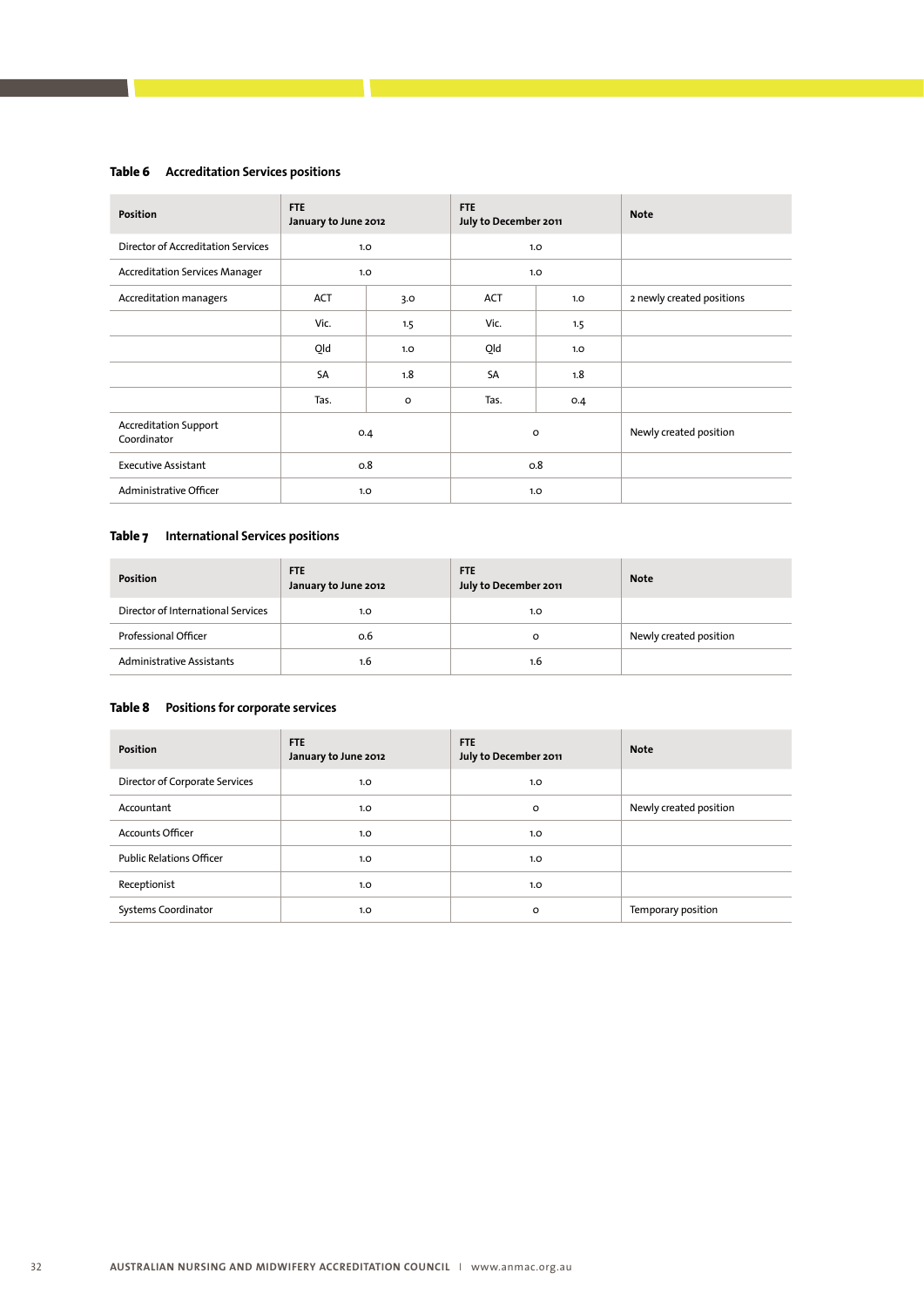### **Information-based activities**

### **RECORDS MANAGEMENT**

Planning was finalised and the installation began for SharePoint, a suite of web-based tools for content and records management system. The platform will enable ANMAC to more easily and quickly store and retrieve documents. It will also enhance internal communication. SharePoint will include an intranet for staff and an extranet for ANMAC's Board and Board committee members. The rollout will be finalised in July 2012 after ongoing staff training sessions.

### **Website redevelopment**

Work began on a major redevelopment of ANMAC's website, starting with a review of its structure, content and design. The redevelopment reflects ANMAC's expanded roles and responsibilities and aims to provide optimum search engine capabilities and ensure adherence to best practice. A new structure was developed to make navigation more intuitive for website users. This project is due to be completed in late 2012.

### **Database rollout**

A contract was finalised for the provision of a fully integrated database (Netsuite) to make ANMAC operations more efficient through systematic processes and transaction flows, a wide range of reporting mechanisms, and integrated payroll, financial management and human resources. Current systems will start to be converted to Netsuite in early August 2012.

### **IT rollout**

During the year ANMAC conducted its triennial update of all IT equipment, including desktops, servers and associated software. This was particularly important for interstate staff working remotely and the update has enabled these staff to have faster and easier access to the ANMAC data needed to perform their duties.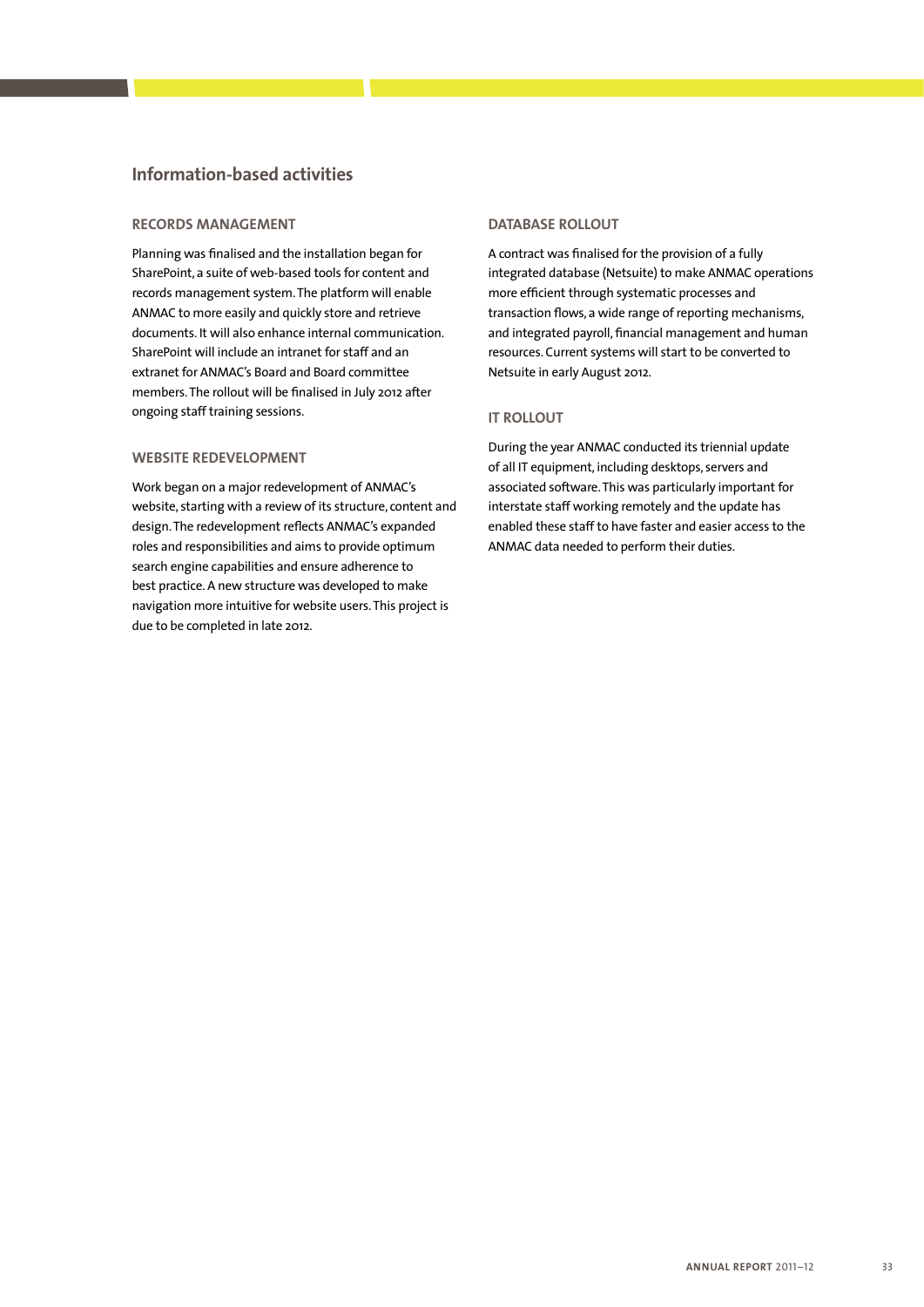#### **ANMAC Staff**

**Right:** (from left) Helen Johnston, Melissa Cooper, Judy Conroy, Donna Mowbray, Melanie Schaefer, Margaret Gatling, Susan Bragg, Alan Merritt, Kay Taylor, Jenna Watts, Alison Sette, Jo Gibson, Jason Smart, Vanessa Johnston, Amanda Adrian, Liam McCallum, Ann Alder, Maureen Hilton, Mark Braybrook, Elizabeth Grant, Sue Tully, Mandy Fogarty, Casey Campbell

**Staff not in the photo:** Pan Warburton (top), Julie Watts (bottom)



### **ANMAC staff as at 30 June 2012**

**Chief Executive Officer** Ms Amanda Adrian

**Executive Assistant** Ms Casey Campbell

**Executive Coordinator—Board and Board committees** Ms Alison Sette

**Director of Accreditation Services** Ms Donna Mowbray

**Manager—Accreditation Services** Ms Judy Conroy

**Accreditation Managers** Dr Ann Alder Dr Susan Bragg Ms Melissa Cooper Ms Margaret Gatling Ms Elizabeth Grant Ms Jo Gibson Mr Alan Merritt (appointed July 2012) Ms Julie Watts

**Executive Assistant—Accreditation** Ms Maureen Hilton

**Administrative Officer—Accreditation** Ms Melanie Schaefer

**Director of International Services** Mr Mark Braybrook

**Professional Officer** Ms Sue Tully

**Administrative Officers—International Section** Mr Jason Smart Ms Pan Warbuton

**Director of Corporate Services** Ms Kay Taylor

**Accountant** Ms Helen Johnston

**Public Relations Officer** Ms Mandy Fogarty

**Accounts Officer** Ms Vanessa Johnston

**Receptionist** Ms Jenna Watts

**Systems Coordinator** Liam McCallum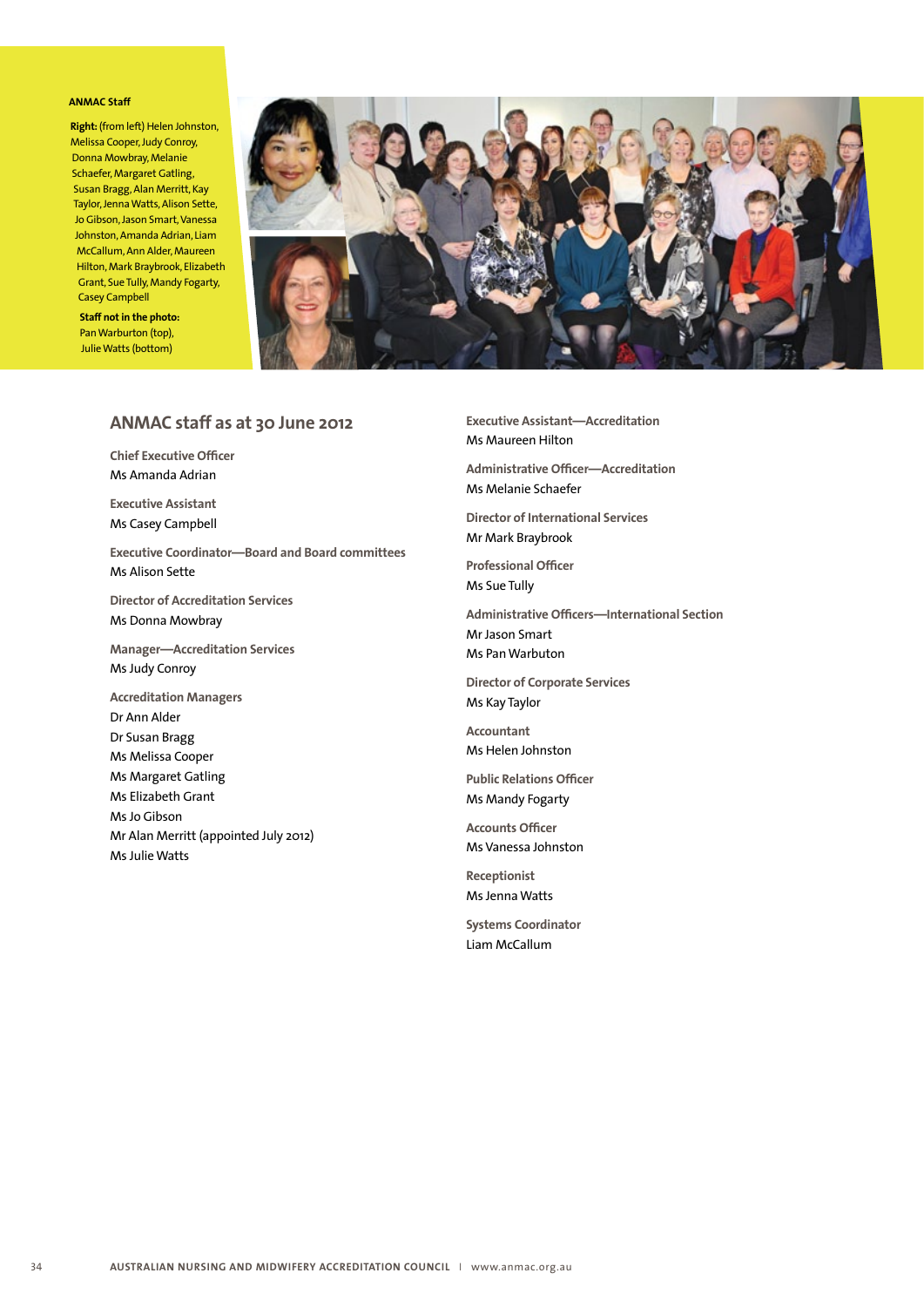

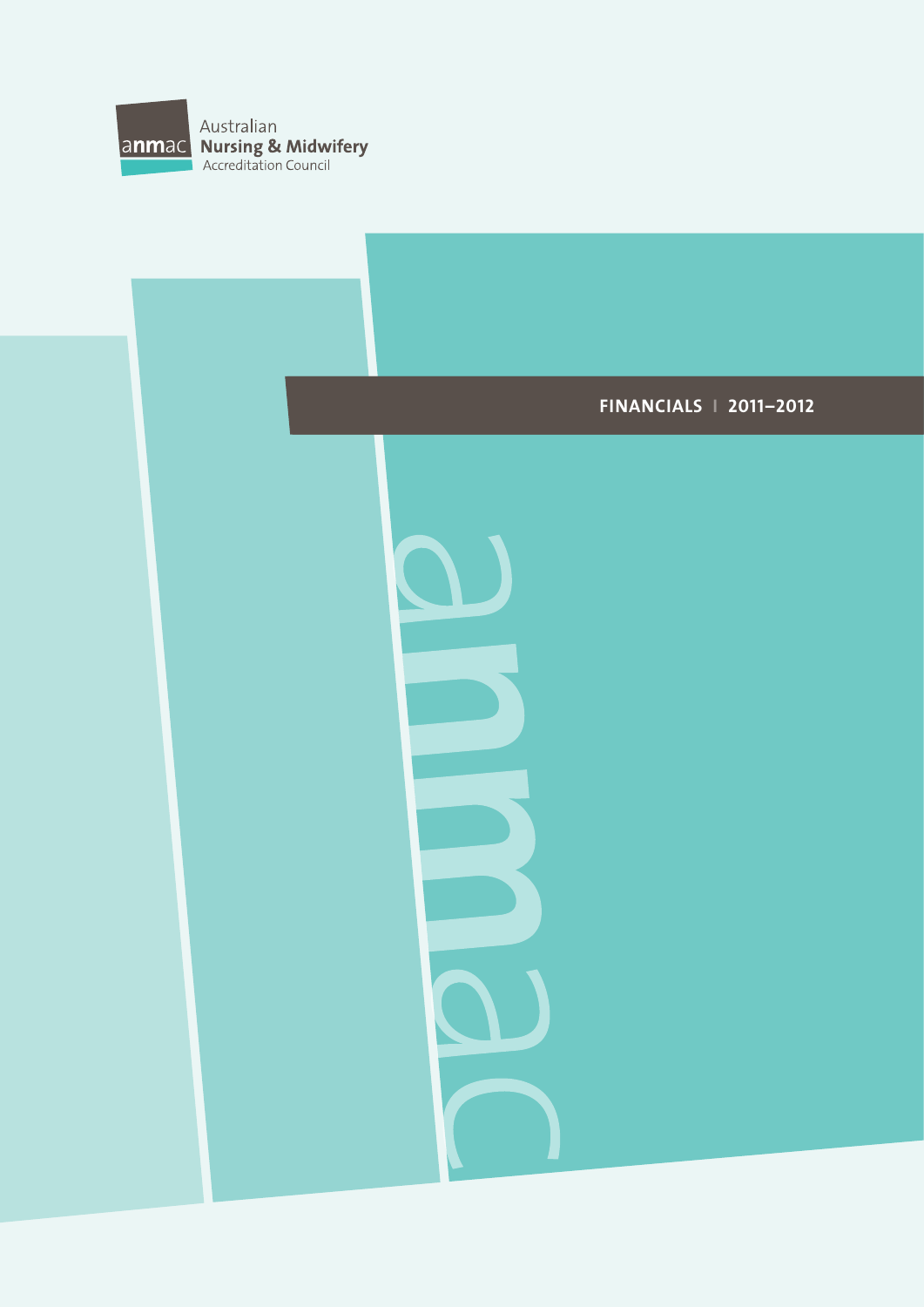### **DIRECTOR'S REPORT**

The directors of Australian Nursing and Midwifery Accreditation Council Limited (ANMAC) present the annual financial statements of ANMAC for the year ended 30 June 2012.

### **Board of Directors**

Professor Jill White AM (Chairperson) Lee Thomas (Deputy Chairperson) Dr Rosemary Bryant Debra Cerasa (resigned October 2011) Roslyn Donnellan-Fernandez Paula Elliot (appointed November 2011) Leone English Therese Findlay Dr Sally Goold OAM (resigned July 2012) Joanna Holt (Community Director) Eileen Jerga AM (appointed November 2011) Professor Robert Meyenn (appointed November 2011) Anita Phillips (resigned November 2011) Greg Sam (Community Director, Company Secretary) Adjunct Associate Professor Fiona Stoker

Directors have been in office since the start of the financial year to the date of this report unless otherwise stated.

### **Objectives and Strategies**

ANMAC aims to provide high quality nursing and midwifery practice to meet the needs of the Australian Community. This is achieved through the strategy of implementing a nationally consistent approach to regulation, which meets and responds to the needs of the Australian community and is recognised internationally for high standards and professionalism.

### **Principal Activities and Achievements**

The principal activities of ANMAC during the financial year were:

- the development of the accreditation scheme for nursing and midwifery education programs leading to registration and endorsement in Australia;
- the accreditation of nursing and midwifery programs leading to registration; and
- the assessment of the qualifications of overseas nurses and midwives.

During the year, ANMAC processed 1,882 (2011: 2,116) applications for assessment of qualifications.

During the year ANMAC accredited 52 nursing and midwifery programmes.

#### **Measurement of Performance:**

ANMAC measures its performance during the year by critically assessing its outcomes against the following criteria:

- commitment to quality health care and safe nursing and midwifery practice;
- accountability to the community through nursing and midwifery regulatory authorities;
- leadership in health and professional regulatory environments;
- constructive collaboration with stakeholders in areas of mutual interest;
- integrity in all business practices;
- social and environmental responsibility;
- evidence-based decision making;
- outcome-focused business performance; and
- continuous enhancement of business capability.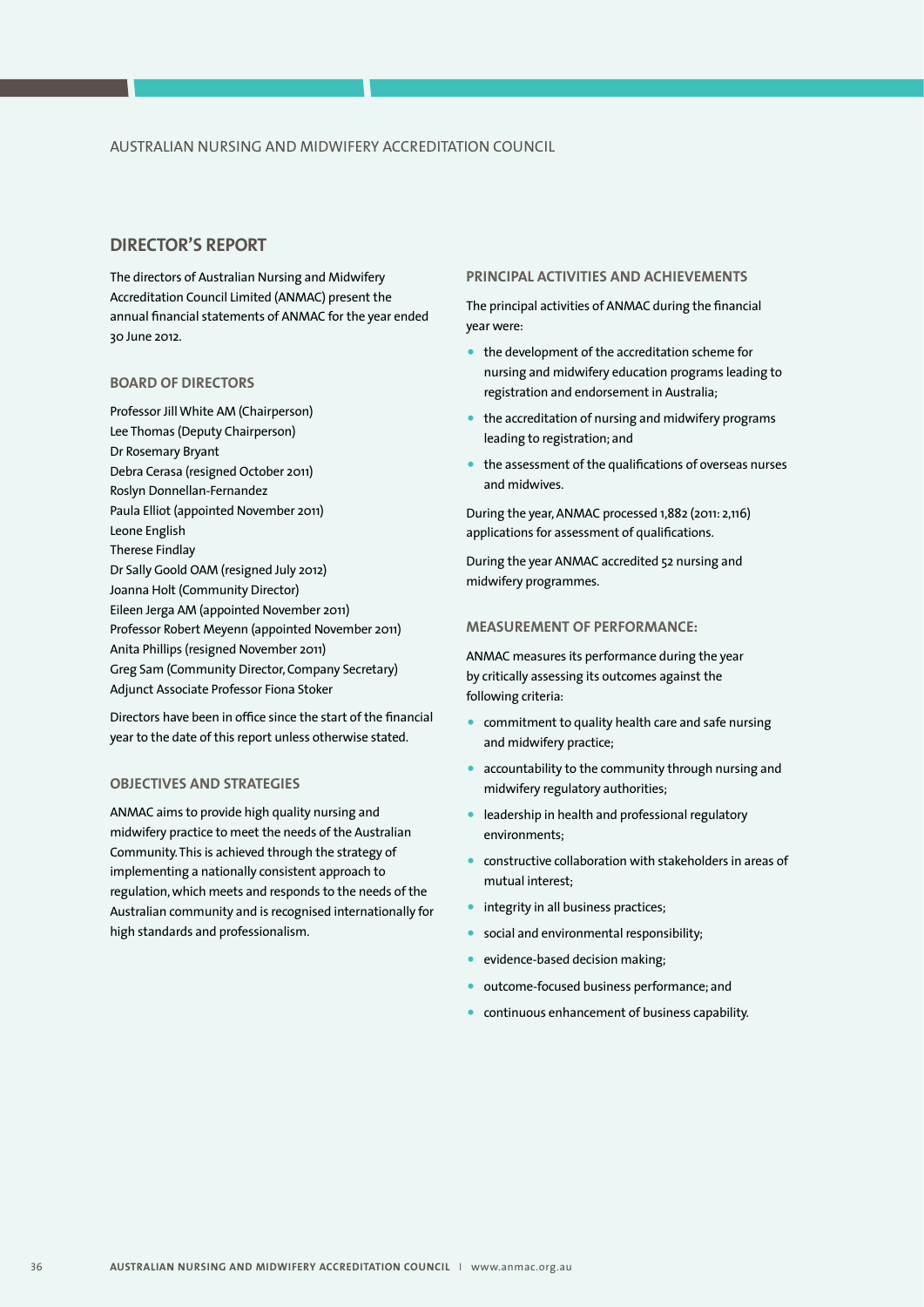### **Operating Results and Review of Operations**

The deficit for ANMAC for the year ended 30 June 2012 was \$38,645 (2011: deficit of \$97,926).

### **COMPANY LIMITED BY GUARANTEE**

The liability of the members is limited.

In the event ANMAC is wound up, the Constitution states that each member is required to contribute a maximum of \$100 each towards any outstanding obligations of ANMAC.

### **DIRECTORS' ATTENDANCE AT BOARD MEETINGS**

Attendances by each director appointed for ANMAC Limited were as follows:

|                                  | <b>Directors' Meetings</b> |                        |  |
|----------------------------------|----------------------------|------------------------|--|
| <b>Name</b>                      | Number Eligible to Attend  | <b>Number Attended</b> |  |
| Professor Jill White AM          | 6                          | 6                      |  |
| Lee Thomas                       | 6                          | 6                      |  |
| Dr Rosemary Bryant               | 6                          | 6                      |  |
| Debra Cerasa                     | $\overline{2}$             | $\circ$                |  |
| Roslyn Donnellan-Fernandez       | 6                          | 5                      |  |
| Paula Elliot                     | 5                          | 5                      |  |
| Leone English                    | 6                          | 6                      |  |
| Therese Findlay                  | 6                          | $\overline{2}$         |  |
| Dr Sally Goold OAM               | 6                          | 5                      |  |
| Joanna Holt                      | 6                          | 6                      |  |
| Eileen Jerga AM                  | 5                          | 5                      |  |
| Professor Robert Meyenn          | 6                          | 4                      |  |
| Anita Phillips                   | $\mathbf{1}$               | $\mathbf{1}$           |  |
| Greg Sam                         | 6                          | 6                      |  |
| Associate Professor Fiona Stoker | 5                          | 5                      |  |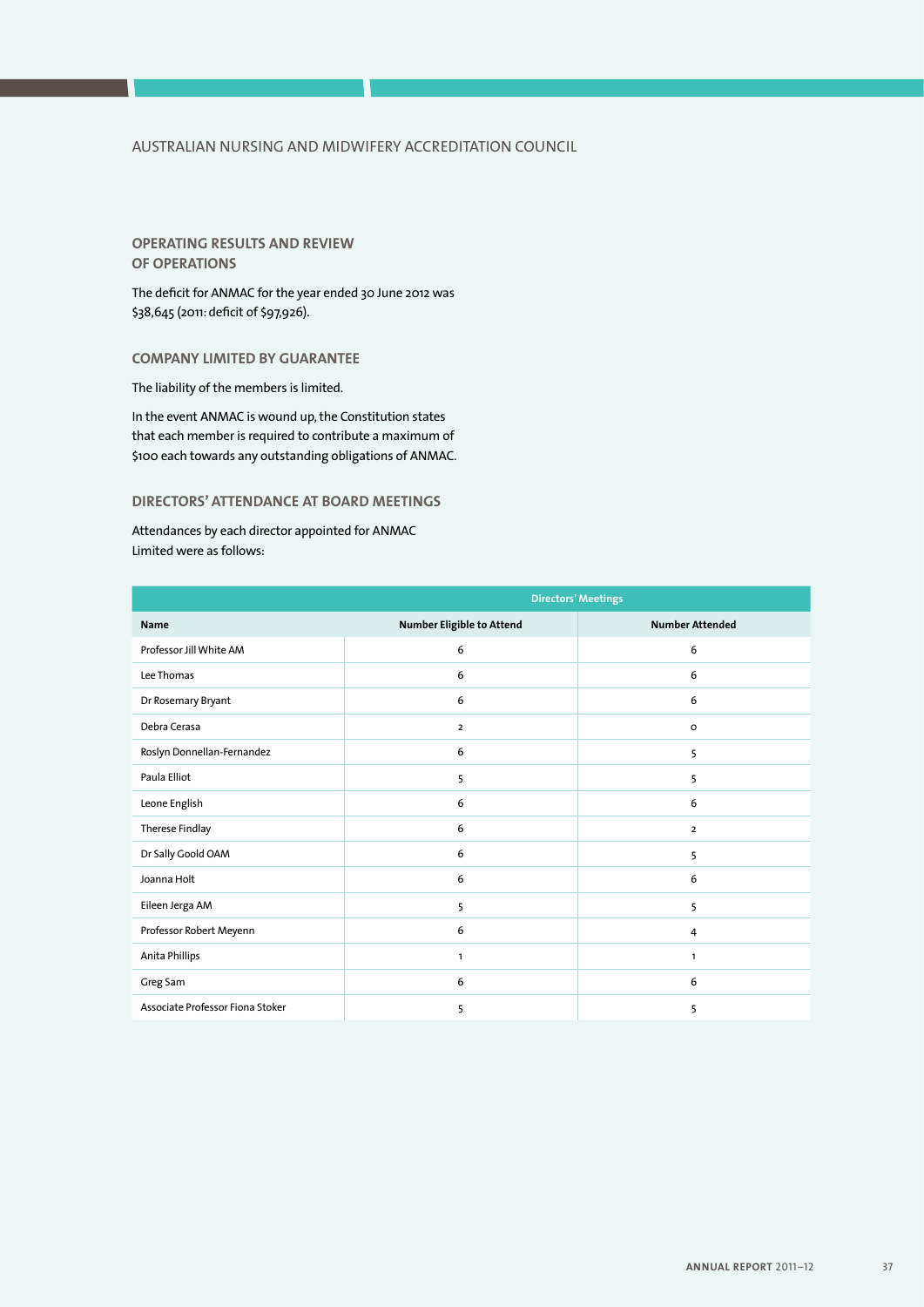### **Directors' Information**

| <b>Name</b>                          | <b>Professor Jill White AM</b>                                                                                                                                                                                                                                                                                                                                                                                                                                                                                                                                                                    |
|--------------------------------------|---------------------------------------------------------------------------------------------------------------------------------------------------------------------------------------------------------------------------------------------------------------------------------------------------------------------------------------------------------------------------------------------------------------------------------------------------------------------------------------------------------------------------------------------------------------------------------------------------|
| Qualifications and experience        | RN, RM, BEd, MEd, PhD<br>Professor Jill White AM is currently the Dean of Sydney Nursing School at The University of Sydney, having<br>taken up this position at the end of January 2008. Jill is currently Chairperson of the Australian Nursing<br>and Midwifery Accreditation Council (ANMAC) and Deputy Chair of the Council of Deans of Nursing<br>and Midwifery.                                                                                                                                                                                                                            |
| <b>Name</b>                          | <b>Lee Thomas</b>                                                                                                                                                                                                                                                                                                                                                                                                                                                                                                                                                                                 |
| Qualifications and experience        | RN, RM(Neo), BN, MRCNA<br>Prior to taking on her current role as the Federal Secretary of the Australian Nursing Federation, Lee<br>Thomas served as Branch Secretary of the ANF (SA Branch) for eight years, and has had more than 20<br>years' experience in the nursing profession. Lee is Deputy chair of the Australian Nursing and Midwifery<br>Accreditation Council (ANMAC).                                                                                                                                                                                                              |
| <b>Name</b>                          | <b>Dr Rosemary Bryant</b>                                                                                                                                                                                                                                                                                                                                                                                                                                                                                                                                                                         |
| Qualifications and experience        | RN, BA, GradDip(Health Admin), FRCNA                                                                                                                                                                                                                                                                                                                                                                                                                                                                                                                                                              |
|                                      | Dr Rosemary Bryant has been the Commonwealth Chief Nurse and Midwifery Officer since July 2008. She<br>has had a broad career in acute hospital and community nursing, as well as in government relations, and<br>is experienced in policy development both in nursing and the broader health sector.                                                                                                                                                                                                                                                                                             |
| <b>Name</b>                          | Debra Cerasa                                                                                                                                                                                                                                                                                                                                                                                                                                                                                                                                                                                      |
| Qualifications and experience        | MEd(Ld&Mng), GradCert(BusAdmin), BAppSc(NSG), GradDip(AdEd & Trg), GradCert(ChEd), RN, RM,<br>RCCN(ICU), PhD candidate                                                                                                                                                                                                                                                                                                                                                                                                                                                                            |
|                                      | Debra Cerasa is a Senior Executive with over 35 years experience in the health profession. Debra was the<br>CEO of the Royal College of Nursing, Australia (RCNA) until 30 June 2012. Debra has been a member of a<br>number of Boards and Committees and has held several Executive roles both in Australia and Indonesia.<br>Her clinical background includes Intensive Care, Operating suites and Aged Care, together with a number<br>of years as a midwife in private practice. Her education/teaching experience has been in Midwifery, Acute,<br>Aged Care and Emergency Services sectors. |
| <b>Name</b>                          | <b>Roslyn Donnellan-Fernandez</b>                                                                                                                                                                                                                                                                                                                                                                                                                                                                                                                                                                 |
| Qualifications and experience        | RN, RM, MHN, IBCLC, MN, BN, DipN, JP(SA)                                                                                                                                                                                                                                                                                                                                                                                                                                                                                                                                                          |
|                                      | Roslyn Donnellan-Fernandez has served three terms on the Nursing & Midwifery Board of South Australia<br>and is a past Director of the Australian College of Midwives. She has broad experience in midwifery<br>education, regulation and practice. She is currently WCH Midwifery Fellow at Women's & Children's<br>Services Network and holds Academic Status at Flinders University where she is completing a PhD.                                                                                                                                                                             |
| <b>Name</b>                          | <b>Paula Elliot</b>                                                                                                                                                                                                                                                                                                                                                                                                                                                                                                                                                                               |
| Qualifications and experience        | MN, RN, RM, FRCNA                                                                                                                                                                                                                                                                                                                                                                                                                                                                                                                                                                                 |
|                                      | Paula is a Registered Nurse, Midwife and Board Director of the Royal College of Nursing, Australia (RCNA)<br>and Fellow of RCNA. She is the Quality and Accreditation Co-ordinator, Quality and Safety Unit at ACT<br>Health Directorate. Paula holds a Master of Nursing, and a Graduate Diploma in quality improvement in<br>Health Care.                                                                                                                                                                                                                                                       |
| <b>Name</b>                          | <b>Leone English</b>                                                                                                                                                                                                                                                                                                                                                                                                                                                                                                                                                                              |
| <b>Qualifications and experience</b> | RN(Vic), BN, BTch (Adult), MEd(Adult), GradDip(Mgt)                                                                                                                                                                                                                                                                                                                                                                                                                                                                                                                                               |
|                                      | Leone English is Dean, Faculty of Health Science and Community Studies and Education, Holmsglen<br>Institute in Melbourne. She has had more than 30 years experience within a range of clinical, academic<br>and senior management positions.                                                                                                                                                                                                                                                                                                                                                     |
| <b>Name</b>                          | <b>Therese Findlay</b>                                                                                                                                                                                                                                                                                                                                                                                                                                                                                                                                                                            |
| <b>Qualifications and experience</b> | MAppSci, GradDip(SocEc)                                                                                                                                                                                                                                                                                                                                                                                                                                                                                                                                                                           |
|                                      | Therese Findlay brings her extensive experience in working with a variety of NSW Health Services over<br>recent years to her position of Community Director with ANMAC. She has a strong commitment to the<br>development of health services and programs that aim to support the work of nurses and midwives<br>across all spectrums within Australia.                                                                                                                                                                                                                                           |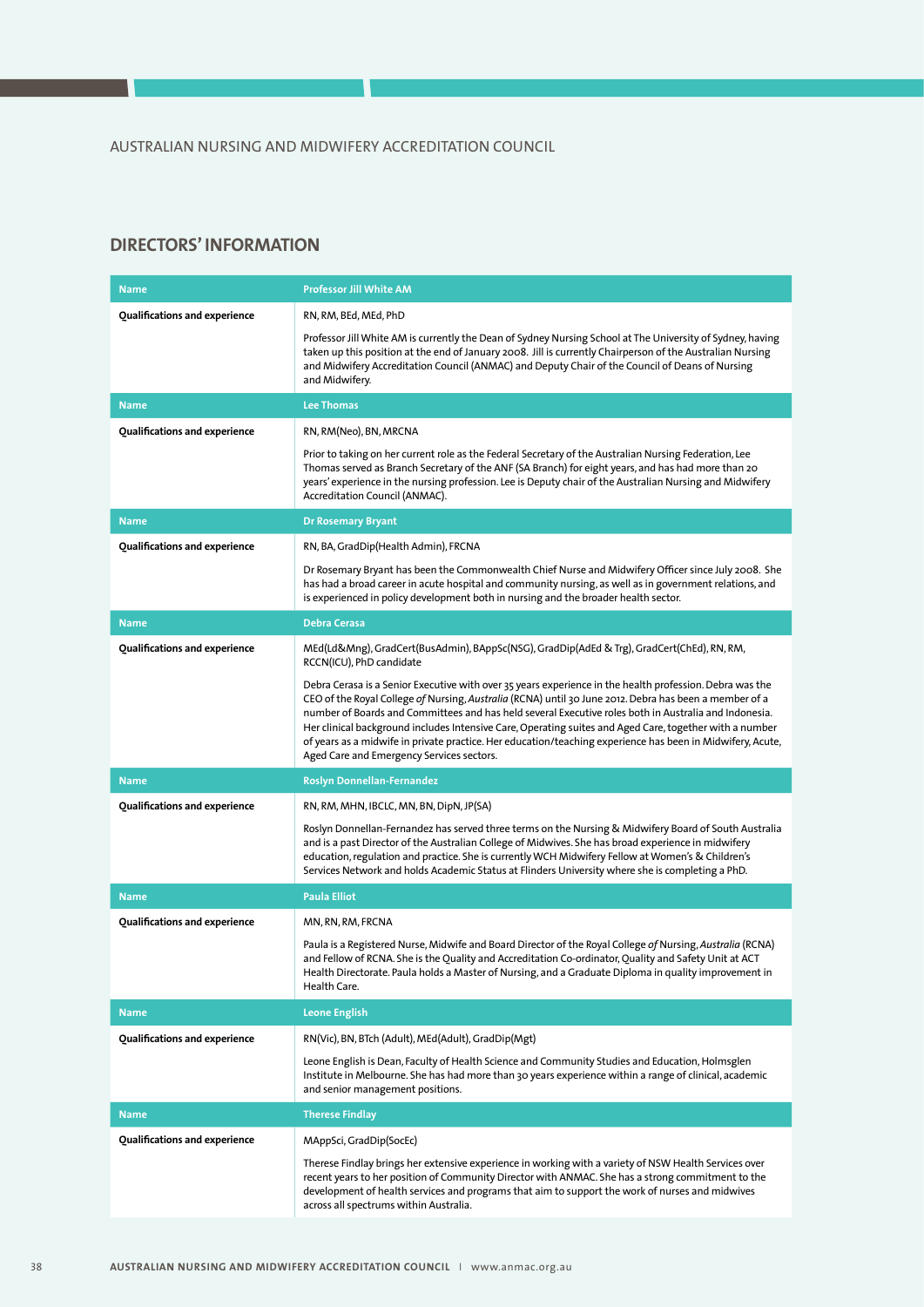| <b>Name</b>                   | <b>Dr Sally Goold OAM</b>                                                                                                                                                                                                                                                                                                                                                                                                                                                                                                                                                                                                          |
|-------------------------------|------------------------------------------------------------------------------------------------------------------------------------------------------------------------------------------------------------------------------------------------------------------------------------------------------------------------------------------------------------------------------------------------------------------------------------------------------------------------------------------------------------------------------------------------------------------------------------------------------------------------------------|
| Qualifications and experience | RN, RM, DipNeo, BAppSc(Nursing), MN(Stud), DN(HC), FRCNA, FCN                                                                                                                                                                                                                                                                                                                                                                                                                                                                                                                                                                      |
|                               | Dr Sally Goold is a Wiradjuri woman and was instrumental in forming the Congress of Aboriginal and<br>Torres Strait Island Nurses (CATSIN), of which she is Executive Director. She has an extensive background<br>in the nursing profession and is a Board member of a number of organisations including the National<br>Indigenous Health Equality Council.                                                                                                                                                                                                                                                                      |
| <b>Name</b>                   | <b>Joanna Holt</b>                                                                                                                                                                                                                                                                                                                                                                                                                                                                                                                                                                                                                 |
| Qualifications and experience | BSc(Hons), MHP                                                                                                                                                                                                                                                                                                                                                                                                                                                                                                                                                                                                                     |
|                               | Joanna Holt holds the position of Community Director at ANMAC and brings a wealth of experience from<br>her various roles in the public health and hospital sector, both in Australia and United Kingdom. She has<br>worked as the Executive Director and CEO in both clinical and corporate leadership roles. Recent positions<br>in national health policy reform and corporate governance have stimulated her interests in change<br>management and people development. She holds credentials as an Executive Coach. Joanna currently<br>works as a consultant in accreditation, change management and performance improvement. |
| <b>Name</b>                   | <b>Eileen Jerga AM</b>                                                                                                                                                                                                                                                                                                                                                                                                                                                                                                                                                                                                             |
| Qualifications and experience | BA, MBA, AICD                                                                                                                                                                                                                                                                                                                                                                                                                                                                                                                                                                                                                      |
|                               | Eileen Jerga is a Board Director of the Australian Nursing and Midwifery Accreditation Council, the ACT<br>Veterinary Surgeons Board and the ACT Nursing and Midwifery Board. Eileen is currently also a member<br>of the Department of Health and Aging Cardiac Protheses Clinical Advisory Board (VPCAG). Prior to these<br>roles, she was CEO of the Heart Foundation, ACT, from 1999 to 2006.                                                                                                                                                                                                                                  |
| <b>Name</b>                   | <b>Professor Robert Meyenn</b>                                                                                                                                                                                                                                                                                                                                                                                                                                                                                                                                                                                                     |
| Qualifications and experience | TCert, MEd, PhD                                                                                                                                                                                                                                                                                                                                                                                                                                                                                                                                                                                                                    |
|                               | Emeritus Professor, Charles Sturt University. Former Dean, Faculty of Education. Former Chair of the Board<br>Australian Volunteers International. Member of Board, Australian College of Law. Member of Board,<br>ANMAC.                                                                                                                                                                                                                                                                                                                                                                                                          |
| <b>Name</b>                   | <b>Anita Phillips</b>                                                                                                                                                                                                                                                                                                                                                                                                                                                                                                                                                                                                              |
| Qualifications and experience | BA, DipSocStuds, MPA                                                                                                                                                                                                                                                                                                                                                                                                                                                                                                                                                                                                               |
|                               | Anita Phillips brings her extensive experience as a Social Worker in many fields to the position of<br>Community Director with ANMAC. Currently Ms Phillips is the ACT Public Advocate. She has worked in<br>neighbourhood centres, hospitals, psychiatric services, not for profit agencies and rural health policy in the<br>ACT, and is a sessional lecturer in the School of Social Work at the Australian Catholic University.                                                                                                                                                                                                |
| <b>Name</b>                   | <b>Greg Sam</b>                                                                                                                                                                                                                                                                                                                                                                                                                                                                                                                                                                                                                    |
| Qualifications and experience | MPH, BAppSc, BArts(Admin)                                                                                                                                                                                                                                                                                                                                                                                                                                                                                                                                                                                                          |
|                               | Greg Sam is the CEO of Rural Health Workforce Australia. He is a specialist in public health policy and<br>administration having worked as a senior executive in the public, private and non-Government health<br>and social policy sectors.                                                                                                                                                                                                                                                                                                                                                                                       |
| <b>Name</b>                   | <b>Adjunct Associate Professor Fiona Stoker</b>                                                                                                                                                                                                                                                                                                                                                                                                                                                                                                                                                                                    |
| Qualifications and experience | RN, DCPN(London), BBus, GradCert(PSM), MBA                                                                                                                                                                                                                                                                                                                                                                                                                                                                                                                                                                                         |
|                               | Associate Professor Fiona Stoker is the Chief Nursing Officer of the Department of Health and Human<br>Services Tasmania and has held this position since January 2001. Fiona has worked in Australia and the UK<br>in a variety of acute care and community environments. She is currently chair of the Australian and New<br>Zealand Council of Chief Nurses (NZ CCN).                                                                                                                                                                                                                                                           |

### **Auditor's Independence Declaration**

A copy of the auditor's independence declaration as required under section 307C of the Corporations Act 2001 is attached to this directors' report.

Signed in accordance with a resolution of the directors.

Professor Jill White Ms Lee Thomas (Ms Lee Thomas ) which we have a state of the Ms Lee Thomas 14 August 2012 Canberra AC

Chair Chair Chair Chair Chair Deputy Chair

Chomas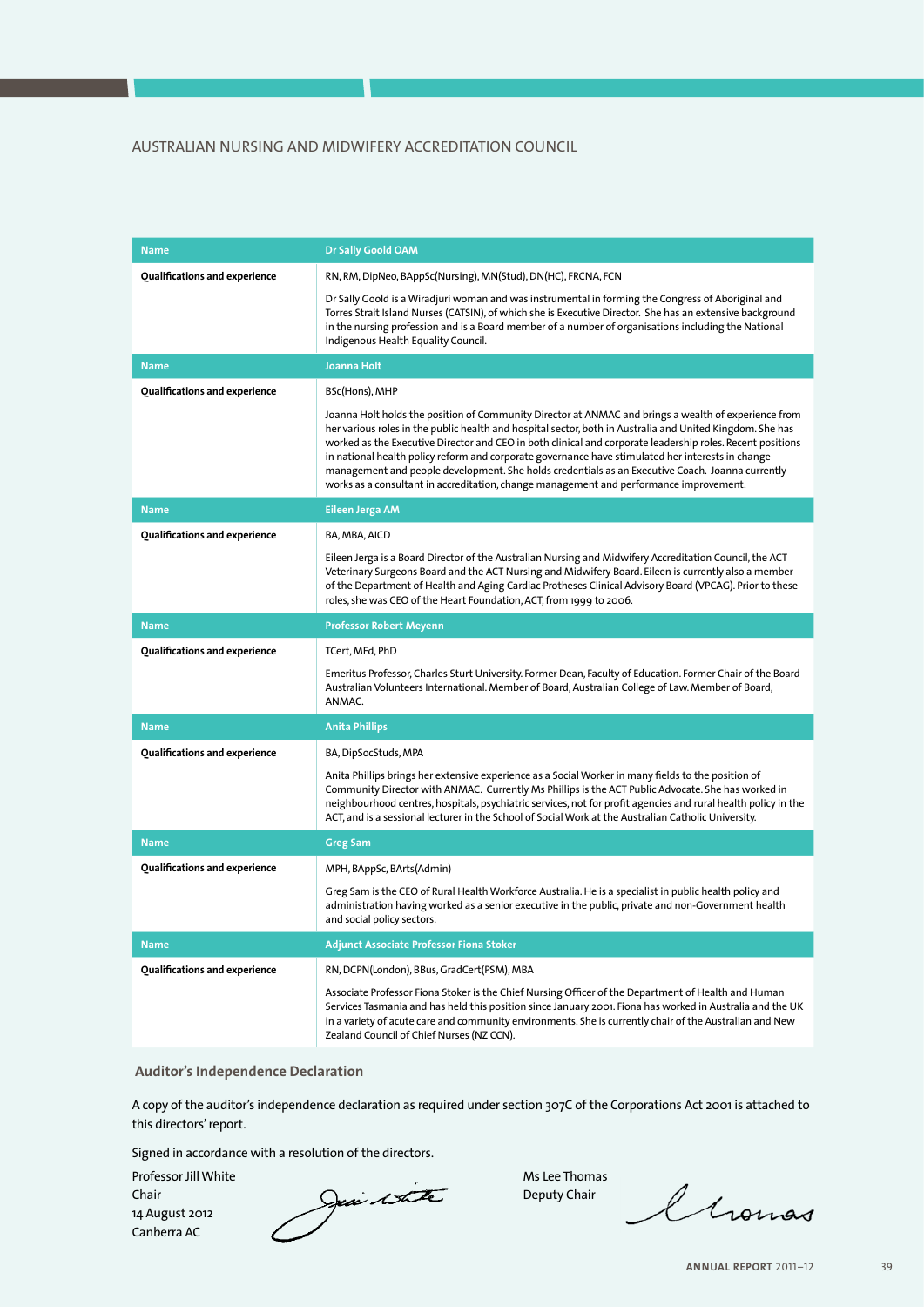

Duesburys Nexia<br>Level 7, St George Centre, 60 Marcus Clarke Street<br>GPO Box 500, Canberra ACT 2601<br>p +61 2 6279 5400, f +61 2 6279 5444 mail@dnexia.com.au, www.nexia.com.au



but independent from, Nexia Australia Pty Ltd, which<br>of independent boom, Nexia Australia Pty Ltd, which<br>construct a context landed by a brightness Ne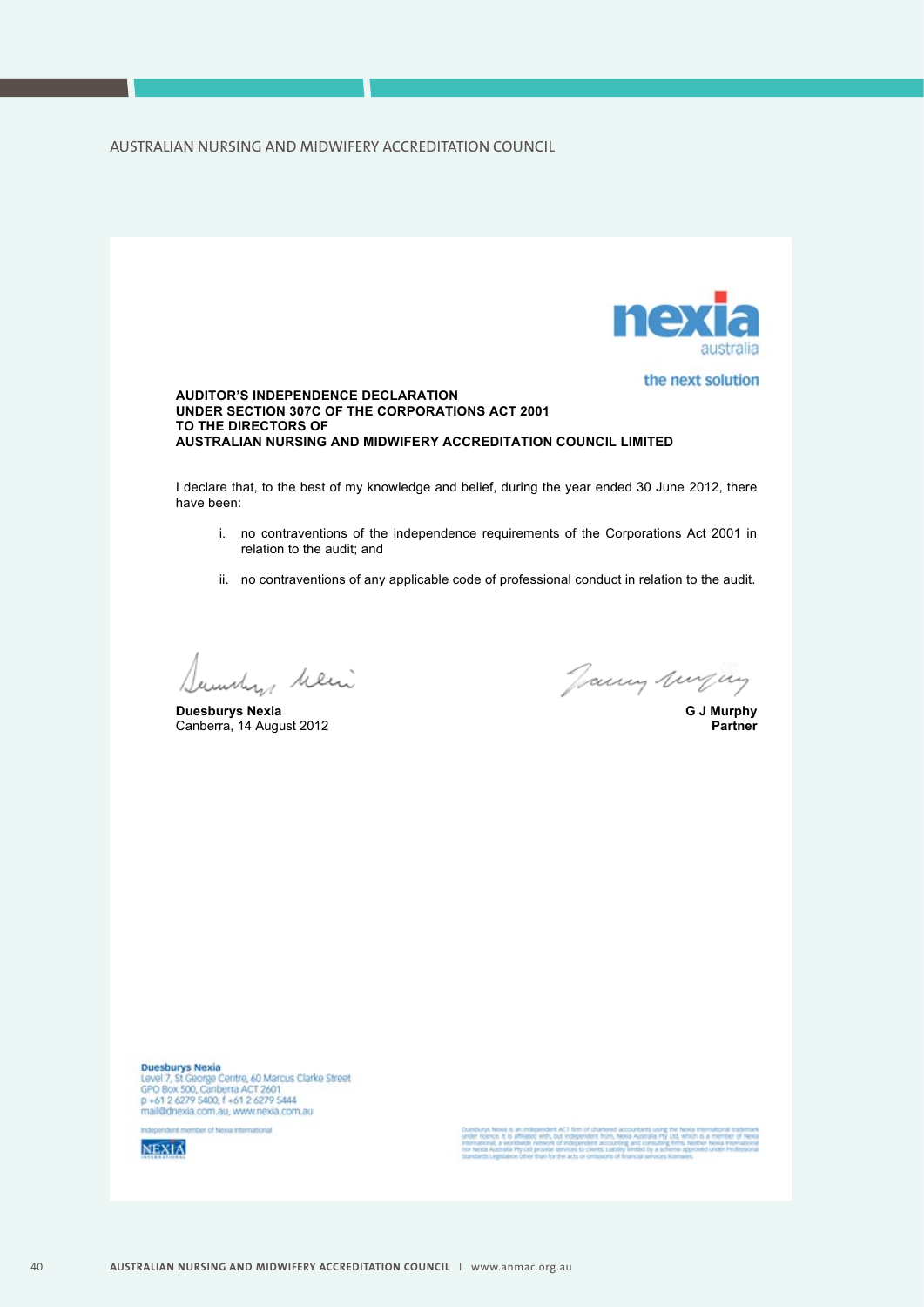### **STATEMENT OF COMPREHENSIVE INCOME FOR THE YEAR ENDED 30 JUNE 2012**

|                                                        | <b>Note</b>  | 2012      | 2011      |
|--------------------------------------------------------|--------------|-----------|-----------|
|                                                        |              | \$        | \$        |
| <b>Revenues</b>                                        | $\mathbf{z}$ | 3,601,475 | 2,195,038 |
| <b>Expenses</b>                                        |              |           |           |
| Communications and marketing                           |              | 32,814    | 42,664    |
| Compliance costs (including accounting and legal fees) |              | 53,253    | 100,664   |
| Conferences                                            |              | 33,528    | 33,801    |
| Council and committee                                  |              | 147,333   | 35,016    |
| <b>Direct Costs</b>                                    |              |           |           |
| Assessment                                             |              | 5,699     | 19,530    |
| Accreditation                                          |              | 299,527   | 108,686   |
| WP/SEAR                                                |              |           | 9,233     |
| Others                                                 |              | 16,032    | 12,407    |
| Depreciation                                           |              | 59,708    | 39,756    |
| Operating lease - rent of premises                     |              | 131,105   | 116,098   |
| Other property expenses                                |              | 48,235    | 24,524    |
| Projects                                               |              | 140,868   | 8,064     |
| Recruitment expenses                                   |              | 34,004    | 58,758    |
| Relocation and restructure expenses                    |              |           | 59,859    |
| Salaries and other employee entitlements               |              | 2,393,163 | 1,496,198 |
| Other expenses                                         |              | 244,851   | 127,706   |
| <b>Total expenses</b>                                  |              | 3,640,120 | 2,292,964 |
| Deficit for the year                                   | 3            | (38, 645) | (97, 926) |
| Total comprehensive income for the year                |              | (38, 645) | (97, 926) |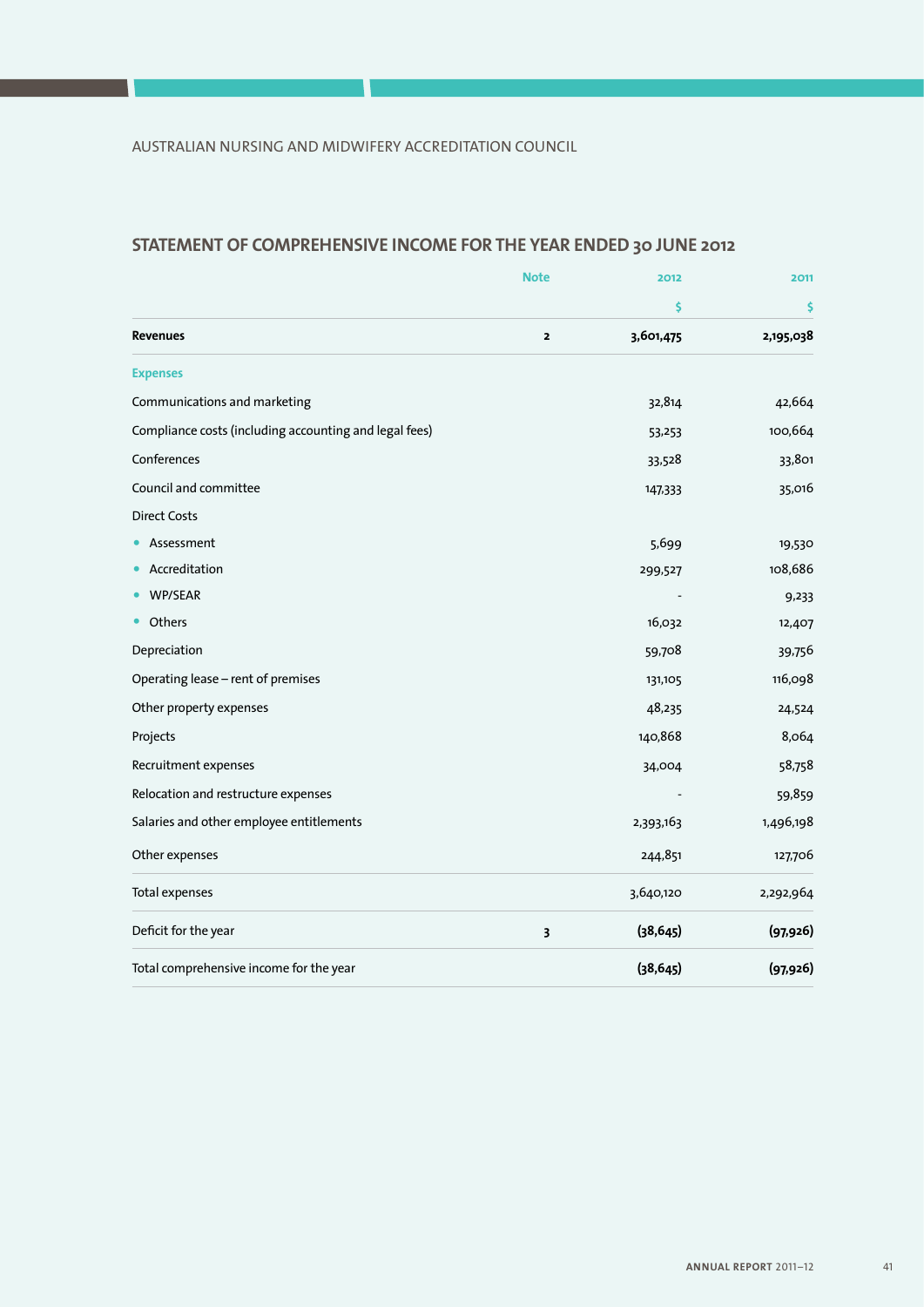### **STATEMENT OF FINANCIAL POSITION AS AT 30 JUNE 2012**

|                                  | <b>Note</b>             | 2012      | 2011      |
|----------------------------------|-------------------------|-----------|-----------|
|                                  |                         | \$        | \$        |
| <b>Current Assets</b>            |                         |           |           |
| Cash and cash equivalents        | $\overline{\mathbf{4}}$ | 287,153   | 249,157   |
| Trade and other receivables      | 5                       | 826,625   | 342,644   |
| Inventories                      | 6                       |           | 198       |
| Other assets                     | $\overline{7}$          | 97,919    | 162,376   |
| <b>Financial assets</b>          | 8                       | 1,020,152 | 407,063   |
| <b>Total Current Assets</b>      |                         | 2,231,849 | 1,161,438 |
| <b>Non-Current Assets</b>        |                         |           |           |
| Plant and equipment              | 9                       | 143,362   | 74,849    |
| <b>Total Non-Current Assets</b>  |                         | 143,362   | 74,849    |
| <b>Total Assets</b>              |                         | 2,375,211 | 1,236,287 |
| <b>Current Liabilities</b>       |                         |           |           |
| Trade and other payables         | 10                      | 157,811   | 248,135   |
| Provisions                       | 11                      | 261,703   | 45,590    |
| <b>Other liabilities</b>         | 12                      | 1,586,450 | 520,044   |
| <b>Total Current Liabilities</b> |                         | 2,005,964 | 813,769   |
| <b>Non-Current Liabilities</b>   |                         |           |           |
| Provisions                       | 11                      | 30,703    | 45,329    |
| Total Non-Current Liabilities    |                         | 30,703    | 45,329    |
| <b>Total Liabilities</b>         |                         | 2,036,667 | 859,098   |
| <b>Net Assets</b>                |                         | 338,544   | 377,189   |
| <b>Equity</b>                    |                         |           |           |
| Retained surplus                 |                         | 338,544   | 377,189   |
| <b>Total Equity</b>              |                         | 338,544   | 377,189   |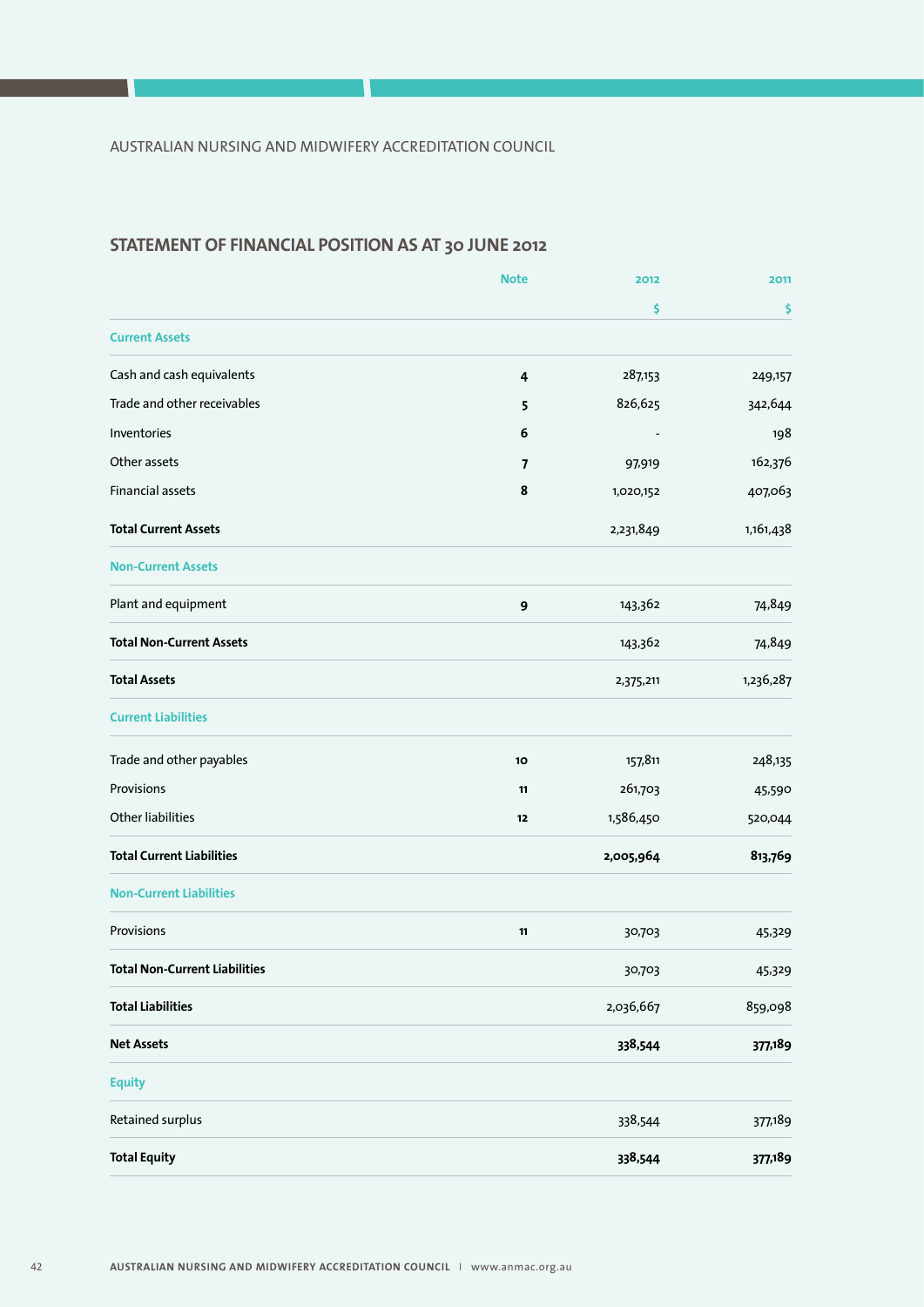# **STATEMENT OF CHANGES IN EQUITY FOR THE YEAR ENDED 30 JUNE 2012**

|                                         | 2012      | 2011      |
|-----------------------------------------|-----------|-----------|
|                                         |           |           |
| <b>Retained Surplus</b>                 |           |           |
| Balance at the beginning of the year    | 377,189   | 475,115   |
| Total comprehensive income for the year | (38, 645) | (97, 926) |
| Balance at the end of the year          | 338,544   | 377,189   |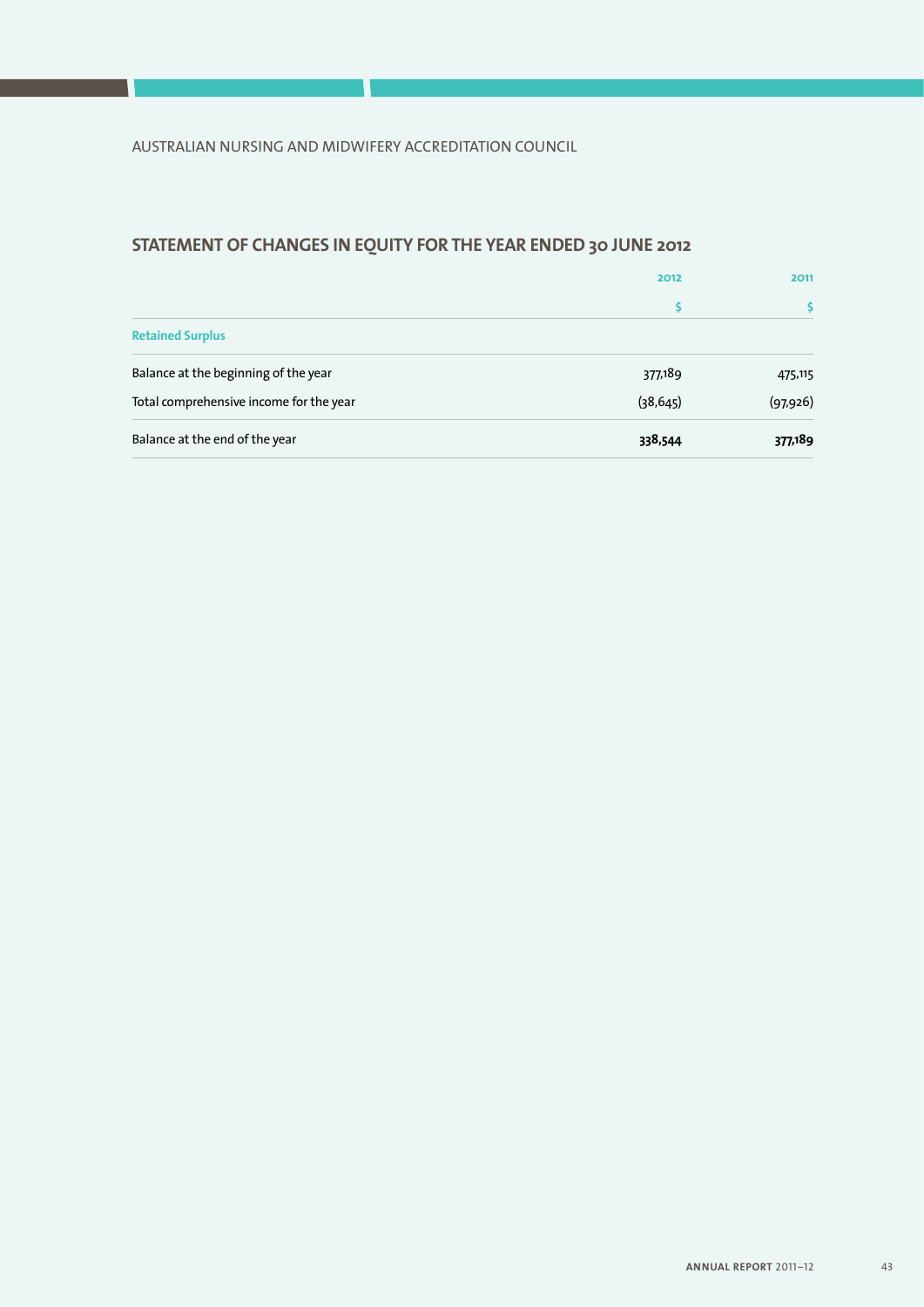### **STATEMENT OF CASH FLOWS FOR THE YEAR ENDED 30 JUNE 2012**

|                                                     | <b>Note</b> | 2012        | 2011        |
|-----------------------------------------------------|-------------|-------------|-------------|
|                                                     |             | \$          | \$          |
| <b>Cash flows from operating activities</b>         |             |             |             |
| Receipts from fees, sales, grants and other         |             | 4,477,957   | 2,560,453   |
| Payments to suppliers and employees                 |             | (3,749,976) | (2,467,253) |
| Interest received                                   |             | 50,663      | 62,051      |
| Net cash provided by/(used in) operating activities |             | 778,644     | 155,251     |
| <b>Cash flows from investing activities</b>         |             |             |             |
| Proceeds from sale of fixed assets                  |             | 662         | 2,200       |
| Fixed assets purchased                              |             | (128, 221)  | (57, 485)   |
| Payments for investments                            |             | (613, 089)  |             |
| Proceeds from investments                           |             |             | 74,458      |
| Net cash provided by/(used in) investing activities |             | (740, 648)  | 19,173      |
| Net increase/(decrease) in cash held                |             | 37,996      | 174,424     |
| Cash at the beginning of the financial year         |             | 249,157     | 74,733      |
| Cash at the end of the financial year               | 4           | 287,153     | 249,157     |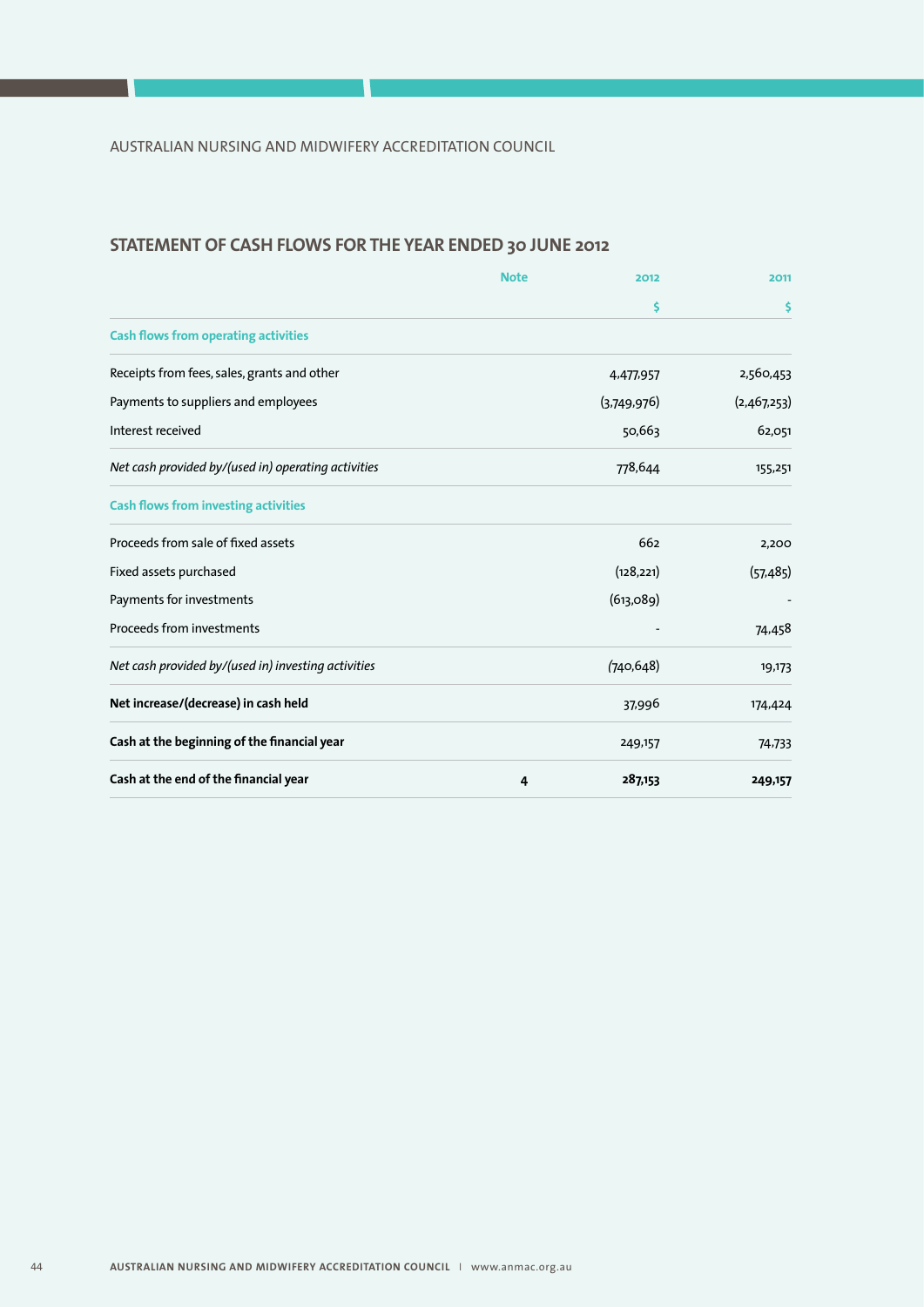### **NOTES TO THE FINANCIAL STATEMENTS FOR THE YEAR ENDED 30 JUNE 2012**

### **NOTE 1 SUMMARY OF SIGNIFICANT ACCOUNTING POLICIES**

#### **Basis of Preparation**

The Australian Nursing and Midwifery Accreditation Council Limited (ANMAC) has elected to early adopt AASB 1053: 'Application of Tiers of Australian Accounting Standards' and AASB 2010–2: 'Amendments to Australian Accounting Standards arising from Reduced Disclosure Requirements' from the annual reporting period beginning 1 July 2010. As a consequence, the entity has also early adopted the following Amending Standards containing reduced disclosure requirements:

- AASB 2011–2: Amendments to Australian Accounting Standards arising from the Trans-Tasman Convergence Project—Reduced Disclosure Requirements; and
- AASB 2011–6: Amendments to Australian Accounting Standards—Extending Relief from Consolidation, the Equity Method and Proportionate Consolidation— Reduced Disclosure Requirements.

The financial statements are general purpose financial statements that have been prepared in accordance with Australian Accounting Standards—Reduced Disclosure Requirements and the Corporations Act 2001.

ANMAC is a public company limited by guarantee, incorporated in the Australian Capital Territory under the Corporations Act 2001. The financial statements cover ANMAC as an individual entity.

The financial statements have been prepared on an accruals basis and are based on historical costs modified by the revaluation of selected non-current assets, financial assets and financial liabilities for which the fair value basis of accounting has been applied.

The following is a summary of the material accounting policies adopted by ANMAC in the preparation of the financial statements. Unless otherwise stated, the accounting policies adopted are consistent with those of the previous year.

### **Accounting Policies**

#### **(a) Income Tax**

ANMAC is a tax exempt body under relevant provisions of the Income Tax Assessment Act, 1997.

#### **(b) Inventory**

Inventories are measured at the lower of cost and net realisable value. Costs are assigned on a specific identification basis and include direct costs and appropriate overheads, if any. Costs are assigned on the basis of weighted average costs.

### **(c) Plant and Equipment**

Each class of plant and equipment is carried at cost less, any accumulated depreciation and impairment losses.

The carrying amount of plant and equipment is reviewed at the end of each reporting period to ensure it is not in excess of the recoverable amount from these assets. The recoverable amount is assessed on the basis of the expected net cash flows that will be received from the assets' employment and subsequent disposal. The expected net cash flows have been discounted to their present values in determining recoverable amounts.

An asset's carrying amount is written down immediately to its recoverable amount if the asset's carrying amount is greater than its estimated recoverable amount.

Subsequent costs are included in the asset's carrying amount or recognised as a separate asset, as appropriate, only when it is probable that future economic benefits associated with the item will flow to ANMAC and the cost of the item can be measured reliably. All other costs (eg. repairs and maintenance) are charged to the statement of comprehensive income during the financial period in which they are incurred.

Gains and losses on disposals are determined by comparing proceeds with the carrying amount. These gains and losses are included in the statement of comprehensive income.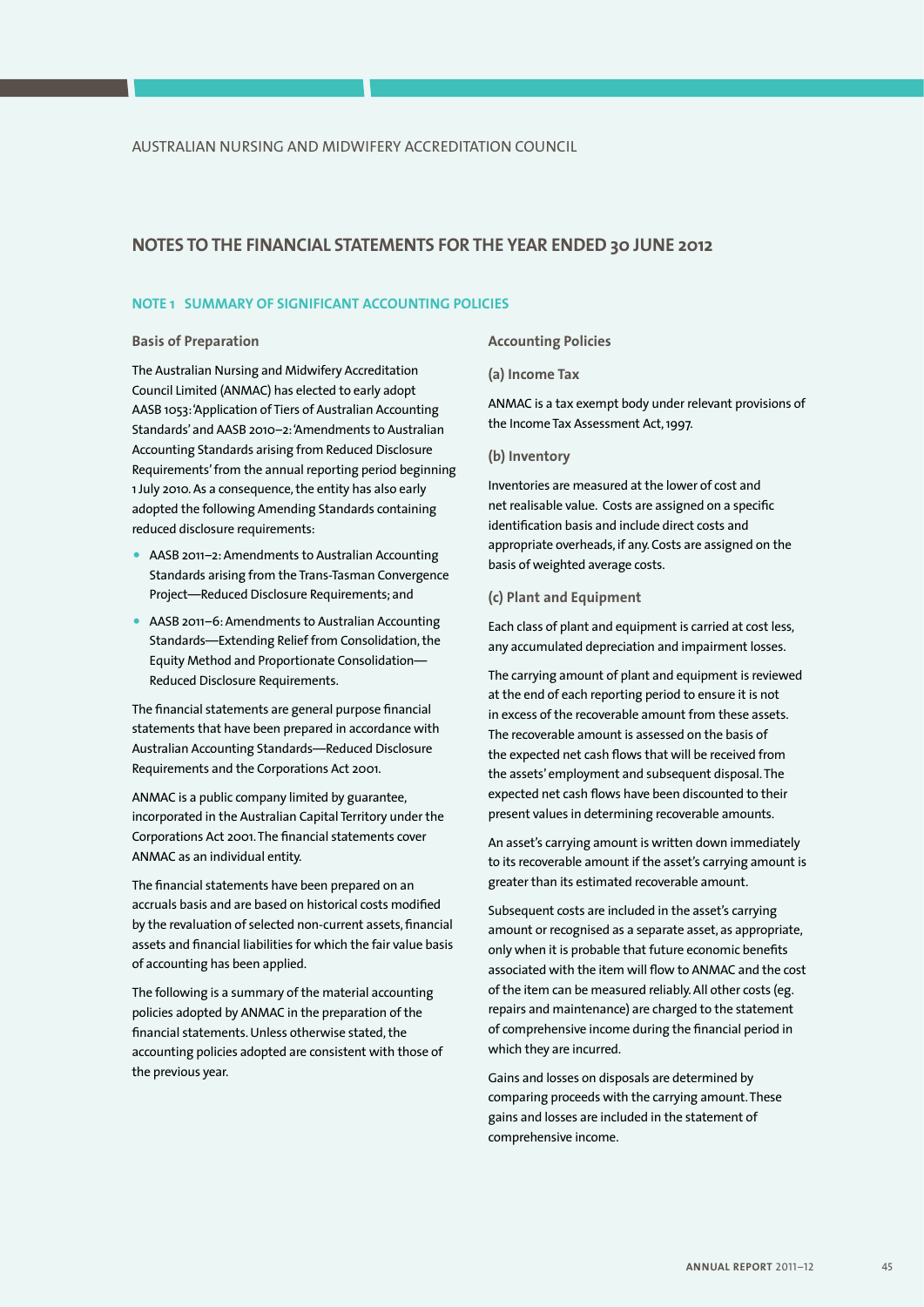### **(d) Depreciation**

The depreciable amount of all fixed assets is depreciated on a straight-line basis over their useful lives commencing from the time the asset is held ready for use. Leasehold improvements are depreciated over the shorter of either the unexpired period of the lease or the estimated useful lives of the improvements.

### **(e) Leases**

Leases of fixed assets where substantially all the risks and benefits incidental to the ownership of the asset, but not the legal ownership, are transferred to ANMAC are classified as finance leases.

Finance leases are capitalised by recording an asset and a liability at the lower of the amounts equal to the fair value of the leased property or the present value of the minimum lease payments, including any guaranteed residual values. Lease payments are allocated between the reduction of the lease liability and the lease interest expense for the period.

Leased assets are depreciated over their estimated useful lives where it is likely that ANMAC will obtain ownership of the asset or otherwise over the term of the lease.

Lease payments for operating leases, where substantially all the risks and benefits remain with the lessor, are charged as expenses in the periods in which they are incurred.

Lease incentives under operating leases are recognised as a liability and amortised on a straight-line basis over the life of the lease term.

### **(f) Investments**

Investments are measured on the cost basis and include cash on deposit with original maturities of greater than three months.

### **(g) Financial Instruments**

#### *Recognition*

Financial instruments are initially measured at cost on trade date, which includes transaction costs, when the related contractual rights or obligations exist. Subsequent to initial recognition these instruments are measured as set out below.

#### *Financial assets at fair value through profit and loss*

A financial asset is classified in this category if acquired principally for the purpose of selling in the short term or if so designated by management. Gains and losses arising from changes in the fair value of these assets are included in the profit or loss in the period in which they arise.

#### *Loans and receivables*

Loans and receivables are financial assets with fixed or determinable payments and are stated at amortised cost using the effective interest rate method.

#### *Held-to-maturity investments*

These investments have fixed maturities, and it is the intention to hold these investments to maturity. Any heldto-maturity investments held are stated at amortised cost using the effective interest rate method.

### *Available-for-sale financial assets*

Available-for-sale financial assets include any financial assets not included in the above categories. Availablefor-sale financial assets are reflected at fair value. Unrealised gains and losses arising from changes in fair value are recognised in other comprehensive income and accumulated in an investment revaluation reserve.

#### *Financial liabilities*

Financial liabilities are recognised at amortised cost, comprising original debt less principal payments and amortisation.

#### *Impairment*

At the end of the reporting period, an assessment is made whether there is objective evidence that a financial instrument has been impaired. In the case of available-forsale financial instruments, a prolonged decline in the value of the instrument is considered to determine whether an impairment has arisen. Impairment losses are recognised in the profit or loss.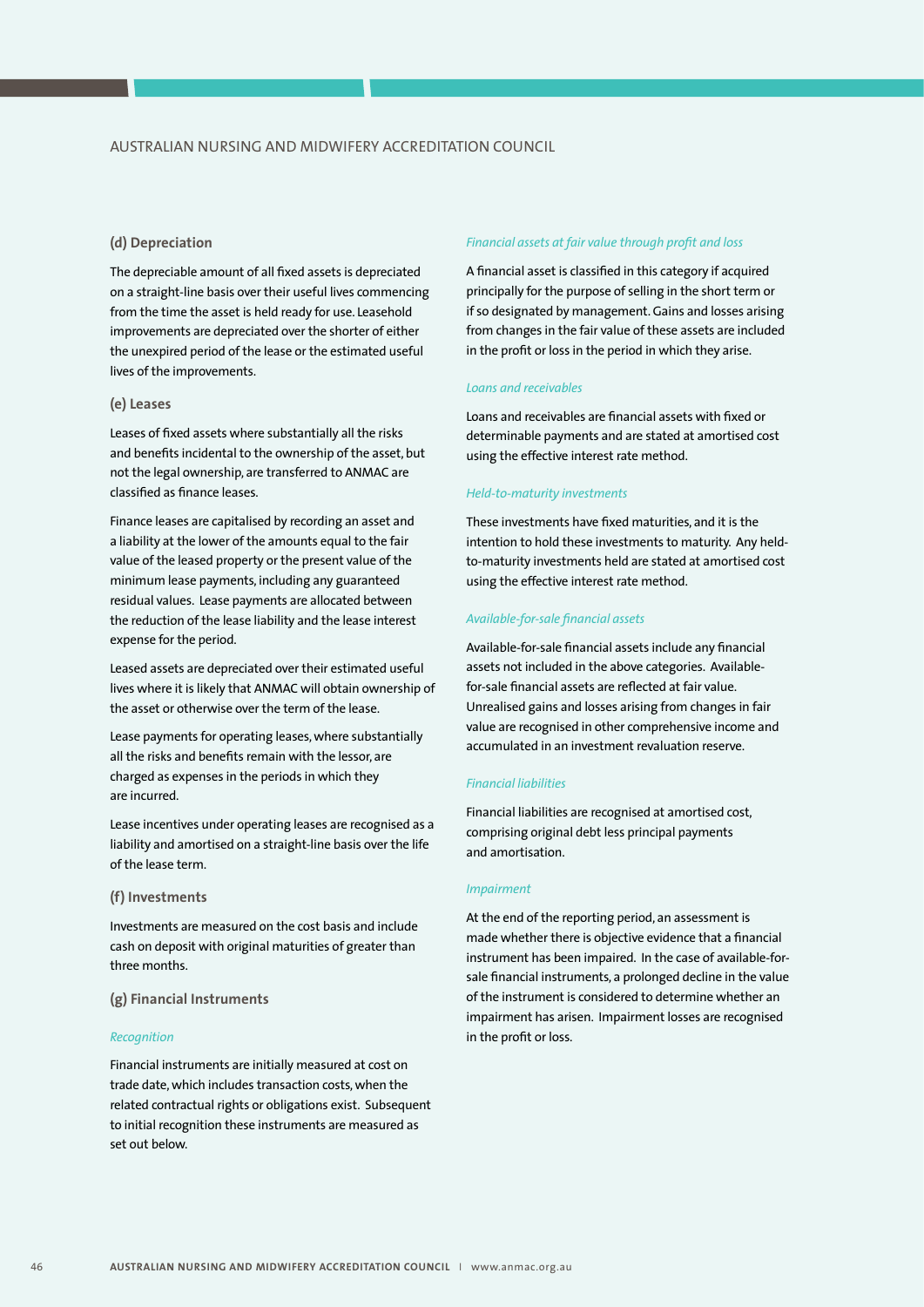### **(h) Impairment of Assets**

At end of the reporting period, the carrying values of tangible and intangible assets are reviewed to determine whether there is any indication that those assets have been impaired. If such an indication exists, the recoverable amount of the asset, being the higher of the asset's fair value less costs to sell and value in use, is compared to the asset's carrying value. Any excess of the asset's carrying value over its recoverable amount is expensed to the profit or loss.

Where it is not possible to estimate the recoverable amount of an individual asset, the Recoverable amount of the cash generating unit to which the asset belongs is estimated.

#### **(i) Employee Benefits**

Provision is made for the liability for employee benefits arising from services rendered by employees to balance date. The benefits expected to be settled within one year to employees for their entitlements have been measured at the amounts expected to be paid including on-costs and are disclosed as current liabilities. Employee benefits payable later than one year are measured at the present value of the estimated future cash outflows to be made in respect of those benefits. In calculating the present value of future cash flows in respect of long service leave, the probability of long service leave being taken is based upon historical data.

#### **( j) Provisions**

Provisions are recognised when ANMAC has a legal or constructive obligation as a result of past events, for which it is probable that an outflow of economic benefits will result and that the outflow can be reliably measured.

Contributions are made by ANMAC to employee superannuation funds and are charged as expenses when incurred.

#### **(k) Cash and Cash Equivalents**

Cash and cash equivalents include cash on hand, deposits held at-call with banks, other short-term highly liquid investments with original maturities of three months or less, and bank overdrafts.

#### **(l) Revenue**

Revenue from the rendering of a service is recognised upon the delivery of the service to the customers on a stage of completion basis.

Revenue from the sale of goods is recognised upon the delivery of goods to customers.

Interest revenue is recognised on a proportional basis taking into account the interest rates applicable to the financial assets.

Grant revenue is recognised in the statement of comprehensive income when the entity obtains control of the grant and it is probable that the economic benefits gained from the grant will flow to the entity and the amount of the grant can be measured reliably.

If conditions are attached to the grant which must be satisfied before the entity is eligible to receive the contribution, the recognition of the grant as revenue is deferred until those conditions are satisfied.

When grant revenue is received whereby the entity incurs an obligation to deliver economic value back to the contributor, this is considered a reciprocal transaction and the grant revenue is recognised in the statement of financial position as a liability until the service has been delivered, otherwise the grant is recognised as income on receipt.

### **(m) Goods and Services Tax (GST)**

Revenues, expenses and assets are recognised net of the amount of GST, except where the amount of GST incurred is not recoverable from the Australian Taxation Office. In these circumstances the GST is recognised as part of the cost of acquisition of the asset or as part of an item of the expense. Receivables and payables in the statement of financial position are shown inclusive of the GST.

Cash flows are presented in the statement of cash flows on a gross basis, except for the GST component of investing and financing activities, which are disclosed as operating cash flows.

#### **(n) Comparative Figures**

Comparative figures have been adjusted, where necessary to conform to changes in presentation for the current financial year.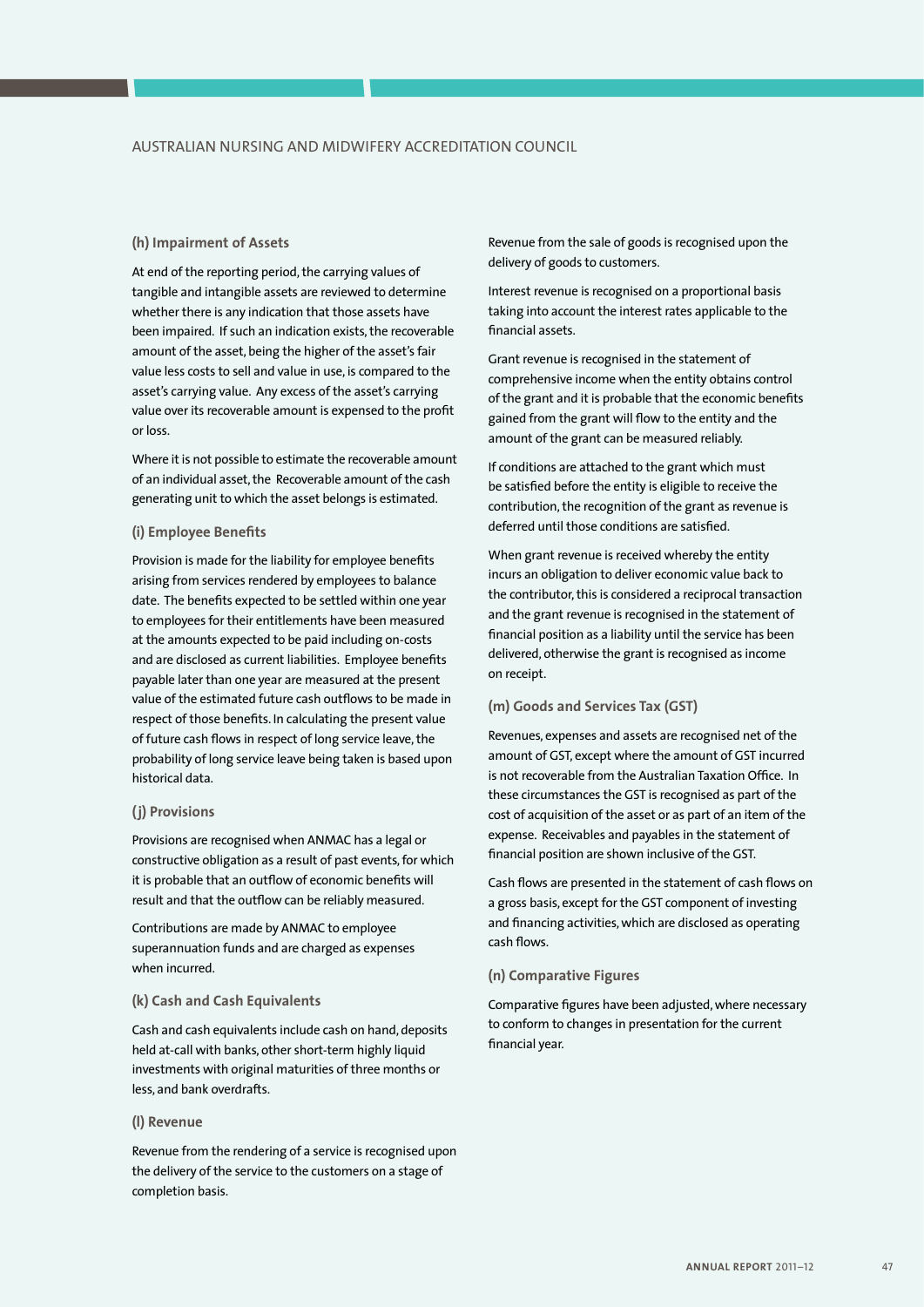### **Critical Accounting Estimates and Judgments**

The Directors evaluate estimates and judgments incorporated into the financial statements based on historical knowledge and best available current information. Estimates assume a reasonable expectation of future events and are based on current trends and economic data, obtained both externally and within ANMAC.

The Directors do not believe that there were any key estimates or key judgments used in the development of the financial statements that give rise to a significant risk of material adjustment in the future.

### **NOTE 2 REVENUE**

|                                                 | 2012      | 2011      |
|-------------------------------------------------|-----------|-----------|
|                                                 | \$        | \$        |
| <b>Operating activities:</b>                    |           |           |
| Overseas assessments fees received<br>$\bullet$ | 689,095   | 596,637   |
| Accreditation income<br>$\bullet$               | 1,856,247 | 534,417   |
| Copyright fees<br>$\bullet$                     | 179       | 4,322     |
| Grant income-AHPRA<br>$\bullet$                 | 1,000,000 | 1,005,000 |
| Other Income<br>$\bullet$                       | 662       | 9,322     |
|                                                 |           | 2,149,698 |
| <b>Non-operating activities:</b>                |           |           |
| Interest received<br>$\bullet$                  | 55,292    | 45,340    |
| Total revenue                                   | 3,601,475 | 2,195,038 |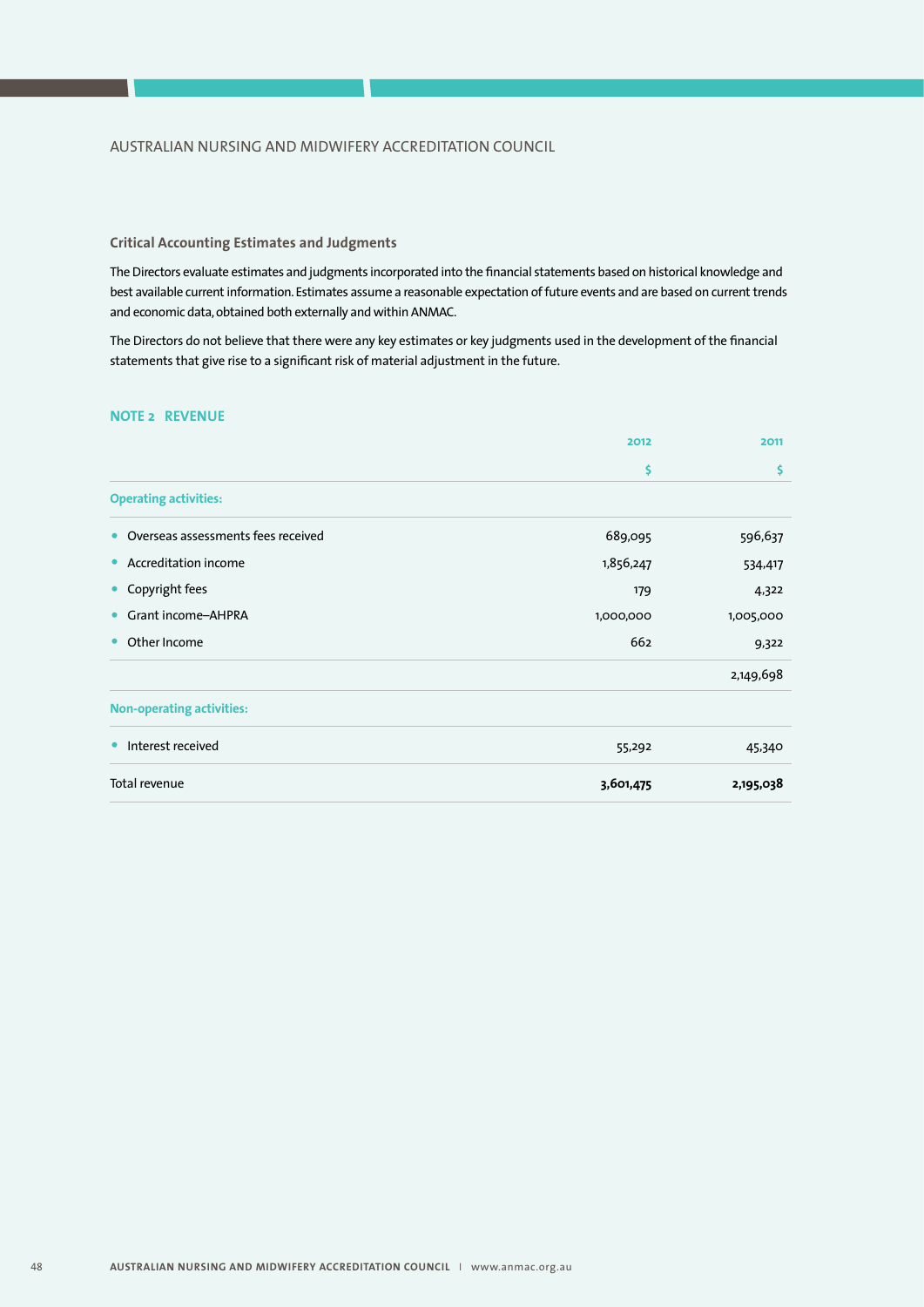# **NOTE 3 SURPLUS/(DEFICIT)**

|                                                                                                                                                               | 2012    | 2011    |
|---------------------------------------------------------------------------------------------------------------------------------------------------------------|---------|---------|
|                                                                                                                                                               | \$      | \$      |
| The operating deficit for the year has been determined after the following expense:                                                                           |         |         |
| Superannuation contributions                                                                                                                                  | 203,848 | 104,781 |
| <b>Remuneration of auditor:</b>                                                                                                                               |         |         |
| Audit of financial statements including assistance in preparation                                                                                             |         |         |
| of financial statements                                                                                                                                       | 19,014  | 20,000  |
| Prior year under/(over) accrual<br>$\bullet$                                                                                                                  | (500)   | 3,645   |
| Assistance in preparing 3-year budget models and business plan<br>$\bullet$                                                                                   |         | 8,071   |
| FBT and workers' compensation                                                                                                                                 | 897     |         |
| Other assistance and advice<br>$\bullet$                                                                                                                      | 1,400   | 3,810   |
| Assistance with management framework implementation                                                                                                           | 15,000  |         |
| Review of operational costing and chart of accounts                                                                                                           |         | 30,000  |
|                                                                                                                                                               | 35,811  | 65,526  |
| NOTE 4 CASH AND CASH EQUIVALENTS                                                                                                                              |         |         |
| Cash at bank and on hand                                                                                                                                      | 287,153 | 249,157 |
| <b>NOTE 5 TRADE AND OTHER RECEIVABLES</b>                                                                                                                     |         |         |
| Sundry debtors and accrued income                                                                                                                             | 826,625 | 342,644 |
| \$130,625 of the above receivables are overdue. None of these are considered to be impaired. \$696,000 of the receivables are<br>neither overdue or impaired. |         |         |

### **NOTE 6 INVENTORIES**

| Stock-at cost              | -      | 198     |
|----------------------------|--------|---------|
| <b>NOTE 7 OTHER ASSETS</b> |        |         |
| Rental bond                | 34,117 | 31,998  |
| Accrued interest           | 13,806 | 9,177   |
| GST                        | 18,198 | 15,849  |
| Prepayments                | 31,798 | 105,352 |
|                            | 97,919 | 162,376 |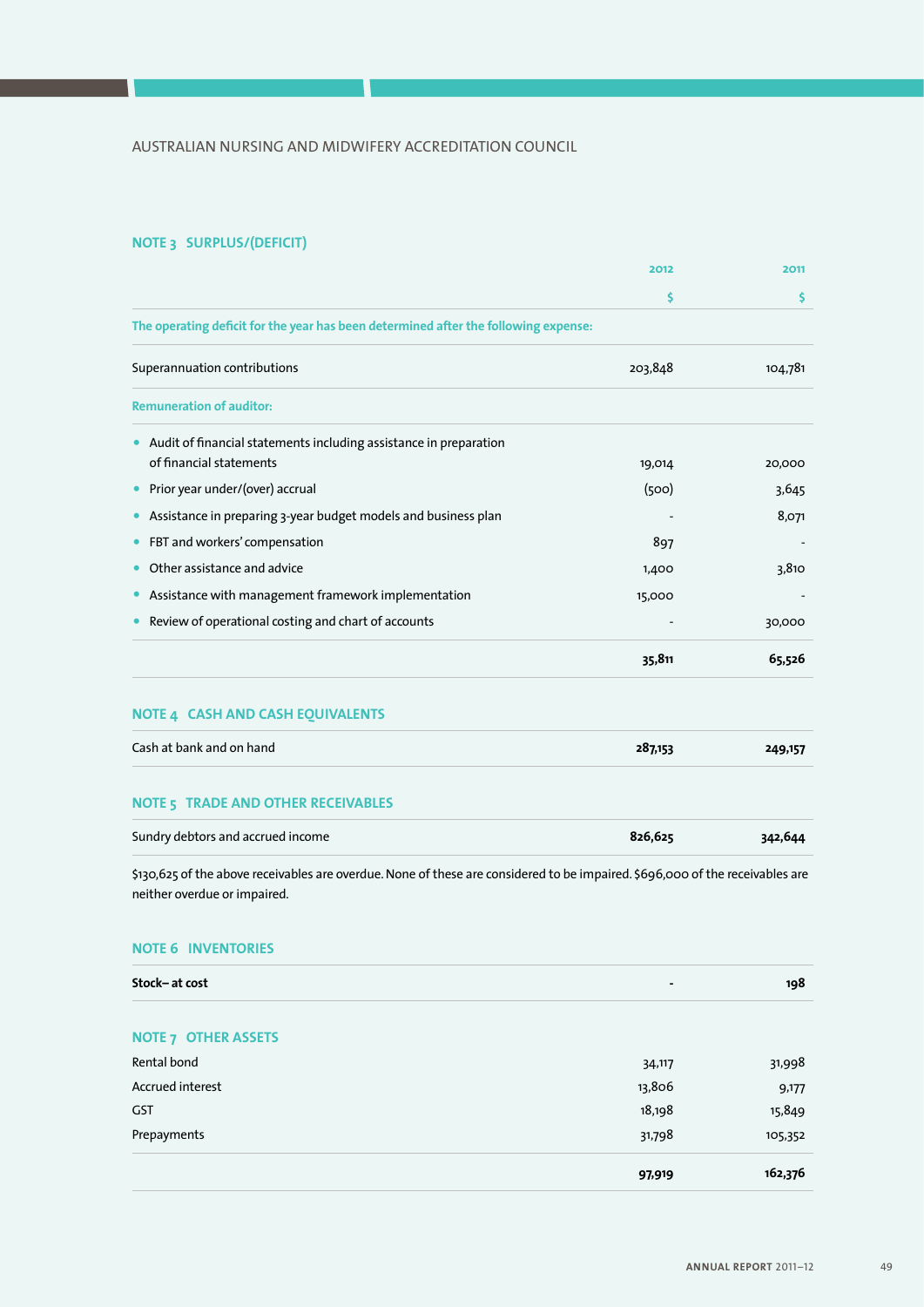### **NOTE 8 FINANCIAL ASSETS**

|                              | 2012      |         |
|------------------------------|-----------|---------|
|                              |           |         |
| Held-to-maturity investments | 1,020,152 | 407,063 |

The held-to-maturity investments are made up of term deposits with terms to maturity ranging from approximately 6 months to 9 months.

### **NOTE 9 PLANT AND EQUIPMENT**

| Furniture and fittings-at cost | 26,940    | 55,413    |
|--------------------------------|-----------|-----------|
| Less: Accumulated depreciation | (11,087)  | (33, 121) |
|                                | 15,853    | 22,292    |
| Plant and equipment-at cost    | 191,387   | 268,029   |
| Less: Accumulated depreciation | (75, 703) | (217,538) |
|                                | 115,684   | 50,491    |
| Software-at cost               | 20,657    | 78,851    |
| Less: Accumulated depreciation | (8,832)   | (76, 785) |
|                                | 11,825    | 2,066     |
|                                | 143,362   | 74,849    |

### **Depreciation rates and methods**

| Class of assets               | Depreciation rates | Depreciation method |
|-------------------------------|--------------------|---------------------|
| <b>Furniture and fittings</b> | $8\%$ - 27%        | Straight line       |
| Plant and equipment           | 7% - 33%           | Straight line       |
| Software                      | 27%                | Straight line       |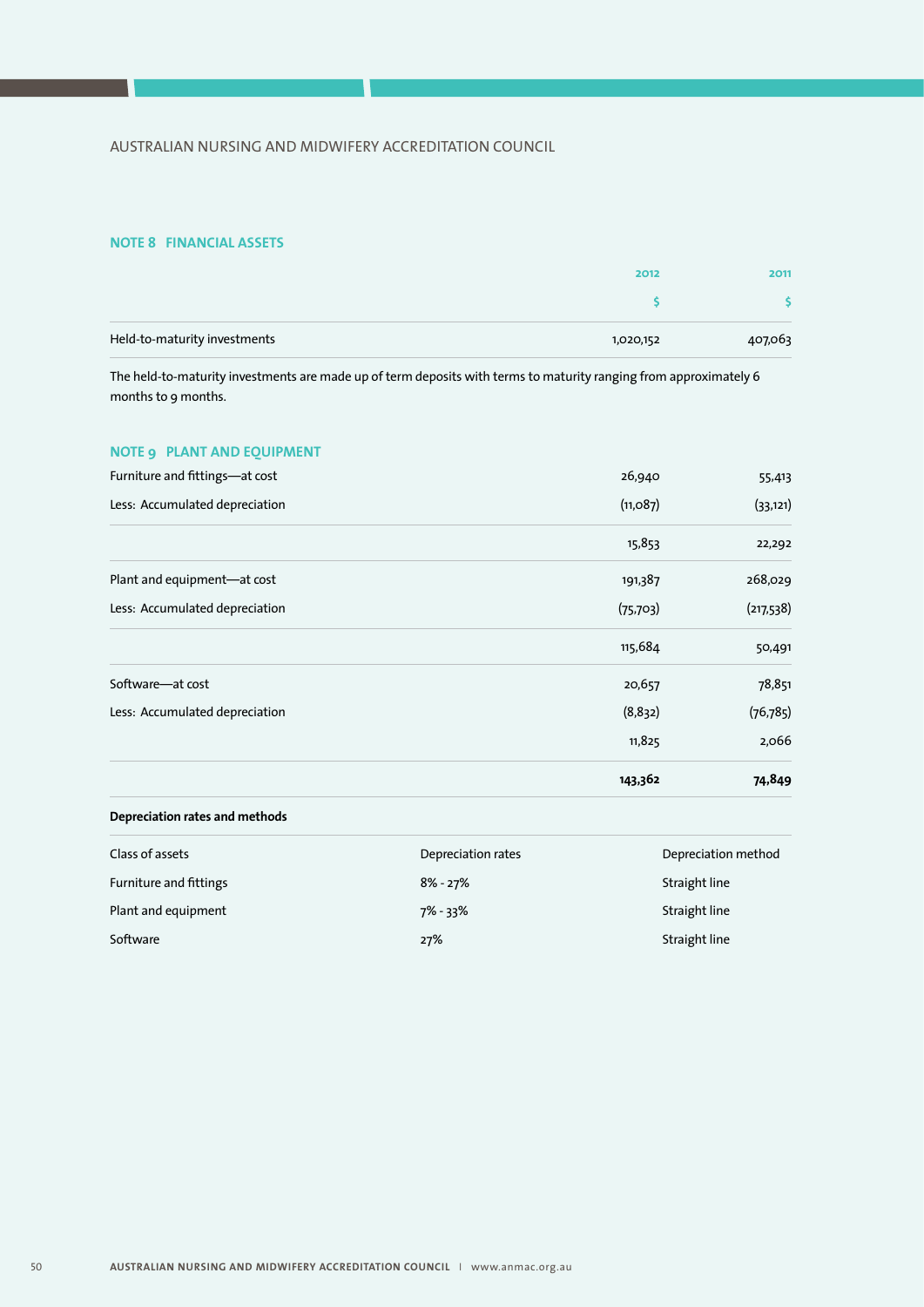### **b) Movements in carrying amounts**

Movement in the carrying amounts for each class of plant and equipment between the beginning and the end of the current financial year:

|                                 | <b>Furniture and fittings</b> | <b>Plant and equipment</b> | Software | <b>Total</b> |
|---------------------------------|-------------------------------|----------------------------|----------|--------------|
|                                 |                               |                            |          |              |
|                                 | at cost                       | at cost                    | at cost  |              |
| Balance at 30 June 2011         | 22,292                        | 50,491                     | 2,066    | 74,849       |
| Additions                       | 1,441                         | 114,053                    | 12,727   | 128,221      |
| Disposals/write offs            |                               | $\overline{\phantom{a}}$   |          |              |
| Depreciation expense            | (7,880)                       | (48, 860)                  | (2,968)  | (59,708)     |
| Carrying amount at 30 June 2012 | 15,853                        | 115,684                    | 11,825   | 143,362      |

### **NOTE 10 TRADE AND OTHER PAYABLES**

|                                     | 2012    | 2011    |
|-------------------------------------|---------|---------|
|                                     | s       |         |
| Trade creditors, accruals and other | 63,891  | 163,789 |
| Payroll liabilities                 | 63,962  | 74,321  |
| GST payable                         | 29,958  | 10,025  |
|                                     | 157,811 | 248,135 |

### **NOTE 11 PROVISIONS**

| <b>Current</b>                       |           |         |
|--------------------------------------|-----------|---------|
| Employee benefits-annual leave       | 168,030   | 38,442  |
| Employee benefits-long service leave | 93,673    | 7,148   |
|                                      | 261,703   | 45,590  |
| <b>Non-current</b>                   |           |         |
| Employee benefit-long service leave  | 30,703    | 45,329  |
| <b>NOTE 12 OTHER LIABILITIES</b>     |           |         |
| Income in advance                    | 1,586,450 | 520,044 |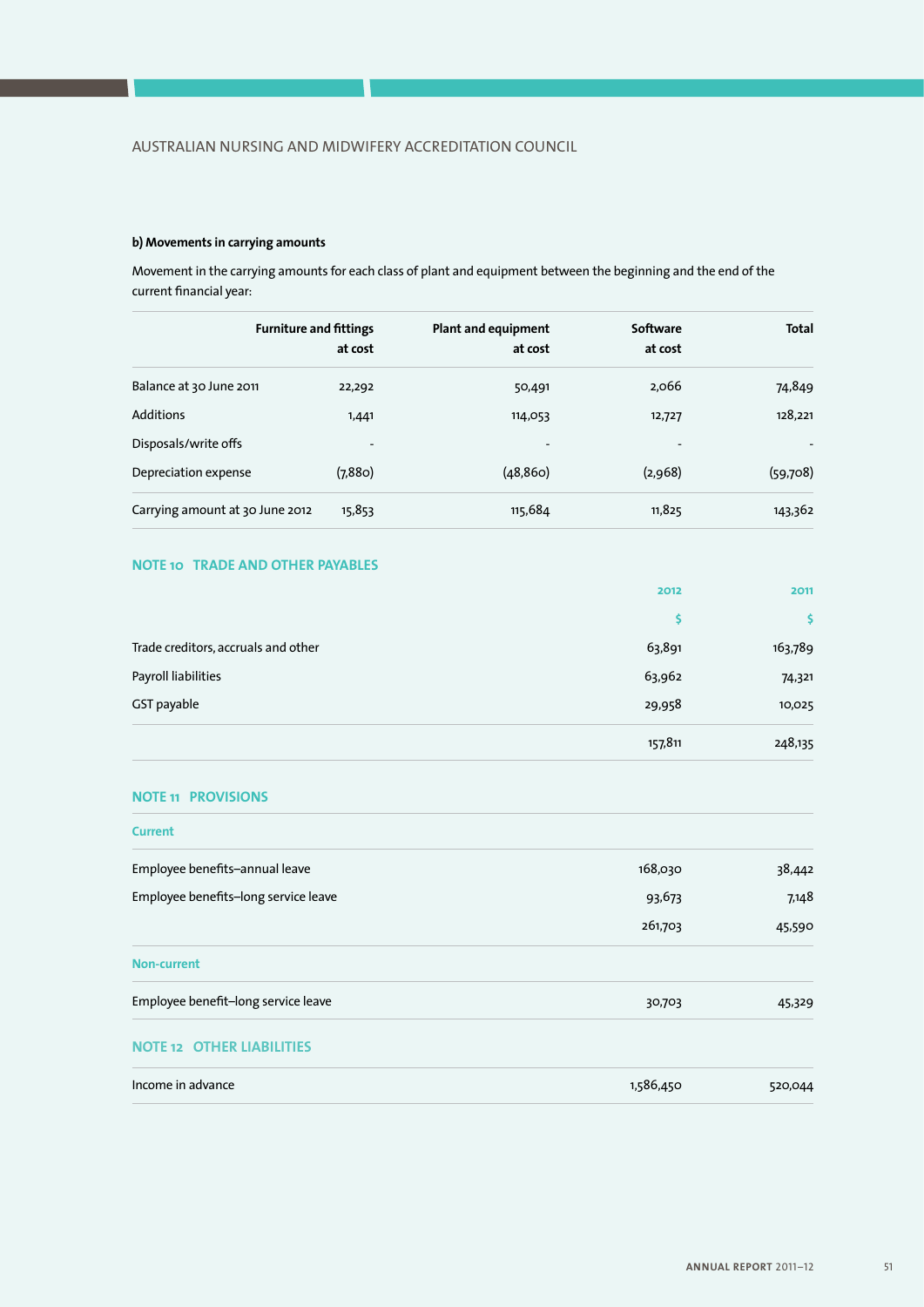### AUSTRALIAN NURSING AND MIDWIFERY ACCREDITATION COUNCIL

#### **NOTE 13 KEY MANAGEMENT PERSONNEL COMPENSATION**

The aggregate remuneration paid to key management personnel (including Directors) during the financial year is as follows:

| Total key management personnel compensation | 608.284 | 480,906 |
|---------------------------------------------|---------|---------|
|---------------------------------------------|---------|---------|

In addition to the above compensation, ANMAC paid Association Liability Insurance of \$6,316 (2011: \$6,316), which includes directors' and officers' liability insurance.

#### **NOTE 14 RELATED PARTY DISCLOSURES**

Transactions between related parties are on normal commercial terms and conditions no more favourable than those available to other parties unless otherwise stated. No related party transactions occurred during the year except for the payments to executive management personnel as per the remuneration note above.

### **NOTE 15 FINANCIAL RISK MANAGEMENT**

ANMAC's financial instruments consist mainly of deposits with banks, accounts receivable and payable.

The accounting policies and terms and conditions of each class of financial asset, financial liability and equity instrument at the balance date are consistent with those regularly adopted by businesses in Australia.

ANMAC is not exposed to any significant liquidity, credit or interest rate risk in relation to its financial instruments. ANMAC is reliant on funding from the Australian Health Practitioner Regulation Agency to enable it to continue providing the accreditation of nursing and midwifery programs.

The totals for each category of financial instruments, measured in accordance with AASB 139 as detailed in the accounting policies to these financial statements, are as follows:

|                                    |              | 2012      | 2011    |
|------------------------------------|--------------|-----------|---------|
|                                    |              | \$        | \$      |
|                                    | <b>Notes</b> |           |         |
| <b>Financial Assets</b>            |              |           |         |
| Cash and cash equivalents          | 4            | 287,153   | 249,157 |
| Loans and other receivables        | 5            | 826,625   | 342,644 |
| Held-to-maturity investments       | 8            | 1,020,152 | 407,063 |
| <b>Total Financial Assets</b>      |              | 2,133,930 | 998,864 |
| <b>Financial Liabilities</b>       |              |           |         |
| Trade and other payables           | 10           | 127,853   | 238,110 |
| <b>Total Financial Liabilities</b> |              | 127,853   | 238,110 |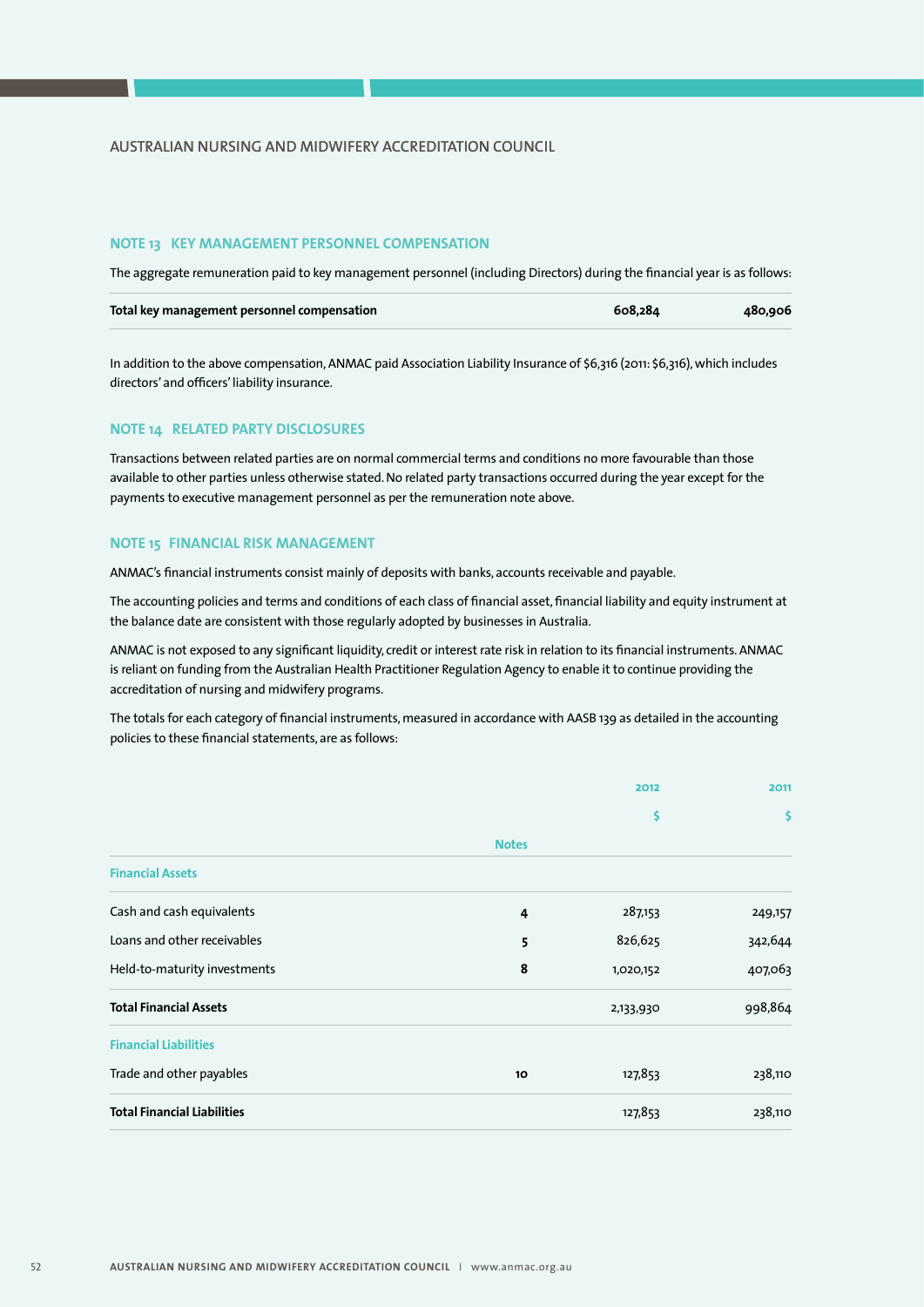### AUSTRALIAN NURSING AND MIDWIFERY ACCREDITATION COUNCIL

#### **Net Fair Values**

Financial assets and financial liabilities are carried at their net fair value at the end of the reporting period. The carrying values of financial assets and financial liabilities approximate their net fair values due to their short term maturity or market interest rate. No financial assets or financial liabilities are traded on organised markets in standardised form.

### **NOTE 16 LEASING COMMITMENTS**

#### **Operating Lease Commitments**

|                                        | 2012    | 2011    |
|----------------------------------------|---------|---------|
|                                        | \$      | S.      |
| Payable:                               |         |         |
| Less than 1 year                       | 222,870 | 113,050 |
| More than 1 year but less than 5 years | 238,482 | 131,892 |
|                                        | 461,352 | 244,942 |

The operating lease is related to the office premises.

### **NOTE 17 CONTINGENT LIABILITIES**

ANMAC has no contingent assets or contingent liabilities at year end.

### **NOTE 18 EVENTS AFTER THE REPORTING PERIOD**

These financial statements were authorised for issue by the Directors on the date of signing the attached Report by the Directors. The board of directors have the power to amend and re-issue the financial statements.

There are no subsequent events which require amendment of, or further disclosure in, the financial statements.

### **NOTE 19 SEGMENT REPORTING**

ANMAC is the independent accreditation authority for the nursing and midwifery profession under the National Registration and Accreditation Scheme.

### **NOTE 20 ECONOMIC DEPENDENCY**

The ability of ANMAC to undertake the role as the independent accreditation authority for the nursing and midwifery profession in Australia, is dependent on the receipt of funding from the Australian Health Practitioner Regulation Agency for a period of at least three years from 1 July 2011. Without this funding, ANMAC will be unable to undertake the accreditation role.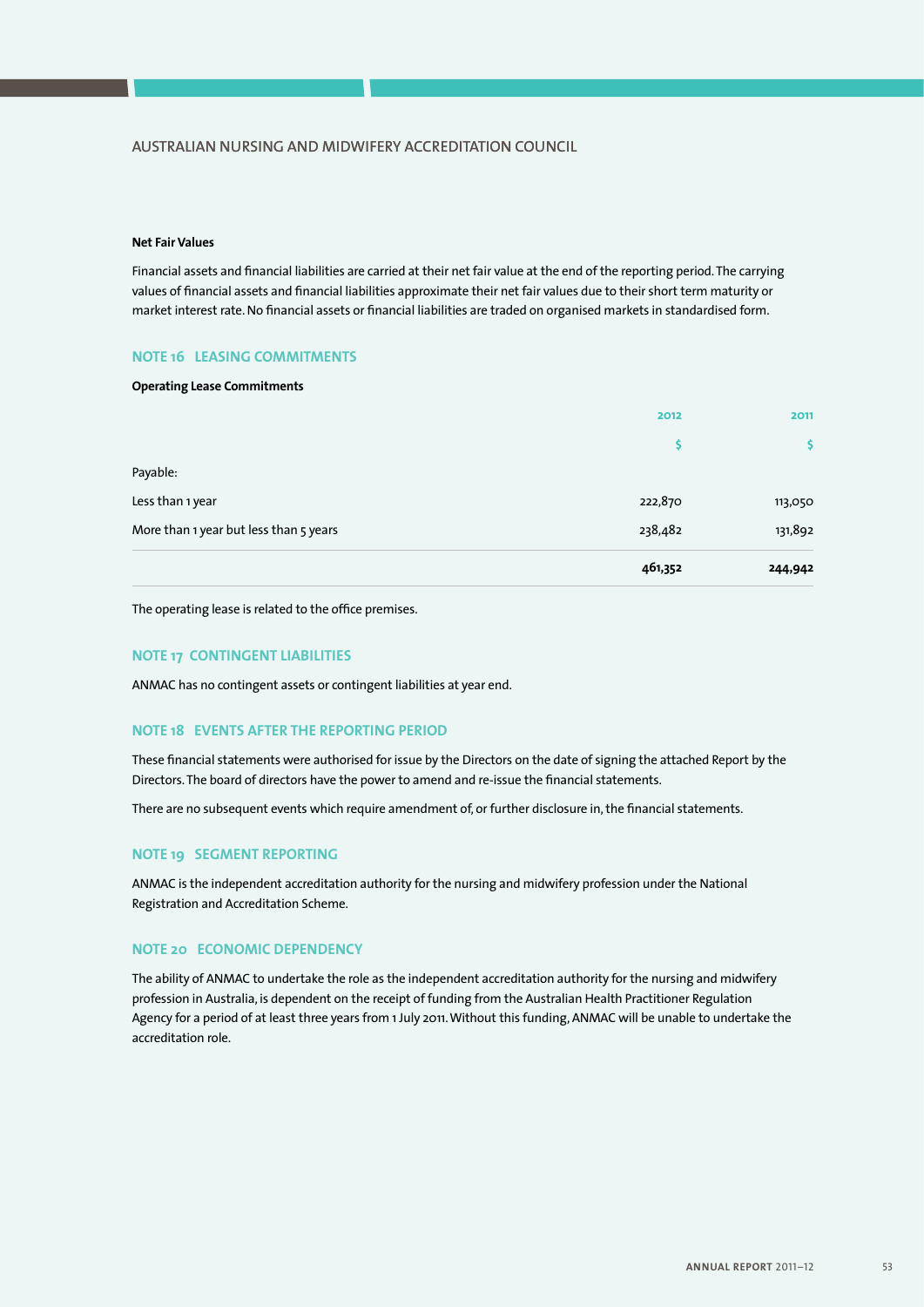### **DIRECTORS' DECLARATION**

The Directors declare that the financial statements comprising the attached Statement of Financial Position, Statement of Comprehensive Income, Statement of Changes in Equity, Statement of Cash Flows and Notes to the Financial Statements:

- (a) comply with Accounting Standards Reduced Disclosure Requirements, the Corporations Regulations 2001 and other mandatory professional reporting requirements; and
- (b) give a true and fair view of ANMAC's financial position as at 30 June 2012 and of its performance, as represented by the results of its operations and its cash flow, for the financial year ended on that date.

In the Directors' opinion:

- (a) the financial statements and notes are in accordance with the Corporations Act 2001; and
- (b) there are reasonable grounds to believe that ANMAC will be able to pay its debts as and when they become due and payable.

This declaration is made in accordance with a resolution of Directors dated 14 August 2012.

Jesi istra

Chomas

Professor Jill White **Ms Lee Thomas** Chair **Chair** Deputy Chair **Chair** Deputy Chair 14 August 2012 Canberra ACT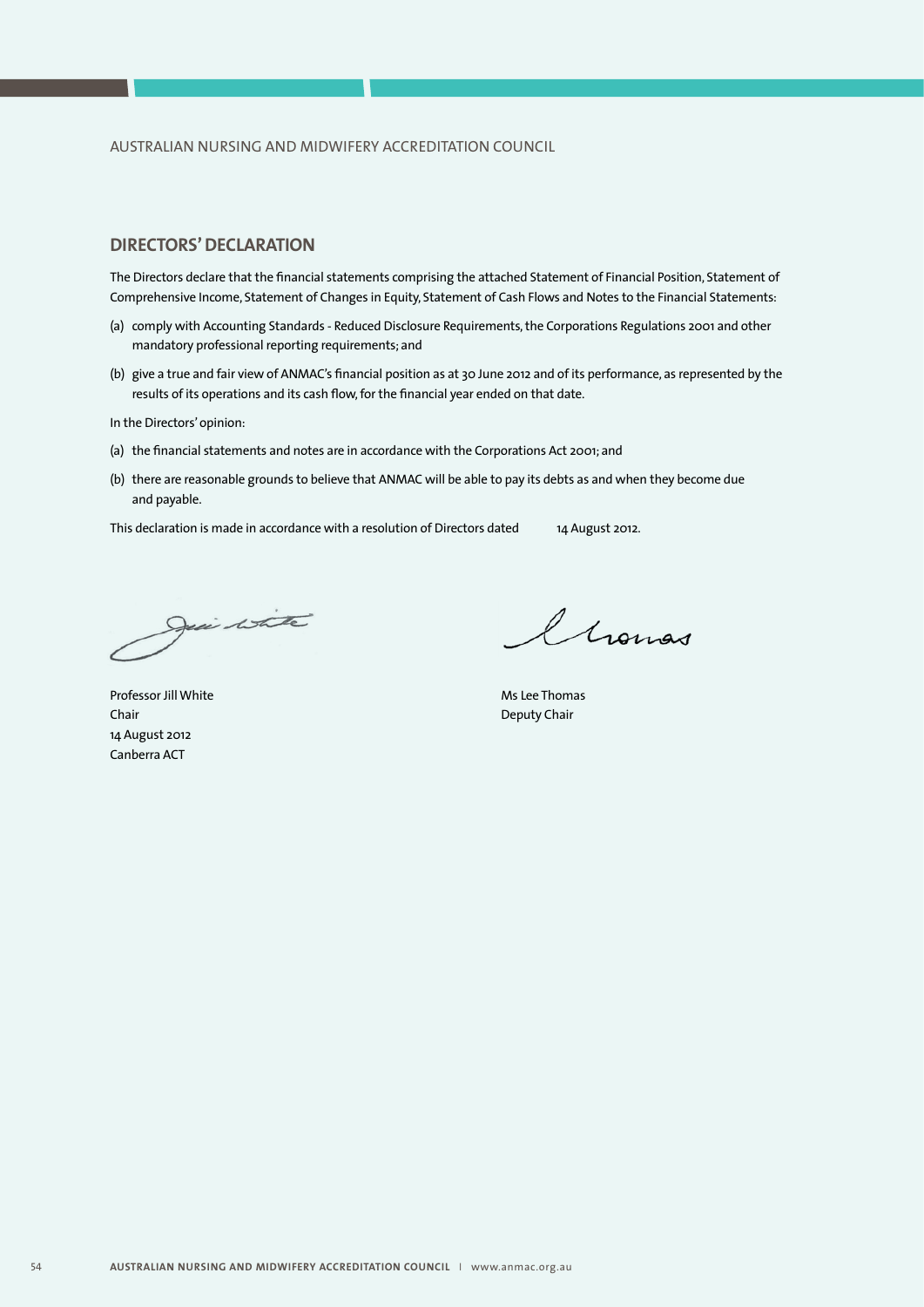

### the next solution

#### **INDEPENDENT AUDITOR'S REPORT TO THE MEMBERS OF AUSTRALIAN NURSING AND MIDWIFERY ACCREDITATION COUNCIL LIMITED**

We have audited the accompanying financial statements of Australian Nursing and Midwifery Accreditation Council Limited (ANMAC), which comprise the statement of financial position as at 30 June 2012, the statement of comprehensive income, statement of changes in equity and statement of cash flows for the year then ended, notes comprising a summary of significant accounting policies and other explanatory information, and the directors' declaration.

#### **Directors' Responsibility for the Financial Statements**

The directors of ANMAC are responsible for the preparation and fair presentation of the financial statements in accordance with Australian Accounting Standards – Reduced Disclosure Requirements and the Corporations Act 2001, and for such internal control as the directors determine is necessary to enable the preparation of the financial statements that are free from material misstatement, whether due to fraud or error.

#### **Auditor's Responsibility**

Our responsibility is to express an opinion on the financial statements based on our audit. We conducted our audit in accordance with Australian Auditing Standards. Those standards require that we comply with relevant ethical requirements relating to audit engagements and plan and perform the audit to obtain reasonable assurance about whether the financial statements are free from material misstatement.

An audit involves performing procedures to obtain audit evidence about the amounts and disclosures in the financial statements. The procedures selected depend on the auditor's judgment, including the assessment of the risks of material misstatement of the financial statements, whether due to fraud or error. In making those risk assessments, the auditor considers internal control relevant to the entity's preparation and fair presentation of the financial statements in order to design audit procedures that are appropriate in the circumstances, but not for the purpose of expressing an opinion on the effectiveness of the entity's internal control. An audit also includes evaluating the appropriateness of accounting policies used and the reasonableness of accounting estimates made by the directors, as well as evaluating the overall presentation of the financial statements.

We believe that the audit evidence we have obtained is sufficient and appropriate to provide a basis for our audit opinion.

**Duesburys Nexia**<br>Level 7, St George Centre, 60 Marcus Clarke Street<br>GPO Box 500, Canberra ACT 2601<br>p +61 2 6279 5400, f +61 2 6279 5444 mail@dnexia.com.au, www.nexia.com.au

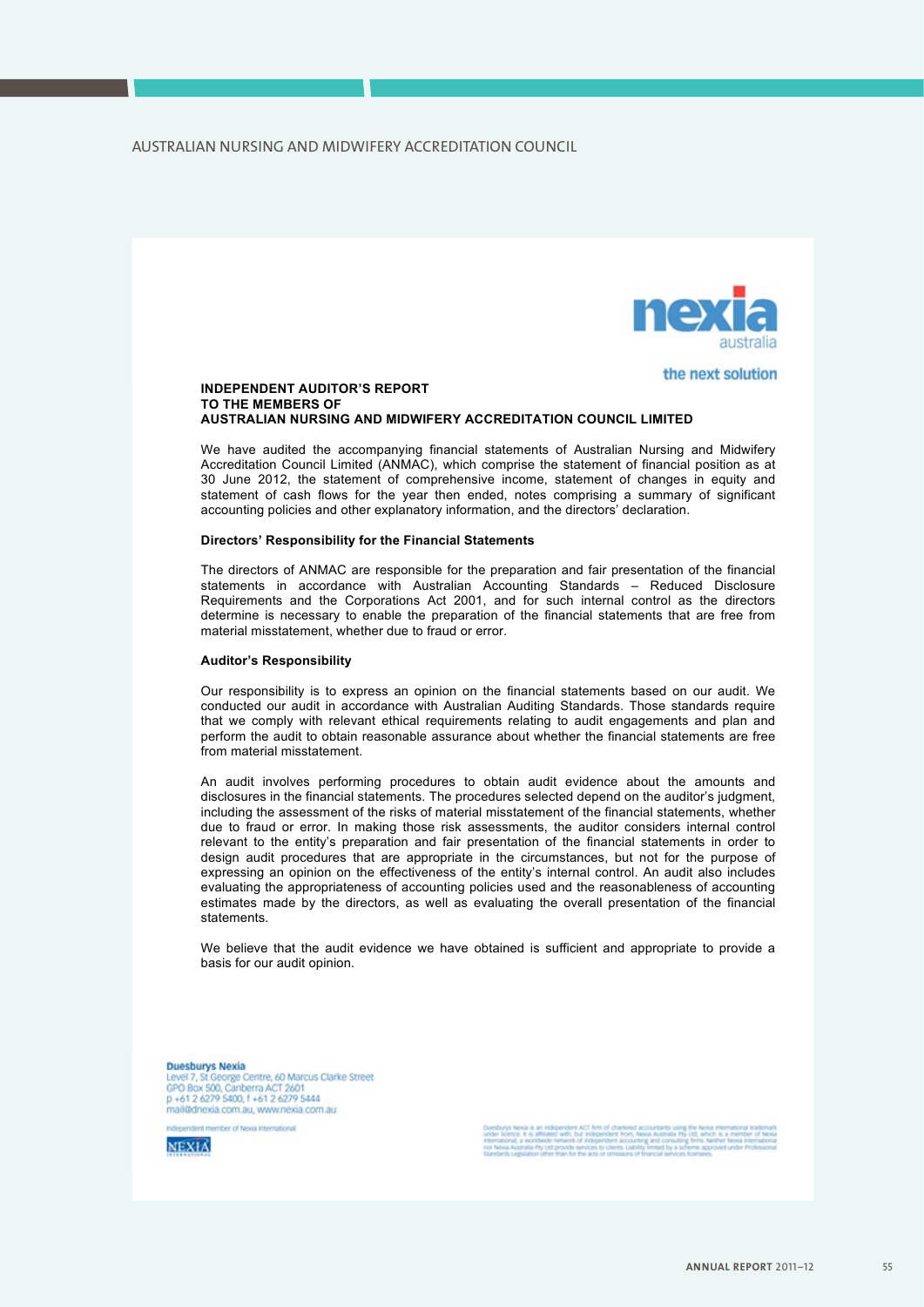

#### **Independence**

In conducting our audit, we have complied with the independence requirements of the Corporations Act 2001.

#### **Auditor's Opinion**

In our opinion, the financial statements of Australian Nursing and Midwifery Accreditation Council Limited are in accordance with the Corporations Act 2001, including:

- (i) giving a true and fair view of ANMAC's financial position as at 30 June 2012 and of its performance for the year ended on that date; and
- (ii) complying with Australian Accounting Standards Reduced Disclosure Requirements and the Corporations Regulations 2001.

aunchy believe

Canberra, 14 August 2012

*Dumby helm*<br>Duesburys Nexia Garry Murphy<br>Canberra. 14 August 2012 **Garry Murphy**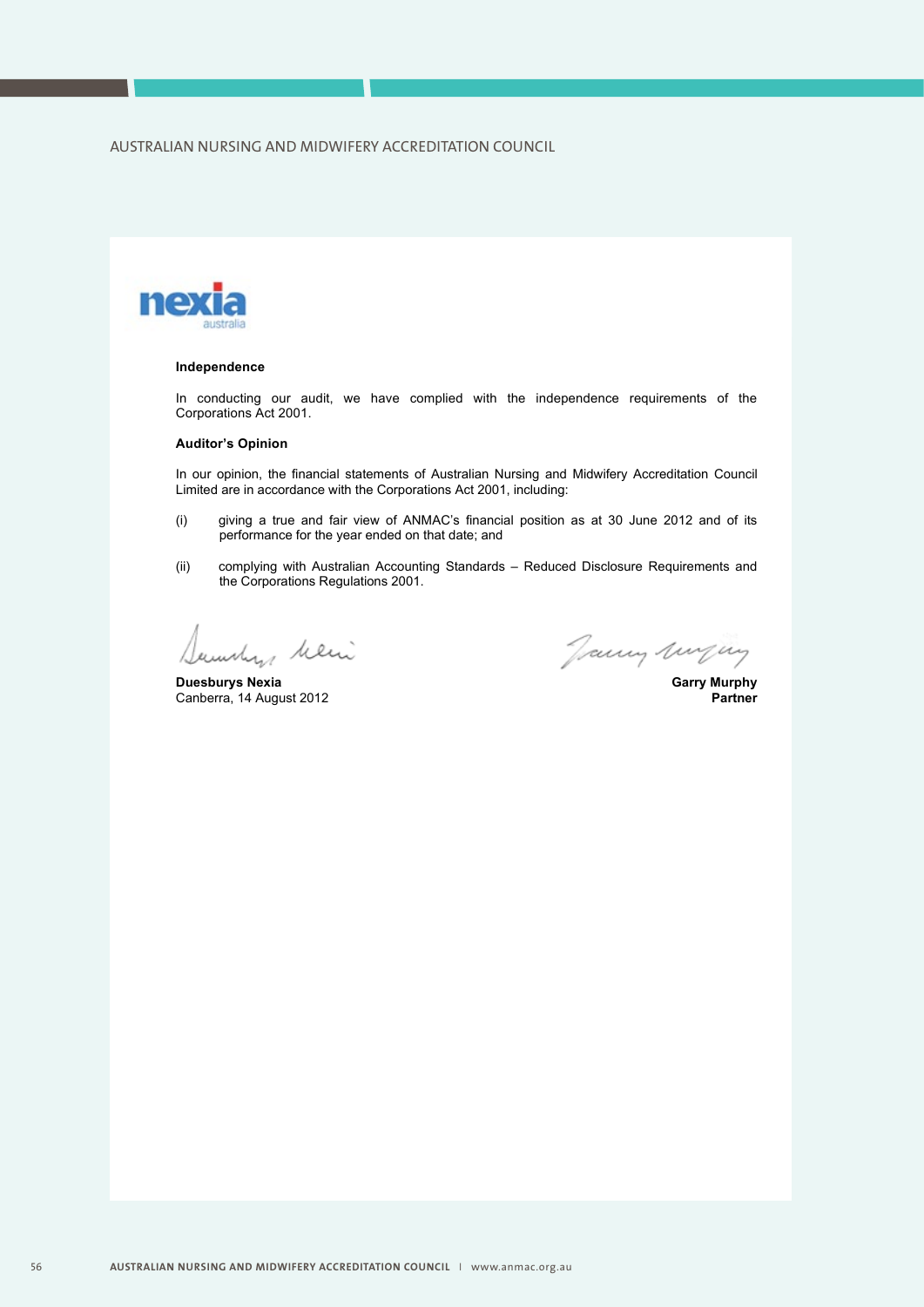# **Annex A—Membership of ANMAC committees**

This annex lists the chairs and members of ANMAC's committees. The committees are listed in alphabetical order.

### **Accreditation Advisory Committee**

### **Chair**

**Professor Jill White—**Chair, ANMAC; Deputy Chair, Council of Deans of Nursing and Midwifery, New SouthWales

#### **Members**

**Ms Robyn Coulthard—**Policy Officer, Congress of Aboriginal and Torres Strait Islander Nurses, Queensland

**Professor Patrick Crookes—**Dean, Faculty of Health & Behavioural Sciences; Head, School of Nursing, Midwifery & Indigenous Health, University of Wollongong, New South Wales

**Ms Leone English—**ANMAC Director; Dean, Faculty of Health Science & Community Studies, Holmesglen Institute, Melbourne, Victoria

**Professor Glenn Gardner—**Professor of Clinical Nursing, Queensland University of Technology; Director of The Centre for Clinical Nursing, Royal Brisbane & Women's Hospital, Queensland

**Ms Joanna Holt—**Community Director, ANMAC, Australian Capital Territory

**Ms Louise Horgan—**Member, Nursing and Midwifery Board of Australia, Victoria

**Professor Robert Meyenn—**ANMAC Director (appointed August 2011); Professor of Education, Charles Sturt University, New South Wales

**Ms Robyn Parkes—**Chair, Enrolled Nurse Committee, ANMAC (on extended leave until her death in December 2011); Principal Project Nursing Midwifery, Clinical Learning, Education and Research, Nursing and Midwifery Office of South Australia Health, South Australia

**Mr Gordon Poulton—**Director of Accreditation, ANMAC, Australian Capital Territory (until December 2011)

**Ms Karen Scott—**Educator, Regis Aged Care, New South Wales and Queensland

**Associate Professor Jan Taylor—**Disciplines of Nursing and Midwifery, Faculty of Health, University of Canberra, Australian Capital Territory

**Adjunct Professor Debra Thoms—**Chief Nursing and Midwifery Officer (until April 2012), New South Wales Department of Health, New South Wales; Chief Executive Officer, Australian College of Nursing (from May 2012), Australian Capital Territory

**Ms Amanda Adrian—**Chief Executive Officer, ANMAC, Australian Capital Territory

### **Enrolled Nurse Accreditation Committee**

### **Chair**

**Ms Robyn Parkes—**Chair, Enrolled Nurse Committee, ANMAC (on extended leave until her death in December 2011); Principal Project Nursing Midwifery, Clinical Learning, Education and Research, Nursing and Midwifery Office of South Australia Health, South Australia

**Ms Karen Scott—**Educator, Regis Aged Care, New South Wales and Queensland

### **Members**

**Dr Christine Manwarring—**Faculty Director, Community, Health and Personal Services, TAFE NSW, South Western Sydney Institute, New South Wales

**Ms Gabrielle Koutoukidis—**Head of Strategic and Business Development, Health Sciences, Holmesglen Institute, Victoria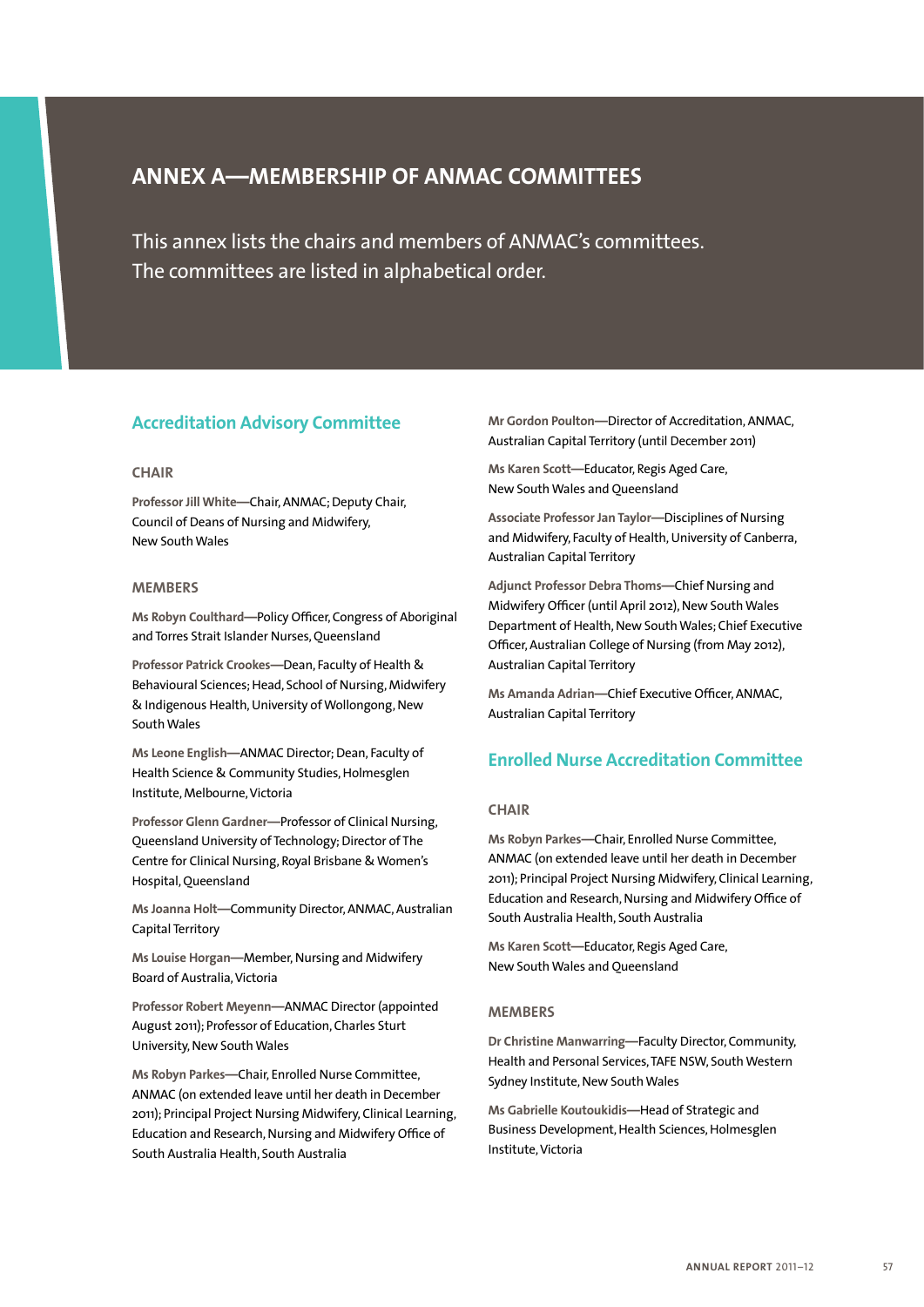**Ms Janet Blandford—**Vice President, National Enrolled Nurse Association of Australia, Australian Capital Territory

**Ms Robin Girle—**Clinical Facilitator, Clinical Leadership Program, Clinical Excellence Commission, South Eastern Sydney and Illawarra Shoalhaven local health districts, New South Wales

**Ms Ruth Phillips—**Coordinator of Health and Nursing Programs, South West Institute of Technology, Western Australia

### **Finance, Audit and Business Committee**

### **Chair**

**Ms Debra Cerasa—**ANMAC Board Member; Chief Executive Officer (until October 2011), Royal College *of* Nursing, *Australia,* Australian Capital Territory

**Adjunct Associate Professor Fiona Stoker—**ANMAC Board Member (from November 2011); Chief Nurse, Chief Nurse and Allied Health Office Department of Health and Human Services, Tasmania

#### **Members**

**Ms Lee Thomas—**ANMAC Board Member; Federal Secretary, Australian Nursing Federation Federal Office, Australian Capital Territory

**Mr Greg Sam—**Community Director, ANMAC, Australian Capital Territory

**Adjunct Associate Professor Fiona Stoker—**ANMAC Board Member; Chief Nurse, Chief Nurse and Allied Health Office, Department of Health and Human Services, Tasmania

**Ms Paula Elliott—**ANMAC Board Member (from November 2011); Vice President, Royal College *of* Nursing, *Australia,* Australian Capital Territory

**Ms Eileen Jerga—**Community Director, ANMAC (from November 2011), Australian Capital Territory

**Ms Amanda Adrian—**Chief Executive Officer, ANMAC, Australian Capital Territory

**Ms Kay Taylor—**Director of Corporate Services, ANMAC, Australian Capital Territory

### **Governance Committee**

### **Chair**

**Mr Greg Sam—**Community Director, ANMAC, Chief Executive Officer Rural Health Workforce Australia, Victoria

#### **Members**

**Ms Lee Thomas—**ANMAC Board Member; Federal Secretary, Australian Nursing Federation, Federal Office, Australian Capital Territory

**Ms Debra Cerasa—**ANMAC Board Member (until October 2011); Chief Executive Officer, Royal College *of* Nursing, *Australia*, Australian Capital Territory

**Ms Paula Elliott—**ANMAC Board Member (from November 2011); Vice President, Royal College *of* Nursing, *Australia*, Australian Capital Territory

**Associate Professor Fiona Stoker—**ANMAC Board Member; Chief Nurse, Chief Nurse and Allied Health Office, Department of Health and Human Services, Tasmania

**Ms Amanda Adrian—**Chief Executive Officer, ANMAC, Australian Capital Territory

**Ms Kay Taylor—**Director, Corporate Services, ANMAC, Australian Capital Territory

### **International Consultative Committee**

### **Chair**

**Dr Rosemary Bryant—**ANMAC Director; Chief Nurse and Midwifery Officer, Emeritus Director of Nursing, Australian Government Department of Health and Ageing, Australian Capital Territory

#### **Members**

**Mr Michael Willard—**Director, Points Based Skilled Migration Policy, Migration and Visa Policy Division, Australian Government Department of Immigration and Citizenship, Australian Capital Territory

**Ms Margaret Proctor—**Director, Educational & Professional Recognition Unit, International Cooperation Branch, International Group, Australian Government Department of Education, Employment and Workplace Relations, Australian Capital Territory

**Mr Christopher Carman—**Representative, Migration Institute of Australia, New South Wales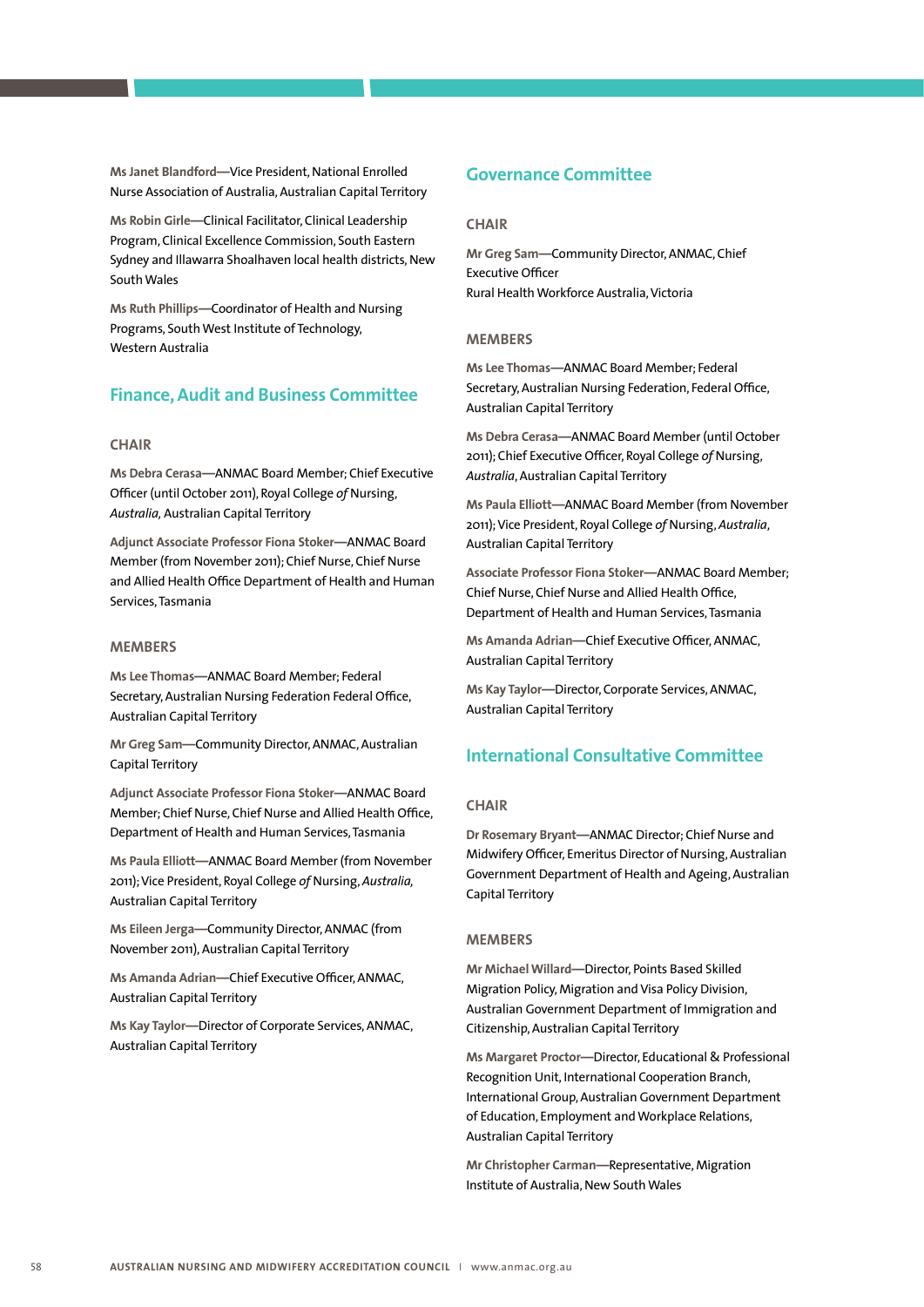**Ms Mary Kirk—**Board Member, Nursing and Midwifery Board of Australia, Victoria

**Mr Nick Blake—**Senior Industrial Officer, Australian Nursing Federation Federal Office, Australian Capital Territory

**Ms Carolyn Reed—**Chief Executive and Registrar Nursing Council of New Zealand, New Zealand

**Dr Sally Pairman—**Chair, Midwifery Council of New Zealand, Wellington, New Zealand

**Ms Tracey Osmond—**Chief Executive Officer, The College of Nursing, New South Wales

**Ms Anita Phillips—** ANMAC Community Director (until November 2011), Australian Capital Territory

**Professor Robert Meyenn—**ANMAC Director (appointed November 2011); Professor of Education, Charles Sturt University, New South Wales)

**Ms Anne Eaton—**Midwife Link Academic and Lecturer, Central Queensland University, Queensland

**Ms Claire Austin—**(appointed December 2011), Executive Director, International Health Professionals, Health Workforce Australia, South Australia

### **Nurse Practitioner Accreditation Committee**

### **Chair**

**Professor Glenn Gardner—**Professor of Clinical Nursing, Queensland University of Technology; Director of The Centre for Clinical Nursing, Royal Brisbane & Women's Hospital, Queensland

### **Members**

**Dr Tom Buckley—**Co-ordinator Master of Nursing (Nurse Practitioner), Faculty of Nursing, The University of Sydney, New South Wales

**Professor Andrew Cashin—**Professor of Nursing, School of Health & Human Sciences, Southern Cross University, New South Wales

**Professor Maxine Duke—**Head of School and Deputy Dean, School of Nursing and Midwifery, Deakin University, Victoria

**Mr Christopher Helms—**Vice President, Australian College of Nurse Practitioners, New South Wales

**Ms Sally Hampel—**Nurse Practitioner, Eastern Mental Health Service, Adelaide Metropolitan Mental Health Directorate, South Australia

**Associate Professor Lisa McKenna—**Head of Campus (Clayton), School of Nursing & Midwifery, Monash University, Victoria

**Associate Professor Greg Kyle—**Head of Discipline of Pharmacy, Faculty of Health, University of Canberra, Australian Capital Territory

### **Midwifery Accreditation Committee**

#### **Chair**

**Associate Professor Jan Taylor—**Disciplines of Nursing and Midwifery, Faculty of Health, University of Canberra, Australian Capital Territory

#### **Members**

**Professor Caroline Homer—**Professor of Midwifery, Director of Centre for Midwifery, Child and Family Health, Faculty of Health, University of Technology, New SouthWales

**Ms Sue Kruske—**Associate Professor, Maternal and Child Health, Charles Darwin University, Northern Territory

**Ms Janice Butt—**Coordinator Midwifery Education, King Edward Memorial Hospital & Associate Director, Midwifery, School of Nursing and Midwifery, Curtin University, Western Australia

**Dr Joanne Gray—**Associate Dean (Teaching and Learning), Faculty of Nursing, Midwifery and Health, University of Technology, New South Wales

**Ms Patrice Hickey—**Midwifery Group Practice Mentor, Sunshine Hospital, Victoria

**Ms Cathy Styles—**Nursing & Midwifery Service Director, Women's and Family Service Group, Sunshine Coast Hospital and Health Service, Queensland

**Associate Professor Greg Kyle—**Head of Discipline of Pharmacy, Faculty of Health, University of Canberra, Australian Capital Territory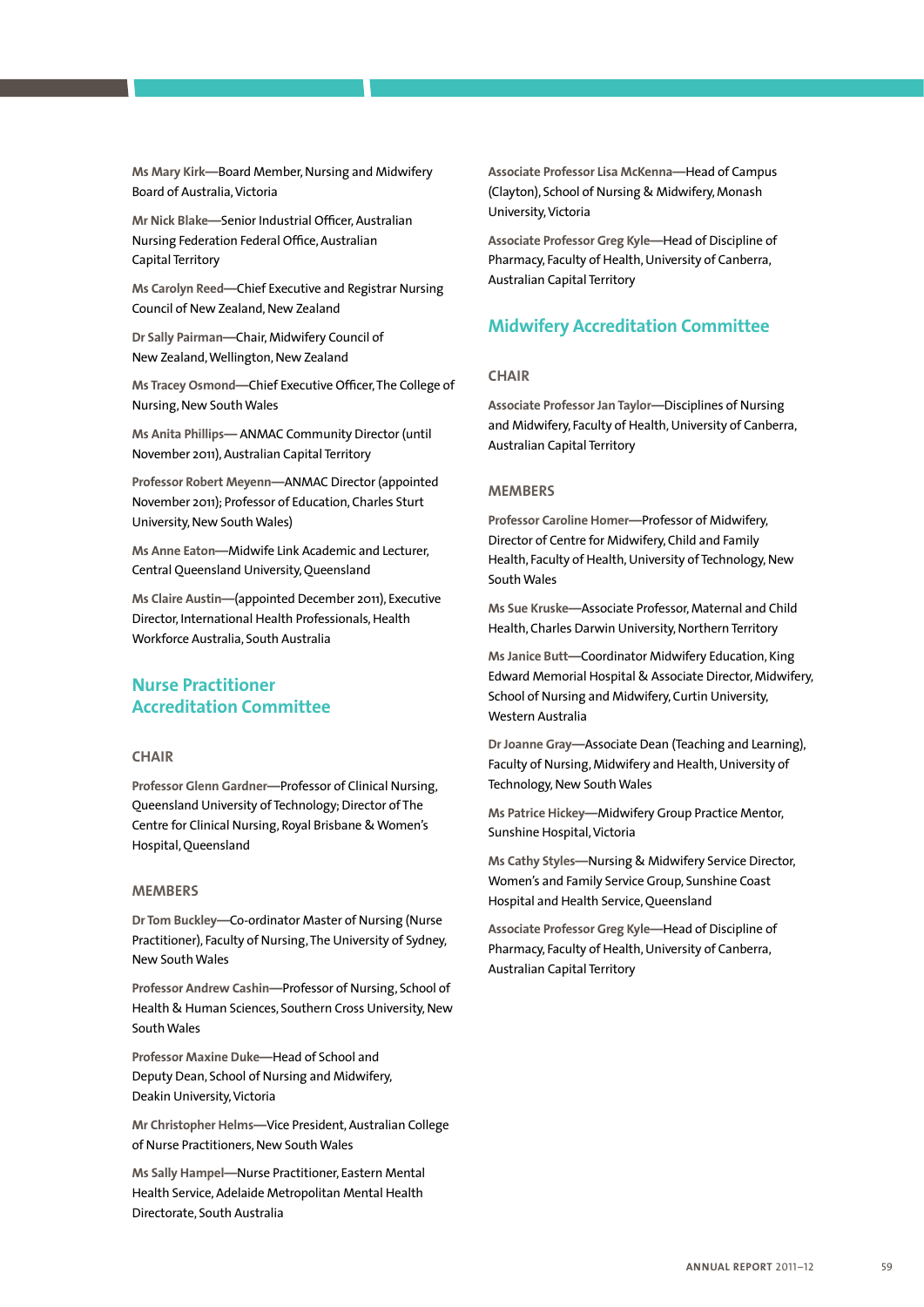### **Registered Nurse Accreditation Committee**

### **Chair**

**Professor Patrick Crookes—**Dean, Faculty of Health & Behavioural Sciences, University of Wollongong, New South Wales

#### **Members**

**Professor Phillip Della—**Deputy Pro Vice-Chancellor, Faculty of Health Sciences, Curtin University, Western Australia

**Professor Wendy Cross—**Head of School, School of Nursing & Midwifery, Monash University, Victoria

**Professor Eimear Muir-Cochrane—**Chair of Nursing (Mental Health), School of Nursing and Midwifery, Flinders University, South Australia

**Ms Anne Fallon—**Conjoint Senior Lecturer, University of New South Wales; Manager of Education Development & Training, St. Vincent's Private Hospital, New South Wales

**Ms Shelley Nowlan—**District Executive Director of Nursing Services, Central Queensland Health Service District, Queensland Health, Queensland

### **Research, Innovation and Policy Committee**

### **Chair**

**Ms Lee Thomas—**Federal Secretary, Australian Nursing Federation, Federal Office, Australian Capital Territory

#### **Members**

**Ms Therese Findlay—**ANMAC Community Director, Australian Capital Territory

**Ms Leone English—**ANMAC Director; Dean, Faculty of Health Science, Community Studies and Education, Holmesglen Institute, Victoria

**Ms Leonie Burdack—**Committee Member, Australian College of Nurse Practitioners, New South Wales

**Ms Kathleen McLaughlin—**Deputy Chief Executive Officer, Operations and Professional Services Director, Royal College *of* Nursing, *Australia*, Australian Capital Territory

**Professor Patrick Crookes—**Dean, Faculty of Health & Behavioural Sciences, University of Wollongong, New South Wales

**Professor Jill White—**ANMAC Chair; Deputy Chair, Council of Deans of Nursing and Midwifery

**Adjunct Associate Professor Catherine Stoddart—**Chief Nursing and Midwifery Officer of Western Australia, Department of Health, Western Australia

**Ms Janet Blandford—**Vice President, National Enrolled Nurse Association of Australia, Australian Capital Territory

**Ms Melissa Brown—**Representative, Australian College of Midwives, Head Office, Australian Capital Territory